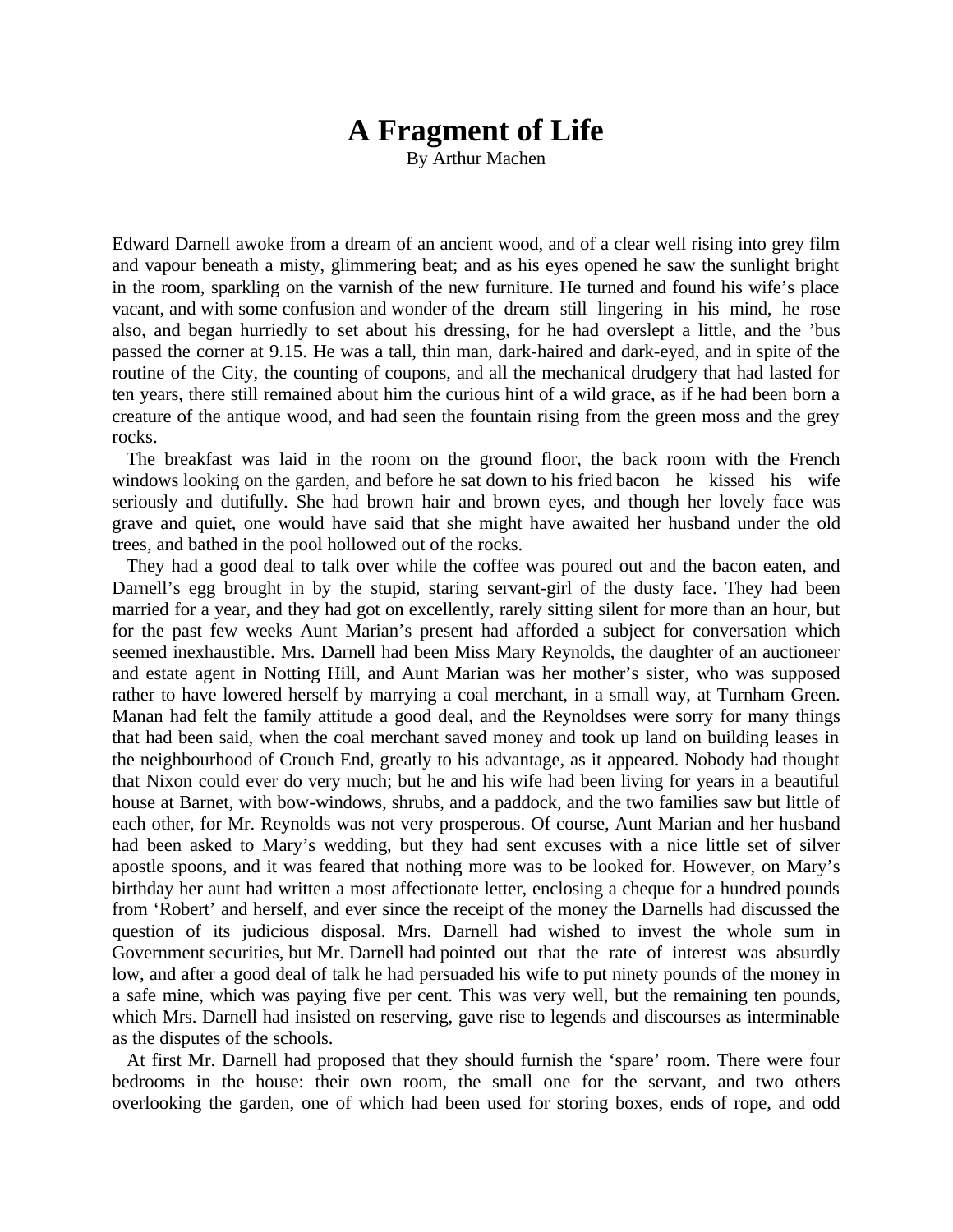numbers of 'Quiet Days' and 'Sunday Evenings,' besides some worn suits belonging to Mr. Darnell which had been carefully wrapped up and laid by, as he scarcely knew what to do with them. The other room was frankly waste and vacant, and one Saturday afternoon, as he was coming home in the 'bus, and while he revolved that difficult question of the ten pounds, the unseemly emptiness of the spare room suddenly came into his mind, and he glowed with the idea that now, thanks to Aunt Marian, it could be furnished. He was busied with this delightful thought all the way home, but when he let himself in, he said nothing to his wife, since he felt that his idea must be matured. He told Mrs. Darnell that, having important business, he was obliged to go out again directly, but that he should be back without fail for tea at half-past six; and Mary, on her side, was not sorry to be alone, as she was a little behind-hand with the household books. The fact was, that Darnell, full of the design of furnishing the spare bedroom, wished to consult his friend Wilson, who lived at Fulham, and had often given him judicious advice as to the laying out of money to the very best advantage. Wilson was connected with the Bordeaux wine trade, and Darnell's only anxiety was lest he should not be at home.

However, it was all right; Darnell took a tram along the Goldhawk Road, and walked the rest of the way, and was delighted to see Wilson in the front garden of his house, busy amongst his flower-beds.

'Haven't seen you for an age,' he said cheerily, when he heard Darnell's hand on the gate; 'come in. Oh, I forgot,' he added, as Darnell still fumbled with the handle, and vainly attempted to enter. 'Of course you can't get in; I haven't shown it you.'

It was a hot day in June, and Wilson appeared in a costume which he had put on in haste as soon as he arrived from the City. He wore a straw hat with a neat pugaree protecting the back of his neck, and his dress was a Norfolk jacket and knickers in heather mixture.

'See,' he said, as he let Darnell in; 'see the dodge. You don't *turn* the handle at all. First of all push hard, and then pull. It's a trick of my own, and I shall have it patented. You see, it keeps undesirable characters at a distance—such a great thing in the suburbs. I feel I can leave Mrs. Wilson alone now; and, formerly, you have no idea how she used to be pestered.'

'But how about visitors?' said Darnell. 'How do they get in?'

'Oh, we put them up to it. Besides,' he said vaguely, 'there is sure to be somebody looking out. Mrs. Wilson is nearly always at the window. She's out now; gone to call on some friends. The Bennetts' At Home day, I think it is. This is the first Saturday, isn't it? You know J. W. Bennett, don't you? Ah, he's in the House; doing very well, I believe. He put me on to a very good thing the other day.'

'But, I say,' said Wilson, as they turned and strolled towards the front door, 'what do you wear those black things for? You look hot. Look at me. Well, I've been gardening, you know, but I feel as cool as a cucumber. I dare say you don't know where to get these things? Very few men do. Where do you suppose I got 'em?'

'In the West End, I suppose,' said Darnell, wishing to be polite.

'Yes, that's what everybody says. And it is a good cut. Well, I'll tell you, but you needn't pass it on to everybody. I got the tip from Jameson—you know him, "Jim-Jams," in the China trade, 39 Eastbrook—and he said he didn't want everybody in the City to know about it. But just go to Jennings, in Old Wall, and mention my name, and you'll be all right. And what d'you think they cost?'

'I haven't a notion,' said Darnell, who had never bought such a suit in his life.

'Well, have a guess.'

Darnell regarded Wilson gravely.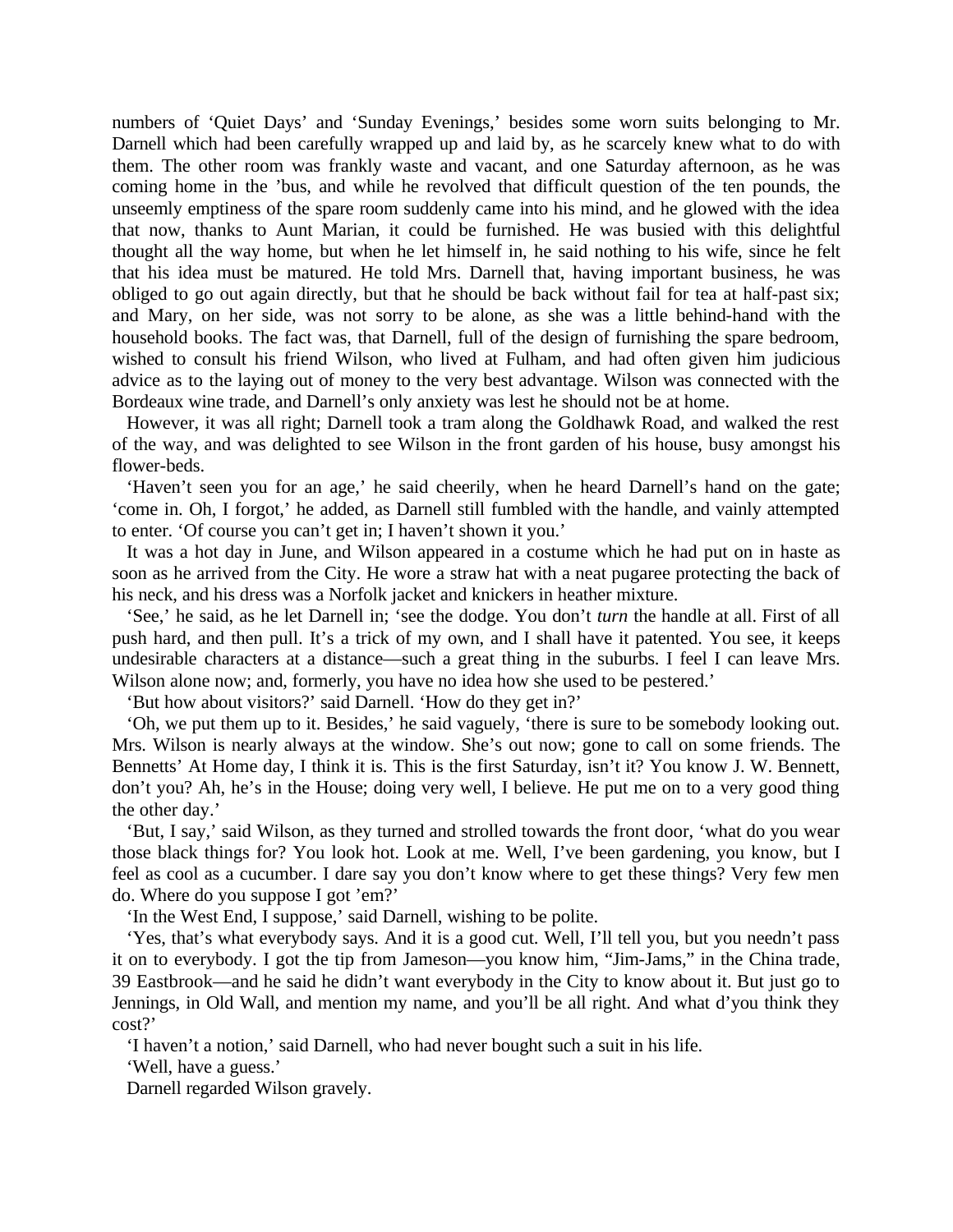The jacket hung about his body like a sack, the knickerbockers drooped lamentably over his calves, and in prominent positions the bloom of the heather seemed about to fade and disappear.

'Three pounds, I suppose, at least,' he said at length.

'Well, I asked Dench, in our place, the other day, and he guessed four ten, and his father's got something to do with a big business in Conduit Street. But I only gave thirty-five and six. To measure? Of course; look at the cut, man.'

Darnell was astonished at so low a price.

'And, by the way,' Wilson went on, pointing to his new brown boots, 'you know where to go for shoe-leather? Oh, I thought everybody was up to that! There's only one place. "Mr. Bill," in Gunning Street,—nine and six.

They were walking round and round the garden, and Wilson pointed out the flowers in the beds and borders. There were hardly any blossoms, but everything was neatly arranged.

'Here are the tuberous-rooted Glasgownias,' he said, showing a rigid row of stunted plants; 'those are Squintaceæ; this is a new introduction, Moldavia Semperflorida Andersonii; and this is Prattsia'

'When do they come out?' said Darnell.

'Most of them in the end of August or beginning of September,' said Wilson briefly. He was slightly annoyed with himself for having talked so much about his plants, since he saw that Darnell cared nothing for flowers; and, indeed, the visitor could hardly dissemble vague recollections that came to him; thoughts of an old, wild garden, full of odours, beneath grey walls, of the fragrance of the meadowsweet beside the brook.

'I wanted to consult you about some furniture,' Darnell said at last. 'You know we've got a spare room, and I'm thinking of putting a few things into it. I haven't exactly made up my mind, but I thought you might advise me.'

'Come into my den,' said Wilson. 'No; this way, by the back'; and he showed Darnell another ingenious arrangement at the side door whereby a violent high-toned bell was set pealing in the house if one did but touch the latch. Indeed, Wilson handled it so briskly that the bell rang a wild alarm, and the servant, who was trying on her mistress's things in the bedroom, jumped madly to the window and then danced a hysteric dance. There was plaster found on the drawing-room table on Sunday afternoon, and Wilson wrote a letter to the 'Fulham Chronicle,' ascribing the phenomenon 'to some disturbance of a seismic nature.'

For the moment he knew nothing of the great results of his contrivance, and solemnly led the way towards the back of the house. Here there was a patch of turf, beginning to look a little brown, with a background of shrubs. In the middle of the turf, a boy of nine or ten was standing all alone, with something of an air.

'The eldest,' said Wilson. 'Havelock. Well, Lockie, what are ye doing now? And where are your brother and sister?'

The boy was not at all shy. Indeed, he seemed eager to explain the course of events.

'I'm playing at being Gawd,' he said, with an engaging frankness. 'And I've sent Fergus and Janet to the bad place. That's in the shrubbery. And they're never to come out any more. And they're burning for ever and ever.'

'What d'you think of that?' said Wilson admiringly. 'Not bad for a youngster of nine, is it? They think a lot of him at the Sunday-school. But come into my den.'

The den was an apartment projecting from the back of the house. It had been designed as a back kitchen and washhouse, but Wilson had draped the 'copper' in art muslin and had boarded over the sink, so that it served as a workman's bench.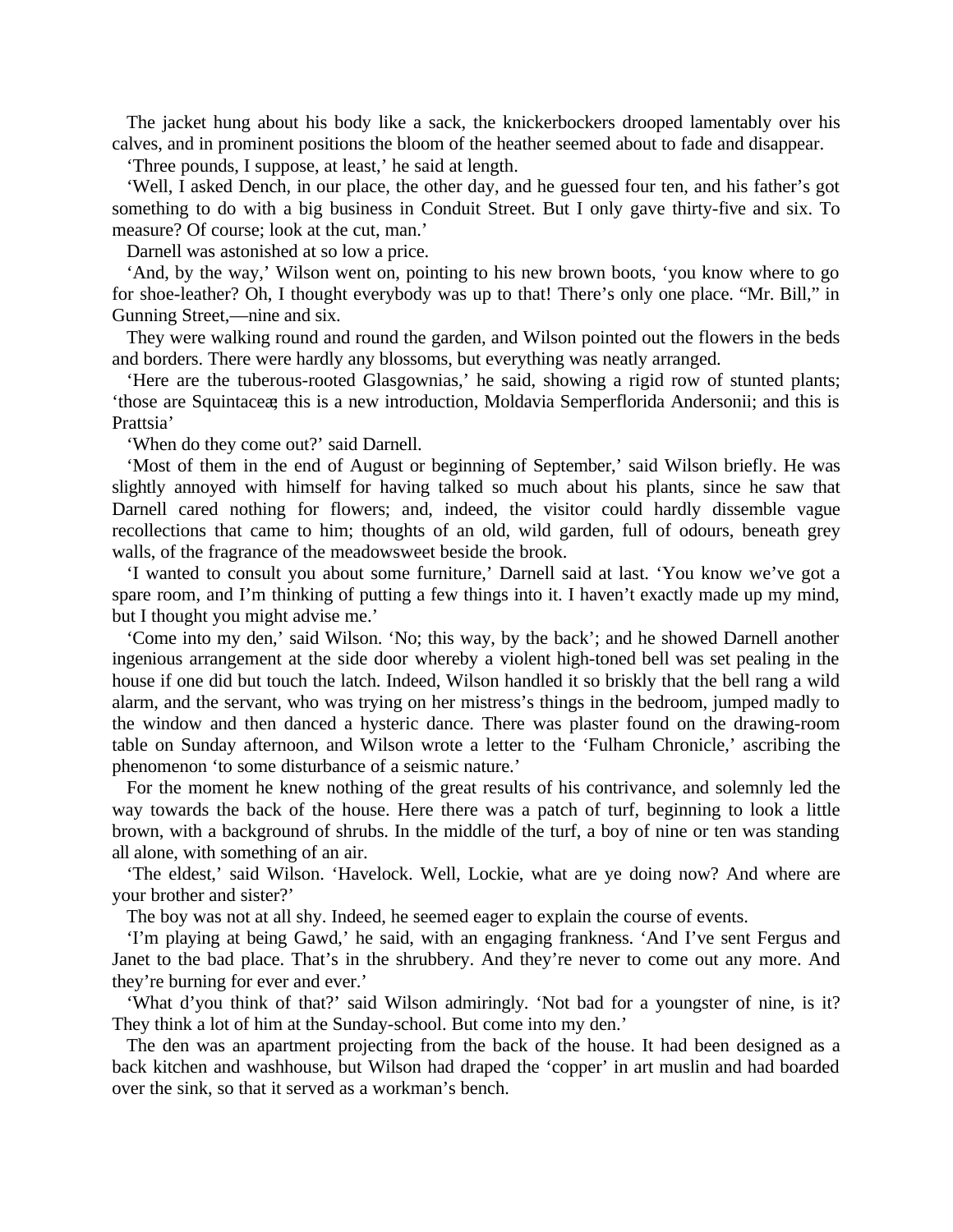'Snug, isn't it?' he said, as he pushed forward one of the two wicker chairs. 'I think out things here, you know; it's quiet. And what about this furnishing? Do you want to do the thing on a grand scale?'

'Oh, not at all. Quite the reverse. In fact, I don't know whether the sum at our disposal will be sufficient. You see the spare room is ten feet by twelve, with a western exposure, and I thought if we *could* manage it, that it would seem more cheerful furnished. Besides, it's pleasant to be able to ask a visitor; our aunt, Mrs. Nixon, for example. But she is accustomed to have everything very nice.'

'And how much do you want to spend?'

'Well, I hardly think we should be justified in going much beyond ten pounds. That isn't enough, eh?'

Wilson got up and shut the door of the back kitchen impressively.

'Look here,' he said, 'I'm glad you came to me in the first place. Now you'll just tell me where you thought of going yourself.'

'Well, I had thought of the Hampstead Road,' said Darnell in a hesitating manner.

'I just thought you'd say that. But I'll ask you, what is the good of going to those expensive shops in the West End? You don't get a better article for your money. You're merely paying for fashion.'

'I've seen some nice things in Samuel's, though. They get a brilliant polish on their goods in those superior shops. We went there when we were married.'

'Exactly, and paid ten per cent more than you need have paid. It's throwing money away. And how much did you say you had to spend? Ten pounds. Well, I can tell you where to get a beautiful bedroom suite, in the very highest finish, for six pound ten. What d'you think of that? China included, mind you; and a square of carpet, brilliant colours, will only cost you fifteen and six. Look here, go any Saturday afternoon to Dick's, in the Seven Sisters Road, mention my name, and ask for Mr. Johnston. The suite's in ash, "Elizabethan" they call it. Six pound ten, including the china, with one of their "Orient" carpets, nine by nine, for fifteen and six. Dick's.'

Wilson spoke with some eloquence on the subject of furnishing. He pointed out that the times were changed, and that the old heavy style was quite out of date.

'You know,' he said, 'it isn't like it was in the old days, when people used to buy things to last hundreds of years. Why, just before the wife and I were married, an uncle of mine died up in the North and left me his furniture. I was thinking of furnishing at the time, and I thought the things might come in handy; but I assure you there wasn't a single article that I cared to give houseroom to. All dingy, old mahogany; big bookcases and bureaus, and claw-legged chairs and tables. As I said to the wife (as she was soon afterwards), "We don't exactly want to set up a chamber of horrors, do we?" So I sold off the lot for what I could get. I must confess I like a cheerful room.'

Darnell said he had heard that artists liked the old-fashioned furniture.

'Oh, I dare say. The "unclean cult of the sunflower," eh? You saw that piece in the "Daily Post"? I hate all that rot myself. It isn't healthy, you know, and I don't believe the English people will stand it. But talking of curiosities, I've got something here that's worth a bit of money.<sup>7</sup>

He dived into some dusty receptacle in a corner of the room, and showed Darnell a small, worm-eaten Bible, wanting the first five chapters of Genesis and the last leaf of the Apocalypse. It bore the date of 1753.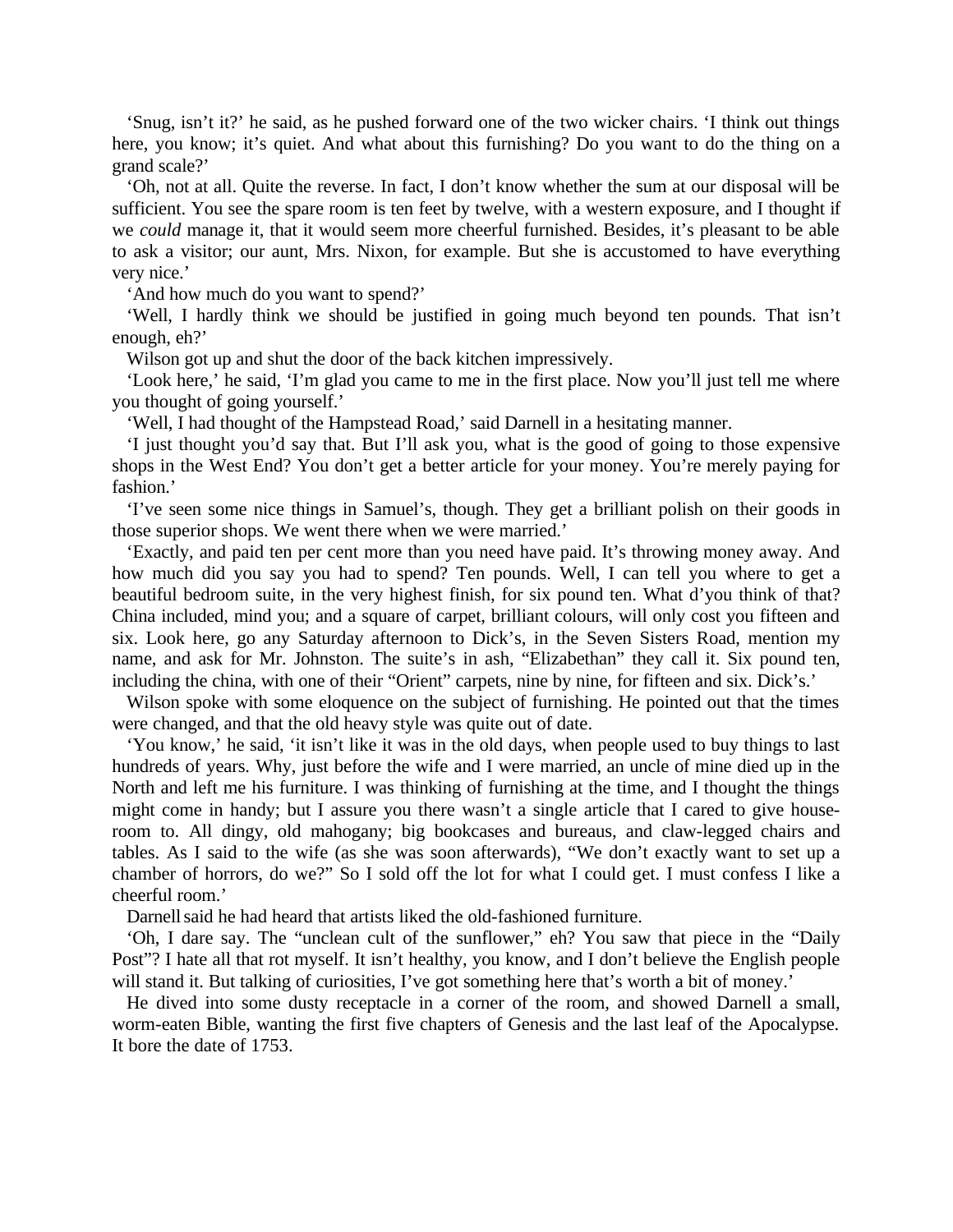'It's my belief that's worth a lot,' said Wilson. 'Look at the worm-holes. And you see it's "imperfect," as they call it. You've noticed that some of the most valuable books are "imperfect" at the sales?'

The interview came to an end soon after, and Darnell went home to his tea. He thought seriously of taking Wilson's advice, and after tea he told Mary of his idea and of what Wilson had said about Dick's.

Mary was a good deal taken by the plan when she had heard all the details. The prices struck her as very moderate. They were sitting one on each side of the grate (which was concealed by a pretty cardboard screen, painted with landscapes), and she rested her cheek on her hand, and her beautiful dark eyes seemed to dream and behold strange visions. In reality she was thinking of Darnell's plan.

'It would be very nice in some ways,' she said at last. 'But we must talk it over. What I am afraid of is that it will come to much more than ten pounds in the long run. There are so many things to be considered. There's the bed. It would look shabby if we got a common bed without brass mounts. Then the bedding, the mattress, and blankets, and sheets, and counterpane would all cost something.'

She dreamed again, calculating the cost of all the necessaries, and Darnell stared anxiously; reckoning with her, and wondering what her conclusion would be. For a moment the delicate colouring of her face, the grace of her form, and the brown hair, drooping over her ears and clustering in little curls about her neck, seemed to hint at a language which he had not yet learned; but she spoke again.

'The bedding would come to a great deal, I am afraid. Even if Dicks are considerably cheaper than Boons or Samuels. And, my dear, we must have some ornaments on the mantelpiece. I saw some very nice vases at eleven-three the other day at Wilkin and Dodd's. We should want six at least, and there ought to be a centre-piece. You see how it mounts up.'

Darnell was silent. He saw that his wife was summing up against his scheme, and though he had set his heart on it, he could not resist her arguments.

'It would be nearer twelve pounds than ten,' she said.

'The floor would have to be stained round the carpet (nine by nine, you said?), and we should want a piece of linoleum to go under the washstand. And the walls would look very bare without any pictures.'

'I thought about the pictures,' said Darnell; and he spoke quite eagerly. He felt that here, at least, he was unassailable. 'You know there's the "Derby Day" and the "Railway Station," ready framed, standing in the corner of the box-room already. They're a bit old-fashioned, perhaps, but that doesn't matter in a bedroom. And couldn't we use some photographs? I saw a very neat frame in natural oak in the City, to hold half a dozen, for one and six. We might put in your father, and your brother James, and Aunt Marian, and your grandmother, in her widow's cap and any of the others in the album. And then there's that old family picture in the hair-trunk that might do over the mantelpiece.'

'You mean your great-grandfather in the gilt frame? But that's *very* old-fashioned, isn't it? He looks so queer in his wig. I don't think it would quite go with the room, somehow.'

Darnell thought a moment. The portrait was a 'kitcat' of a young gentleman, bravely dressed in the fashion of 1750*,* and he very faintly remembered some old tales that his father had told him about this ancestor—tales of the woods and fields, of the deep sunken lanes, and the forgotten country in the west.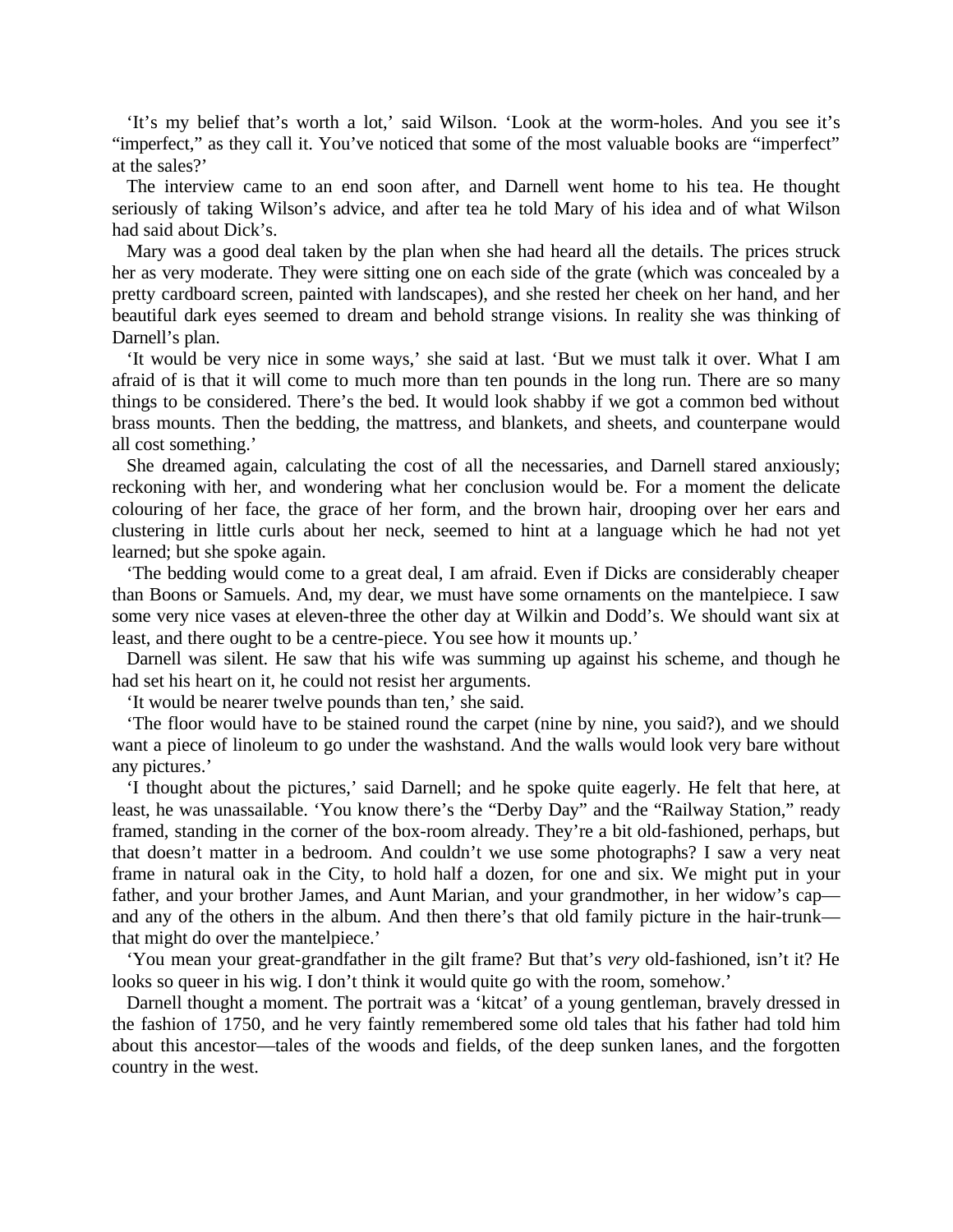'No,' he said, 'I suppose it is rather out of date. But I saw some very nice prints in the City, framed and quite cheap.'

'Yes, but everything counts. Well, we will talk it over, as you say. You know we must be careful.'

The servant came in with the supper, a tin of biscuits*,* a glass of milk for the mistress, and a modest pint of beer for the master, with a little cheese and butter. Afterwards Edward smoked two pipes of honeydew, and they went quietly to bed; Mary going first, and her husband following a quarter of an hour later, according to the ritual established from the first days of their marriage. Front and back doors were locked, the gas was turned off at the meter, and when Darnell got upstairs he found his wife already in bed, her face turned round on the pillow.

She spoke softly to him as he tame into the room.

'It would be impossible to buy a presentable bed at anything under one pound eleven, and good sheets are dear, anywhere.'

He slipped off his clothes and slid gently into bed, putting out the candle on the table. The blinds were all evenly and duly drawn, but it was a June night, and beyond the walls, beyond that desolate world and wilderness of grey Shepherd's Bash, a great golden moon had floated up through magic films of cloud, above the hill, and the earth was filled with a wonderful light between red sunset lingering over the mountain and that marvellous glory that shone into the woods from the summit of the hill. Darnell seemed to see some reflection of that wizard brightness in the room; the pale walls and the white bed and his wife's face lying amidst brown lair upon the pillow were illuminated, and listening he could almost hear the corncrake in the fields, the fern-owl sounding his strange note from the quiet of the rugged place where the bracken grew, and, like the echo of a magic song, the melody of the nightingale that sang all night in the alder by the little brook. There was nothing that he could say, but he slowly stole his arm under his wife's neck, and played with the ringlets of brown hair. She never moved, she lay there gently breathing, looking up to the blank ceiling of the room with her beautiful eyes, thinking also, no doubt, thoughts that she could not utter, kissing her husband obediently when he asked her to do so, and he stammered and hesitated as he spoke.

They were nearly asleep, indeed Darnell was on the very eve of dreaming, when she said very softly—

'I am afraid, darling, that we could never afford it.' And he heard her words through the murmur of the water, dripping from the grey rock, and falling into the clear pool beneath.

Sunday morning was always an occasion of idleness. Indeed, they would never have got breakfast if Mrs. Darnell, who had the instincts of the housewife, had not awoke and seen the bright sunshine, and felt that the house was too still. She lay quiet for five minutes, while her husband slept beside her, and listened intently, waiting for the sound of Alice stirring down below. A golden tube of sunlight shone through some opening in the Venetian blinds, and it shone on the brown hair that lay about her head on the pillow, and she looked steadily into the room at the 'duchesse' toilet-table, the coloured ware of the washstand, and the two photogravures in oak frames, 'The Meeting' and 'The Parting,' that hung upon the wall. She was half dreaming as she listened for the servant's footsteps, and the faint shadow of a shade of a thought came over her, and she imagined dimly, for the quick moment of a dream, another world where rapture was wine, where one wandered in a deep and happy valley, and the moon was always rising red above the trees. She was thinking of Hampstead, which represented to her the vision of the world beyond the walls, and the thought of the heath led her away to Bank Holidays, and then to Alice. There was not a sound in the house; it might have been midnight for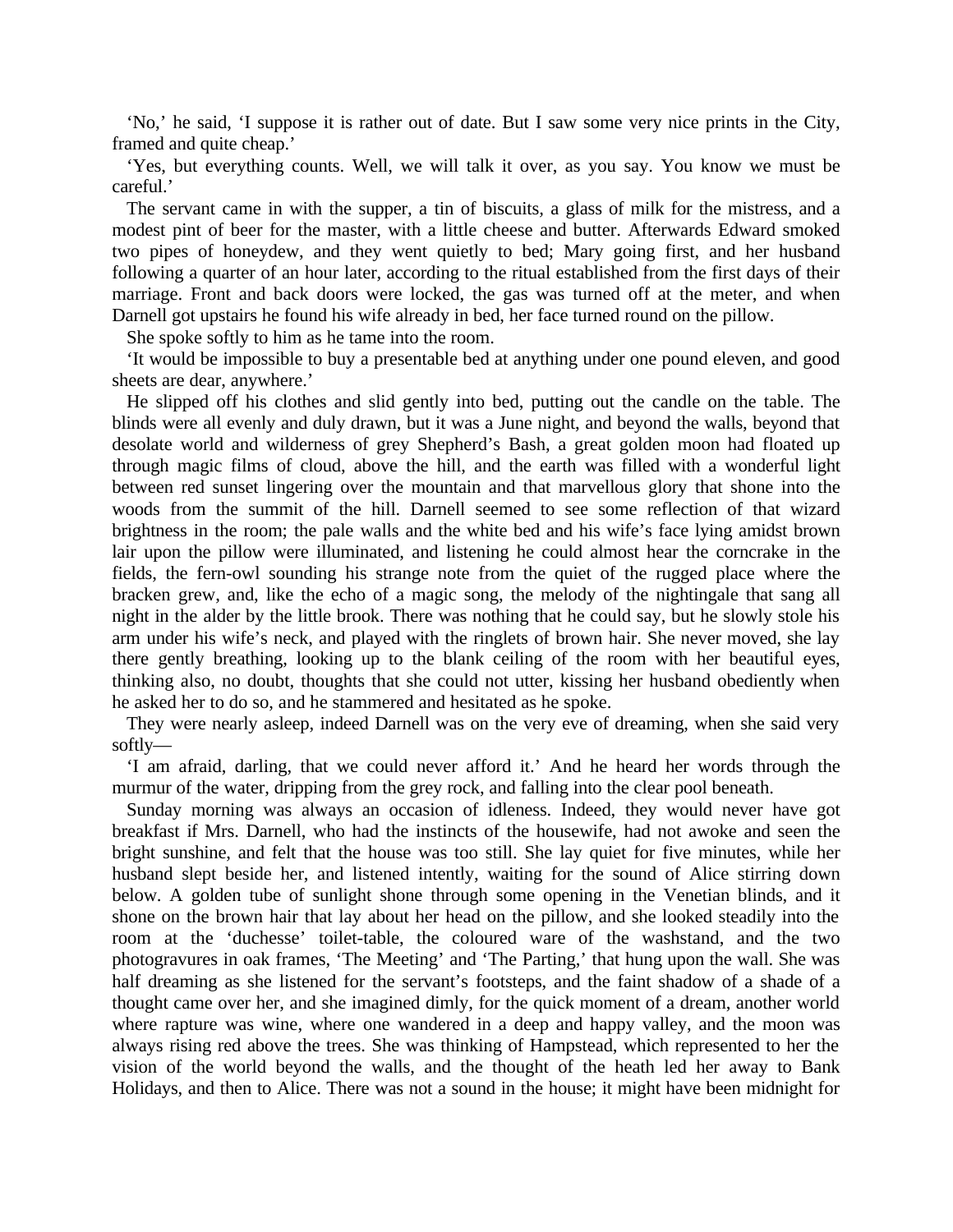the stillness if the drawling cry of the Sunday paper had not suddenly echoed round the corner of Edna Road, and with it came the warning clank and shriek of the milkman with his pails.

Mrs. Darnell sat up, and wide awake, listened more intently. The girl was evidently fast asleep, and must be roused, or all the work of the day would be out of joint, and she remembered how Edward hated any fuss or discussion about household matters, more especially on a Sunday, after his long week's work in the City. She gave her husband an affectionate glance as he slept on, for she was very fond of him, and so she gently rose from the bed and went in her nightgown to call the maid.

The servant's room was small and stuffy, the night had been very hot, and Mrs. Darnell paused for a moment at the door, wondering whether the girl on the bed was really the dusty-faced servant who bustled day by day about the house, or even the strangely bedizened creature, dressed in purple, with a shiny face, who would appear on the Sunday afternoon, bringing in an early tea, because it was her 'evening out.' Alice's hair was black and her skin was pale, almost of the olive tinge, and she lay asleep, her head resting on one arm, reminding Mrs. Darnell of a queer print of a 'Tired Bacchante' that she had seen long ago in a shop window in Upper Street, Islington. And a cracked bell was ringing; that meant five minutes to eight, and nothing done.

She touched the girl gently on the shoulder, and only smiled when her eyes opened, and waking with a start, she got up in sudden confusion. Mrs. Darnell went back to her room and dressed slowly while her husband still slept, and it was only at the last moment, as she fastened her cherry-coloured bodice, that she roused him, telling him that the bacon would be overdone unless he hurried over his dressing.

Over the breakfast they discussed the question of the spare room all over again. Mrs. Darnell still admitted that the plan of furnishing it attracted her, but she could not see how it could be done for the ten pounds, and as they were prudent people they did not care to encroach on their swings. Edward was highly paid, having (with allowances for extra work in busy weeks) a hundred and forty pounds a year, and Mary had inherited from an old uncle, her godfather, three hundred pounds, which had been judiciously laid out in mortgage at 4½ per cent. Their total income, then, counting in Aunt Marian's present, was a hundred and fifty-eight pounds a year and they were clear of debt, since Darnell had bought the furniture for the house out of money which he had saved for five or six years before. In the first few years of his life in the City his income had, of course, been smaller, and at first he had lived very freely, without a thought of laying by. The theatres and music-halls had attracted him, and scarcely a week passed without his going (in the pit) to one or the other; and he had occasionally bought photographs of actresses who pleased him. These he had solemnly burnt when he became engaged to Mary; he remembered the evening well; his heart had been so full of joy and wonder, and the landlady had complained bitterly of the mess in the grate when he came home from the City the next night. Still, the money was lost, as far as he could recollect, ten or twelve shillings; and it annoyed him all the more to reflect that if he had put it by, it would have gone far towards the purchase of an 'Orient' carpet in brilliant colours. Then there had been other expenses of his youth: he had purchased threepenny and even fourpenny cigars, the latter rarely, but the former frequently, sometimes singly, and sometimes in bundles of twelve for half-a-crown. Once a meerschaum pipe had haunted him for six weeks; the tobacconist had drawn it out of a drawer with some air of secrecy as be was buying a packet of 'Lone Star.' Here was another useless expense, these American-manufactured tobaccos; his 'Lone Star,' 'Long Judge,' 'Old Hank,' 'Sultry Clime,' and the rest of them cost from a shilling to one and six the two-ounce packet; whereas now he got excellent loose honeydew for threepence halfpenny an ounce. But the crafty tradesman, who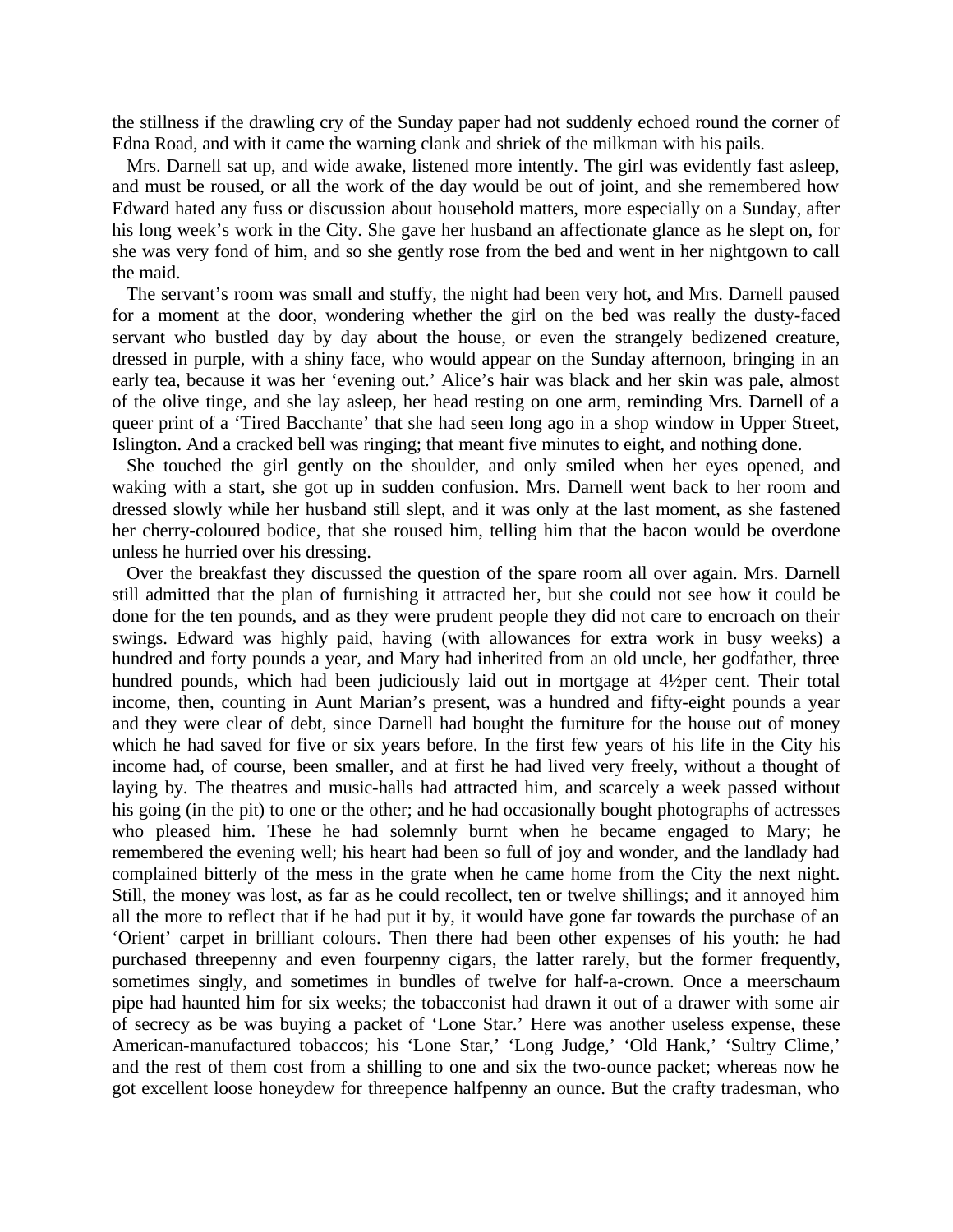had marked him down as a buyer of expensive fancy goods, nodded with his air of mystery, and, snapping open the case, displayed the meerschaum before the dazzled eyes of Darnell. The bowl was carved in the likeness of a female figure, showing the head and *torso,* and the mouthpiece was of the very best amber—only twelve and six, the man said, and the amber alone, he declared, was worth more than that. He explained that he felt some delicacy about showing the pipe to any but a regular customer, and was willing to take a little under cost price and 'cut the loss.' Darnell resisted for the time, but the pipe troubled him, and at last he bought it. He was pleased to show it to the younger men in the office for a while, but it never smoked very well, and he gave it away just before his marriage, as from the nature of the carving it would have been impossible to use it in his wife's presence. Once, while he was taking his holidays at Hastings, he had purchased a malacca cane—a useless thing that had cost seven shillings—and he reflected with sorrow on the innumerable evenings on which he had rejected his landlady's plain fried chop, and had gone out to *flaner* among the Italian restaurants in Upper Street, Islington (he lodged in Holloway), pampering himself with expensive delicacies: cutlets and green peas, braised beef with tomato sauce, fillet steak and chipped potatoes, ending the banquet very often with a small wedge of Gruyère, which cost twopence. One night, after receiving a rise in his salary, he had actually drunk a quarter-flask of Chianti and had added the enormities of Benedictine, coffee, and cigarettes to an expenditure already disgraceful, and sixpence to the waiter made the bill amount to four shillings instead of the shilling that would have provided him with a wholesome and sufficient repast at home. Oh, there were many other items in this account of extravagance, and Darnell had often regretted his way of life, thinking that if he had been more careful, five or six pounds a year might have been added to their income.

And the question of the spare room brought back these regrets in an exaggerated degree. He persuaded himself that the extra five pounds would have given a sufficient margin for the outlay that he desired to make; though this was, no doubt, a mistake on his part. But he saw quite clearly that, under the present conditions, there must be no levies made on the very small sum of money that they had saved. The rent of the house was thirty-five, and rates and taxes added another ten pounds—nearly a quarter of their income for houseroom. Mary kept down the housekeeping bills to the very best of her ability, but meat was always dear, and she suspected the maid of cutting surreptitious slices from the joint and eating them in her bedroom with bread and treacle in the dead of night, for the girl had disordered and eccentric appetites. Mr. Darnell thought no more of restaurants, cheap or dear; he took his lunch with him to the City, and joined his wife in the evening at high tea—chops, a bit of steak, or cold meat from the Sunday's dinner. Mrs. Darnell ate bread and jam and drank a little milk in the middle of the day; but, with the utmost economy, the effort to live within their means and to save for future contingencies was a very hard one. They had determined to do without change of air for at least three years, as the honeymoon at Walton-on-the-Naze had cost a good deal; and it was on this ground that they had, somewhat illogically, reserved the ten pounds, declaring that as they were not to have any holiday they would spend the money on something useful.

And it was this consideration of utility that was finally fatal to Darnell's scheme. They had calculated and recalculated the expense of the bed and bedding, the linoleum, and the ornaments, and by a great deal of exertion the total expenditure had been made to assume the shape of 'something very little over ten pounds,' when Mary said quite suddenly—'But, after all, Edward, we don't really *want* to furnish the room at all. I mean it isn't necessary. And if we did so it might lead to no end of expense. People would hear of it and be sure to fish for invitations. You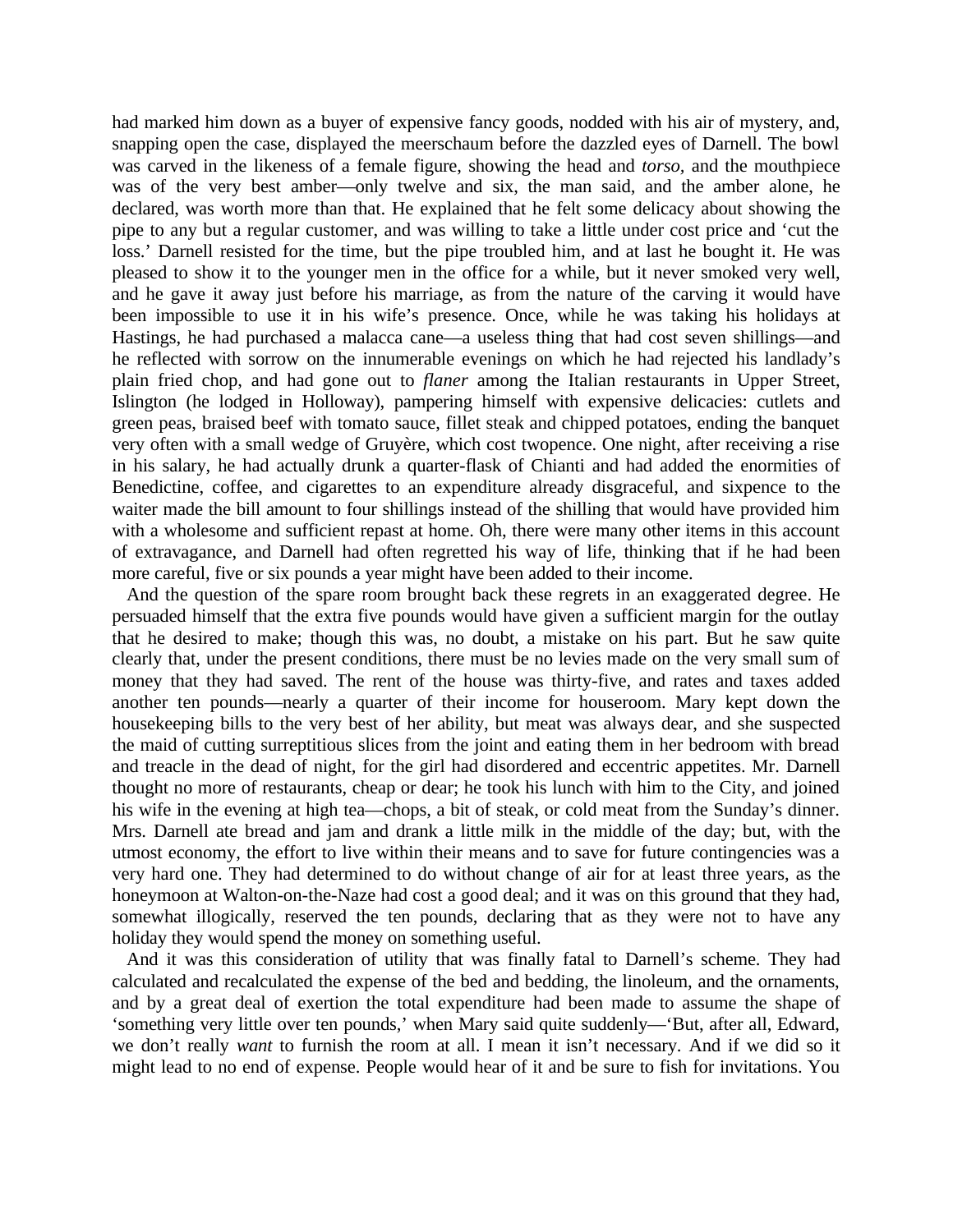know we have relatives in the country, and they would be almost certain, the Mallings, at any rate, to give hints.'

Darnell saw the force of the argument and gave way. But he was bitterly disappointed.

'It would have been very nice, wouldn't it?' he said with a sigh.

'Never mind, dear,' said Mary, who saw that he was a good deal cast down. 'We must think of some other plan that will be nice and useful too.'

She often spoke to him in that tone of a kind mother, though she was by three years the younger.

'And now,' she said, 'I must get ready for church. Are you coming?'

Darnell said that he thought not. He usually accompanied his wife to morning service, but that day he felt some bitterness in his heart, and preferred to lounge under the shade of the big mulberry tree that stood in the middle of their patch of garden—relic of the spacious lawns that had once lain smooth and green and sweet, where the dismal streets now swarmed in a hopeless labyrinth.

So Mary went quietly and alone to church. St. Paul's stood in a neighbouring street, and its Gothic design would have interested a curious inquirer into the history of a strange revival. Obviously, mechanically, there was nothing amiss. The style chosen was 'geometrical decorated,' and the tracery of the windows seemed correct. The nave, the aisles, the spacious chancel, were reasonably proportioned; and, to be quite serious, the only feature obviously wrong was the substitution of a low 'chancel wall' with iron gates for the rood screen with the loft and rood. But this, it might plausibly be contended, was merely an adaptation of the old idea to modern requirements, and it would have been quite difficult to explain why the whole building, from the mere mortar setting between the stones to the Gothic gas standards, was a mysterious and elaborate blasphemy. The canticles were sung to Joll in B flat, the chants were 'Anglican,' and the sermon was the gospel for the day, amplified and rendered into the more modern and graceful English of the preacher. And Mary came away.

After their dinner (an excellent piece of Australian mutton, bought in the 'World Wide' Stores, in Hammersmith), they sat for some time in the garden, partly sheltered by the big mulberry tree from the observation of their neighbours. Edward smoked his honeydew, and Mary looked at him with placid affection.

'You never tell me about the men in your office,' she said at length. 'Some of them are nice fellows, aren't they?'

'Oh, yes, they're very decent. I must bring some of them round, one of these days.'

He remembered with a pang that it would be necessary to provide whisky. One couldn't ask the guest to drink table beer at tenpence the gallon.

'Who are they, though?' said Mary. 'I think they might have given you a wedding present.'

'Well, I don't know. We never have gone in for that sort of thing. But they're very decent chaps. Well, there's Harvey; "Sauce" they call him behind his back. He's mad on bicycling. He went in last year for the Two Miles Amateur Record. He'd have made it, too, if he could have got into better training.

'Then there's James, a sporting man. You wouldn't care for him. I always think he smells of the stable.'

'How horrid!' said Mrs. Darnell, finding her husband a little frank, lowering her eyes as she spoke.

'Dickenson might amuse you,' Darnell went on. 'He's always got a joke. A terrible liar, though. When he tells a tale we never know how much to believe. He swore the other day he'd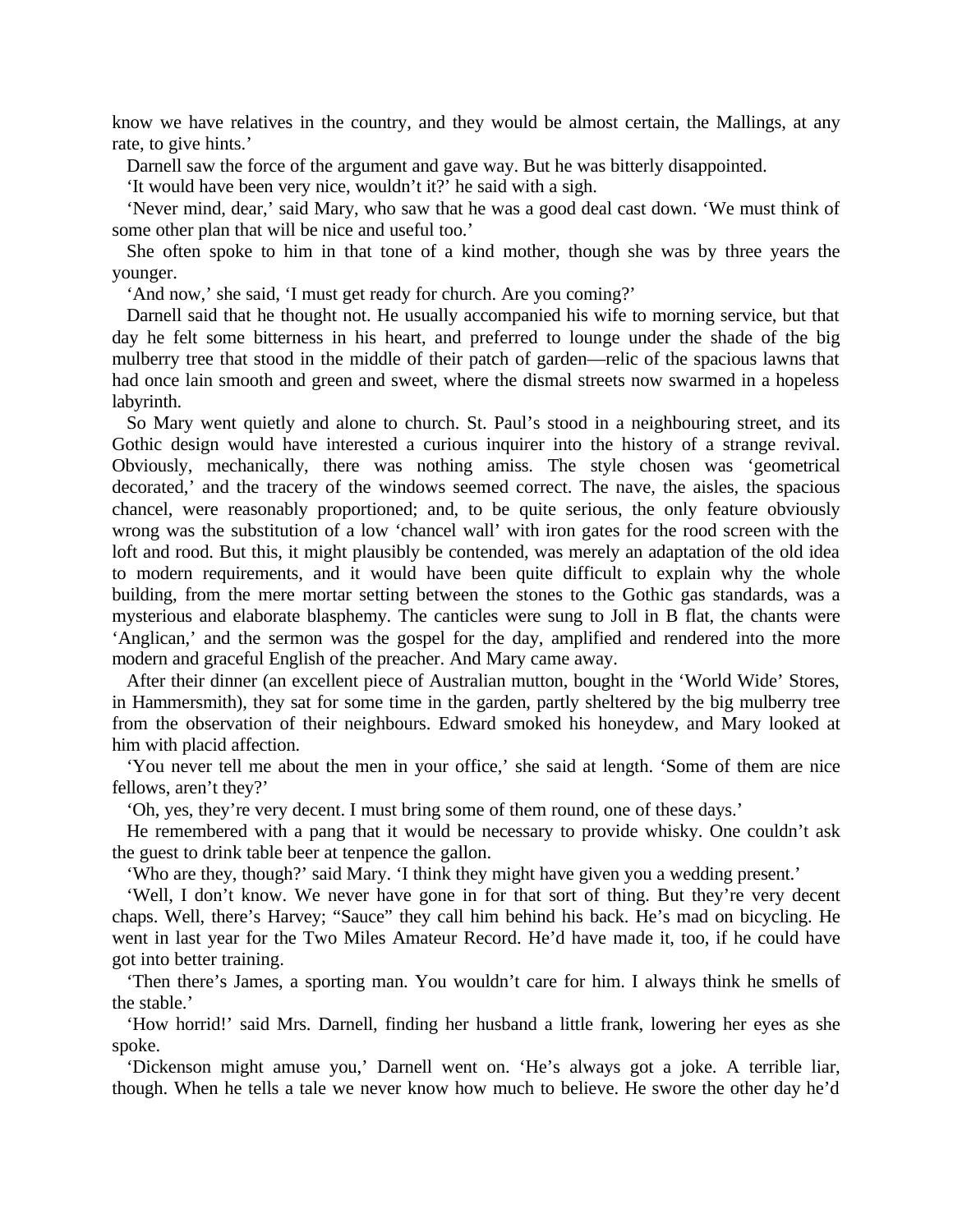seen one of the governors buying cockles off a barrow near London Bridge, and Jones, who's just come, believed every word of it.'

Darnell laughed at the humorous recollection of the jest.

'And that wasn't a bad yarn about Salter's wife,' he went on. 'Salter is the manager, you know. Dickenson lives close by, in Notting Hill, and he said one morning that he had seen Mrs. Salter, in the Portobello Road, in red stockings, dancing to a piano organ.'

'He's a little coarse, isn't he?' said Mrs. Darnell. 'I don't see much fun in that.'

'Well, you know, amongst men it s different. You might like Wallis; he's a tremendous photographer. He often shows us photos he's taken of his children—one, a little girl of three, in her bath. I asked him how he thought she'd like it when she was twenty-three.'

Mrs. Darnell looked down and made no answer.

There was silence for some minutes while Darnell smoked his pipe. 'I say, Mary,' he said at length, 'what do you say to our taking a paying guest?'

'A paying guest! I never thought of it. Where should we put him?'

'Why, I was thinking of the spare room. The plan would obviate your objection, wouldn't it? Lots of men in the City take them, and make money of it too. I dare say it would add ten pounds a year to our income. Redgrave, the cashier, finds it worth his while to take a large house on purpose. They have a regular lawn for tennis and a billiard-room.'

Mary considered gravely, always with the dream in her eyes. 'I don't think we could manage it, Edward,' she said; 'it would be inconvenient in many ways. She hesitated for a moment. 'And I don't think I should care to have a young man in the house. It is so very small, and our accommodation, as you know, is so limited.'

She blushed slightly, and Edward, a little disappointed as he was, looked at her with a singular longing, as if he were a scholar confronted with a doubtful hieroglyph, either wholly wonderful or altogether commonplace. Next door children were playing in the garden, playing shrilly, laughing crying, quarrelling, racing to and fro. Suddenly a dear, pleasant voice sounded from an upper window.

'Enid! Charles! Come up to my room at once!'

There was an instant sudden hush. The children's voices died away.

'Mrs. Parker is supposed to keep her children in great order,' said Mary. 'Alice was telling me about it the other day. She had been talking to Mrs. Parker's servant. I listened to her without any remark, as I don't think it right to encourage servants' gossip; they always exaggerate everything. And I dare say children often require to be corrected.'

The children were struck silent as if some ghastly terror had seized them.

Darnell fancied that he heard a queer sort of cry from the house, but could not be quite sure. He turned to the other side, where an elderly, ordinary man with a grey moustache was strolling up and down on the further side of his garden. He caught Darnell's eye, and Mrs. Darnell looking towards him at the same moment, he very politely raised his tweed cap. Darnell was surprised to see his wife blushing fiercely.

'Sayce and I often go into the City by the same 'bus,' he said, 'and as it happens we've sat next to each other two or three times lately. I believe he's a traveller for a leather firm in Bermondsey. He struck me as a pleasant man. Haven't they got rather a good-looking servant?'

'Alice has spoken to me about her—and the Sayces,' said Mrs. Darnell. 'I understand that they are not very well thought of in the neighbourhood. But I must go in and see whether the tea is ready. Alice will be wanting to go out directly.'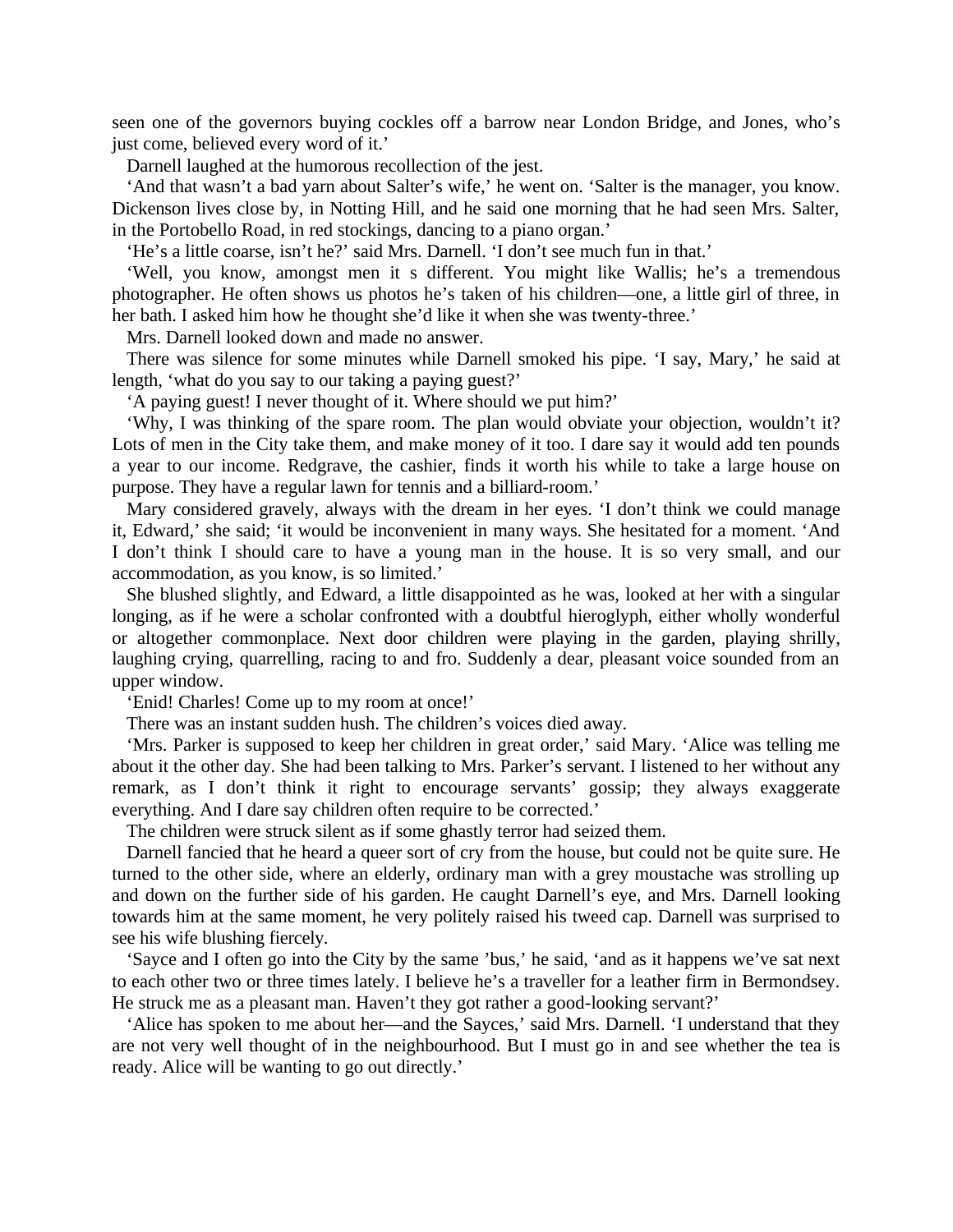Darnell looked after his wife as she walked quickly away. He only dimly understood, but he could see the charm of her figure, the delight of the brown curls clustering about her neck, and he again felt that sense of the scholar confronted by the hieroglyphic. He could not have expressed his emotion, but he wondered whether he would ever find the key, and something told him that before she could speak to him his own lips must be unclosed. She had gone into the house by the back kitchen door, leaving it open, and he heard her speaking to the girl about the water being 'really boiling.' He was amazed, almost indignant with himself; but the sound of the words came to his ears as strange, heart-piercing music, tones from another, wonderful sphere. And yet he was her husband, and they had been married nearly a year; and yet, whenever she spoke, he had to listen to the sense of what she said, constraining himself, lest he should believe she was a magic creature, knowing the secrets of immeasurable delight.

He looked out through the leaves of the mulberry tree. Mr. Sayce had disappeared from his view, but he saw the light-blue fume of the cigar that he was smoking floating slowly across the shadowed air. He was wondering at his wife's manner when Sayce's name was mentioned, puzzling his head as to what could be amiss in the household of a most respectable personage, when his wife appeared at the dining-room window and called him in to tea. She smiled as he looked up, and he rose hastily and walked in, wondering whether he were not a little 'queer,' so strange were the dim emotions and the dimmer impulses that rose within him.

Alice was all shining purple and strong scent, as she brought in the teapot and the jug of hot water. It seemed that a visit to the kitchen had inspired Mrs. Darnell in her turn with a novel plan for disposing of the famous ten pounds. The range had always been a trouble to her, and when sometimes she went into the kitchen, and found, as she said, the fire 'roaring halfway up the chimney,' it was in vain that she reproved the maid on the ground of extravagance and waste of coal. Alice was ready to admit the absurdity of making up such an enormous fire merely to bake (they called it 'roast') a bit of beef or mutton, and to boil the potatoes and the cabbage; but she was able to show Mrs. Darnell that the fault lay in the defective contrivance of the range, in an oven which 'would not get hot.' Even with a chop or a steak it was almost as bad; the heat seemed to escape up the chimney or into the room, and Mary had spoken several times to her husband on the shocking waste of coal, and the cheapest coal procurable was never less than eighteen shillings the ton. Mr. Darnell had written to the landlord, a builder, who had replied in an illiterate but offensive communication, maintaining the excellence of the stove and charging all the faults to the account of 'your good lady,' which really implied that the Darnells kept no servant, and that Mrs. Darnell did everything. The range, then, remained, a standing annoyance and expense. Every morning, Alice said, she had the greatest difficulty in getting the fire to light at all, and once lighted it 'seemed as if it fled right up the chimney.' Only a few nights before Mrs. Darnell had spoken seriously to her husband about it; she had got Alice to weigh the coals expended in cooking a cottage pie, the dish of the evening, and deducting what remained in the scuttle after the pie was done, it appeared that the wretched thing had consumed nearly twice the proper quantity of fuel.

'You remember what I said the other night about the range?' said Mrs. Darnell, as she poured out the tea and watered the leaves. She thought the introduction a good one, for though her husband was a most amiable man, she guessed that he had been just a little hurt by her decision against his furnishing scheme.

'The range?' said Darnell. He paused as he helped himself to the marmalade and considered for a moment. 'No, I don't recollect. What night was it?'

'Tuesday. Don't you remember? You had "overtime," and didn't get home till quite late.'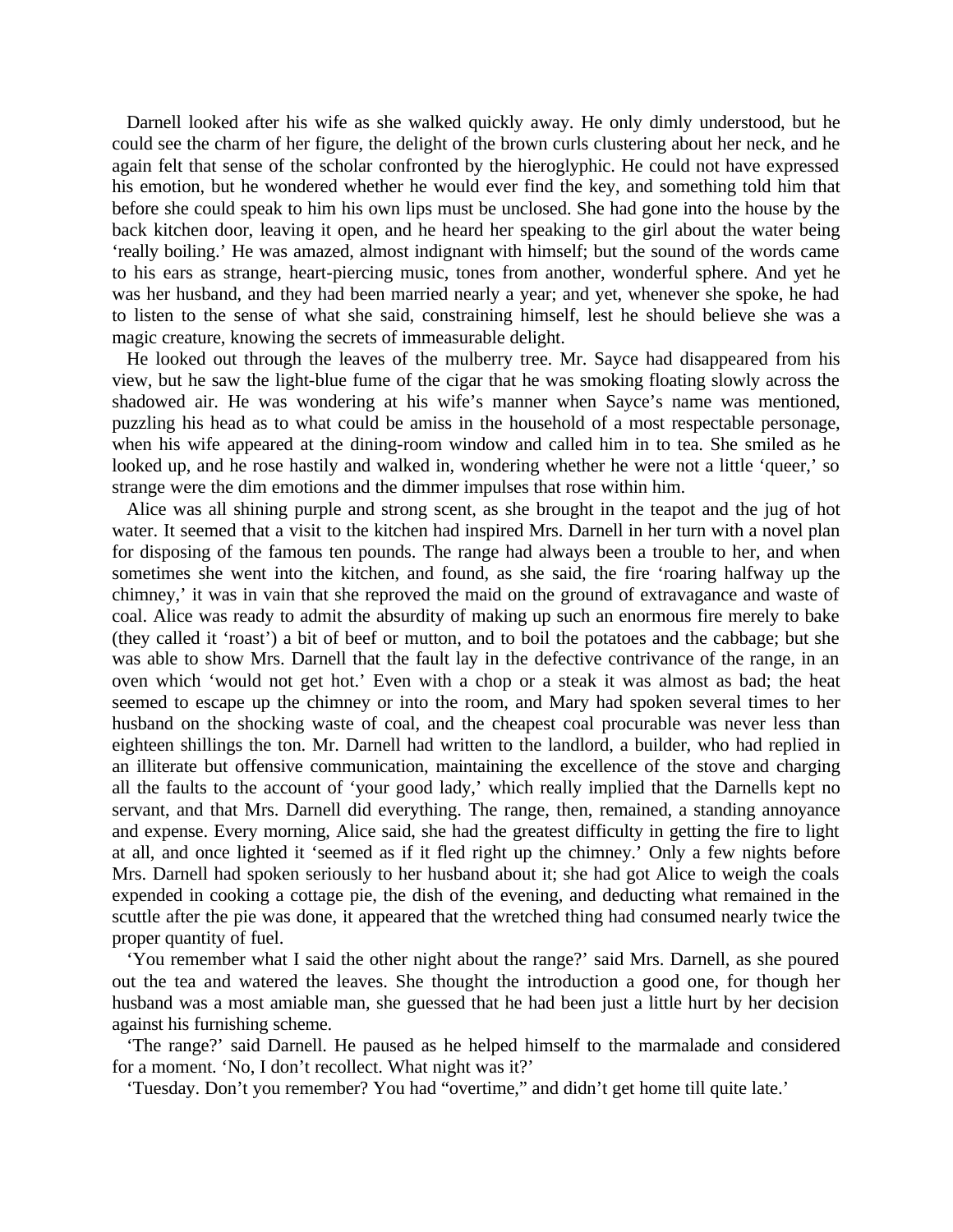She paused for a moment, blushing slightly; and then began to recapitulate the misdeeds of the range, and the outrageous outlay of coal in the preparation of the cottage pie.

'Oh, I recollect now. That was the night I thought I heard the nightingale (people say there are nightingales in Bedford Park), and the sky was such a wonderful deep blue.'

He remembered how he had walked from Uxbridge Road Station, where the green 'bus stopped, and in spite of the fuming kilns under Acton, a delicate odour of the woods and summer fields was mysteriously in the air, and he had fancied that he smelt the red wild roses, drooping from the hedge. As he came to his gate he saw his wife standing in the doorway, with a light in her hand, and he threw his arms violently about her as she welcomed him, and whispered something in her ear, kissing her scented hair. He had felt quite abashed a moment afterwards, and he was afraid that he had frightened her by his nonsense; she seemed trembling and confused. And then she had told him how they had weighed the coal.

'Yes, I remember now,' he said. 'It is a great nuisance, isn't it? I hate to throw away money like that.'

'Well, what do you think? Suppose we bought a really good range with aunt's money? It would save us a lot, and I expect the things would taste much nicer.'

Darnell passed the marmalade, and confessed that the idea was brilliant.

'It's much better than mine, Mary,' he said quite frankly. 'I am so glad you thought of it. But we must talk it over; it doesn't do to buy in a hurry. There are so many makes.'

Each had seen ranges which looked miraculous inventions; he in the neighbourhood of the City; she in Oxford Street and Regent Street, on visits to the dentist. They discussed the matter at tea, and afterwards they discussed it walking round and round the garden, in the sweet cool of the evening.

'They say the "Newcastle" will burn anything, coke even,' said Mary.

'But the "Glow" got the gold medal at the Paris Exhibition,' said Edward.

'But what about the "Eutopia" Kitchener? Have you seen it at work in Oxford Street?' said Mary. 'They say their plan of ventilating the oven is quite unique.'

'I was in Fleet Street the other day,' answered Edward, 'and I was looking at the "Bliss" Patent Stoves. They burn less fuel than any in the market—so the makers declare.'

He put his arm gently round her waist. She did not repel him; she whispered quite softly—'I think Mrs. Parker is at her window,' and he drew his arm back slowly.

'But we will talk it over,' he said. 'There is no hurry. I might call at some of the places near the City, and you might do the same thing in Oxford Street and Regent Street and Piccadilly, and we could compare notes.'

Mary was quite pleased with her husband's good temper. It was so nice of him not to find fault with her plan; 'He's so good to me,' she thought, and that was what she often said to her brother, who did not care much for Darnell. They sat down on the seat under the mulberry, close together, and she let Darnell take her hand, and as she felt his shy, hesitating fingers touch her in the shadow, she pressed them ever so softly, and as he fondled her hand, his breath was on her neck, and she heard his passionate, hesitating voice whisper, 'My dear, my dear,' as his lips touched her cheek. She trembled a little, and waited. Darnell kissed her gently on the cheek and drew away his band, and when he spoke he was almost breathless.

'We had better go in now,' he said. 'There is a heavy dew, and you might catch cold.'

A warm, scented gale came to them from beyond the walls. He longed to ask her to stay out with him all night beneath the tree, that they might whisper to one another, that the scent of her hair might inebriate him, that he might feel her dress still brushing against his ankles. But he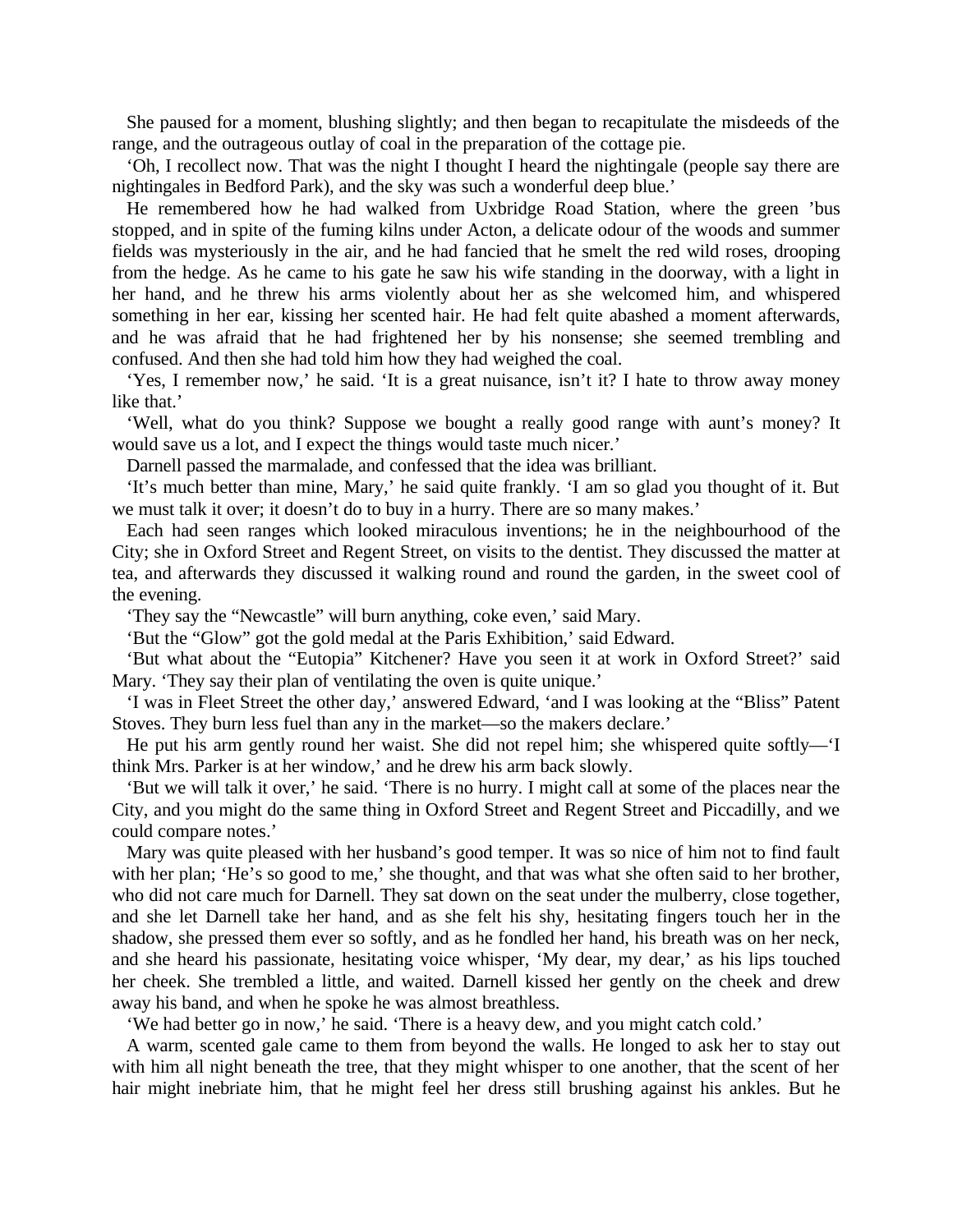could not find the words, and it was absurd, and she was so gentle that she would do whatever he asked, however foolish it might be, just because he asked her. He was not worthy to kiss her lips; he bent down and kissed her silk bodice, and again he felt that she trembled, and he was ashamed, fearing that he had frightened her.

They went slowly into the house, side by side, and Darnell lit the gas in the drawing-room, where they always sat on Sunday evenings. Mrs. Darnell felt a little tired and lay down on the sofa, and Darnell took the arm-chair opposite. For a while they were silent, and then Darnell said suddenly—'What's wrong with the Sayces? You seemed to think there was something a little strange about them. Their maid looks quite quiet.'

'Oh, I don't know that one ought to pay any attention to servants' gossip. They're not always very truthful.'

'It was Alice told you, wasn't it?'

'Yes. She was speaking to me the other day, when I was in the kitchen in the afternoon.' 'But what was it?'

'Oh, I'd rather not tell you, Edward. It's not pleasant. I scolded Alice for repeating it to me.' Darnell got up and took a small, frail chair near the sofa.

'Tell me,' he said again, with an odd perversity. He did not really care to hear about the household next door, but he remembered how his wife's cheeks flushed in the afternoon, and now he was looking at her eyes.

'Oh, I really couldn't tell you, dear. I should feel ashamed.'

'But you're my wife.'

'Yes, but it doesn't make any difference. A woman doesn't like to talk about such things.'

Darnell bent his head down. His heart was beating; he put his ear to her mouth and said, 'Whisper.'

Mary drew his head down still lower with her gentle hand, and her cheeks burned as she whispered—'Alice says that—upstairs—they have only—one room furnished. The maid told her—herself.' With an unconscious gesture she pressed his head to her breast, and he in turn was bending her red lips to his own, when a violent jangle clamoured through the silent house. They sat up, and Mrs. Darnell went hurriedly to the door.

'That's Alice,' she said. 'She is always in in time. It has only just struck ten.'

Darnell shivered with annoyance. His lips, he knew, had almost been opened. Mary's pretty handkerchief, delicately scented from a little flagon that a school friend had given her, lay on the floor, and he picked it up, and kissed it, and hid it away.

The question of the range occupied them all through June and far into July. Mrs. Darnell took every opportunity of going to the West End and investigating the capacity of the latest makes, gravely viewing the new improvements and hearing what the shopmen had to say; while Darnell, as he said, 'kept his eyes open' about the City. They accumulated quite a literature of the subject, bringing away illustrated pamphlets, and in the evenings it was an amusement to look at the pictures. They viewed with reverence and interest the drawings of great ranges for hotels and public institutions, mighty contrivances furnished with a series of ovens each for a different use, with wonderful apparatus for grilling, with batteries of accessories which seemed to invest the cook almost with the dignity of a chief engineer. But when, in one of the lists, they encountered the images of little toy 'cottage' ranges, for four pounds, and even for three pounds ten, they grew scornful, on the strength of the eight or ten pound article which they meant to purchase when the merits of the divers patents had been thoroughly thrashed out.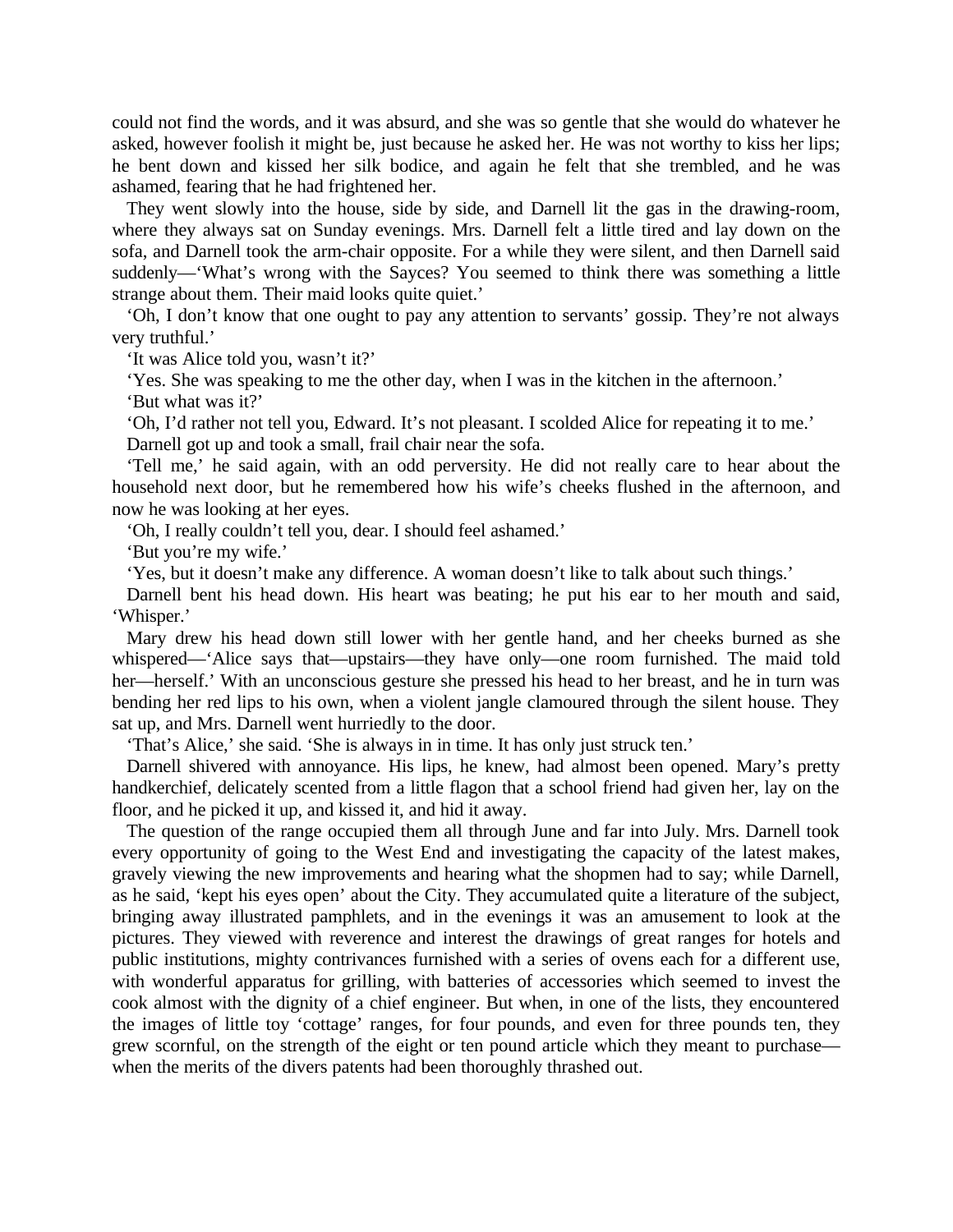The 'Raven' was for a long time Mary's favourite. It promised the utmost economy with the highest efficiency, and many times they were on the point of giving the order. But the 'Glow' seemed equally seductive, and it was only £8. 5s. as compared with £9. 7s. 6d., and though the 'Raven' was supplied to the Royal Kitchen, the 'Glow' could show more fervent testimonials from continental potentates.

It seemed a debate without end, and it endured day after day till that morning, when Darnell woke from the dream of the ancient wood, of the fountains rising into grey vapour beneath the heat of the sun. As he dressed, an idea struck him, and he brought it as a shock to the hurried breakfast, disturbed by the thought of the City 'bus which passed the corner of the street at 9.15.

'I've got an improvement on your plan, Mary,' he said, with triumph. 'Look at that,' and he flung a little book on the table.

He laughed. 'It beats your notion all to fits. After all, the great expense is the coal. It's not the stove—at least that's not the real mischief. It's the coal is so dear. And here you are. Look at those oil stoves. They don't burn any coal, but the cheapest fuel in the world—oil; and for two pounds ten you can get a range that will do everything you want.'

'Give me the book,' said Mary, 'and we will talk it over in the evening, when you come home. Must you be going?'

Darnell cast an anxious glance at the clock.

'Good-bye,' and they kissed each other seriously and dutifully, and Mary's eyes made Darnell think of those lonely water-pools, hidden in the shadow of the ancient goods.

So, day after day, he lived in the grey phantasmal world, akin to death, that has, somehow, with most of us, made good its claim to be called life. To Darnell the true life would have seemed madness, and when, now and again, the shadows and vague images reflected from its splendour fell across his path, he was afraid, and took refuge in what he would have called the sane 'reality' of common and usual incidents and interests. His absurdity was, perhaps, the more evident, inasmuch as 'reality' for him was a matter of kitchen ranges, of saving a few shillings; but in truth the folly would have been greater if it had been concerned with racing stables, steam yachts, and the spending of many thousand pounds.

But so went forth Darnell, day by day, strangely mistaking death for life, madness for sanity, and purposeless and wandering phantoms for true beings. He was sincerely of opinion that he was a City clerk, living in Shepherd's Bush—having forgotten the mysteries and the far-shining glories of the kingdom which was his by legitimate inheritance.

II

All day long a fierce and heavy heat had brooded Over the City, and as Darnell neared home he saw the mist lying on all the damp lowlands, wreathed in coils about Bedford Park to the south, and mounting to the West, so that the tower of Acton Church loomed out of a grey lake. The grass in the squares and on the lawns which he overlooked as the 'bus lumbered wearily along was burnt to the colour of dust. Shepherd's Bush Green was a wretched desert, trampled brown, bordered with monotonous poplars, whose leaves hung motionless in air that was still, hot smoke. The foot passengers struggled wearily along the pavements, and the reek of the summer's end mingled with the breath of the brickfields made Darnell gasp, as if he were inhaling the poison of some foul sick-room.

He made but a slight inroad into the cold mutton that adorned the tea-table, and confessed that he felt rather 'done up' by the weather and the day's work.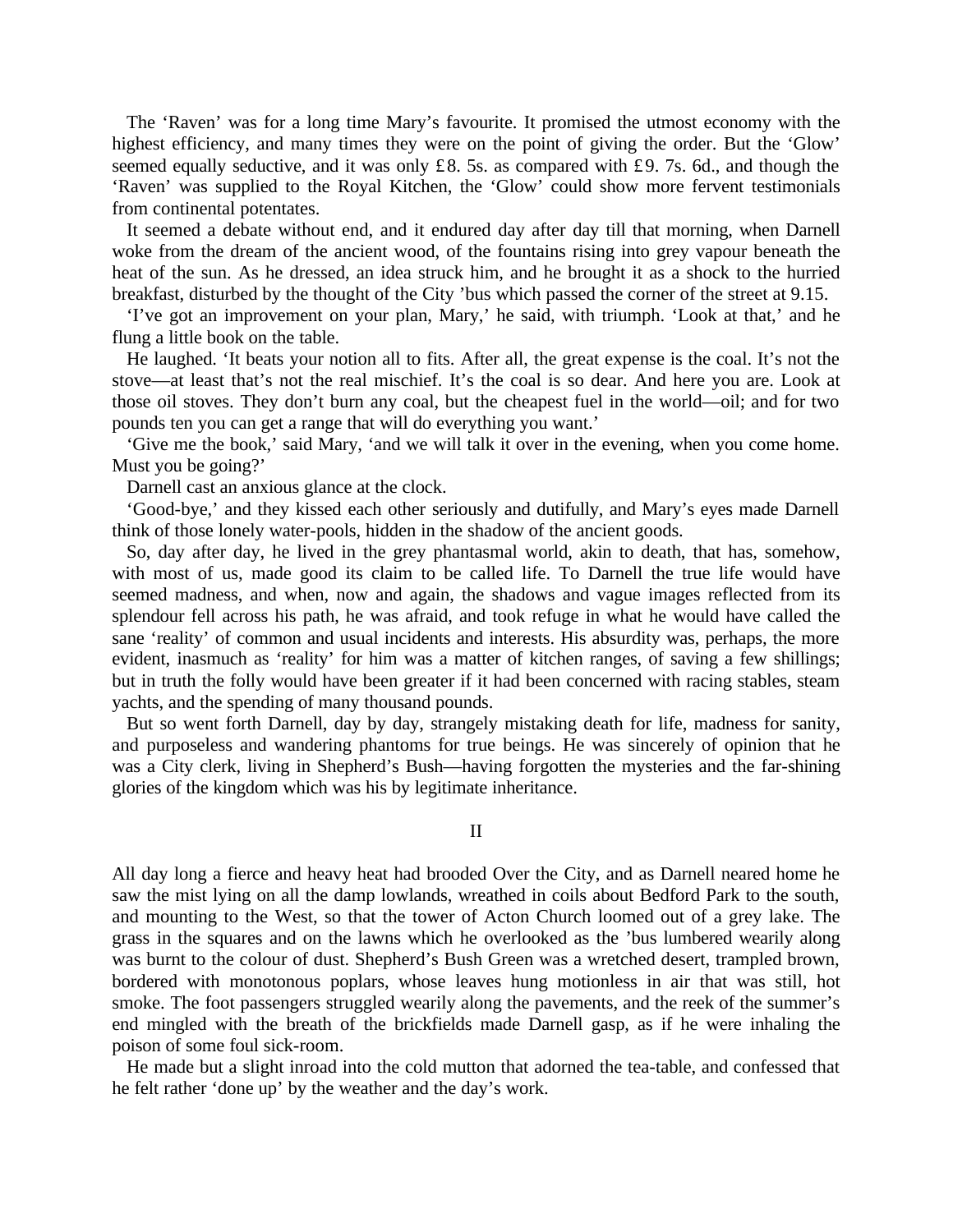'I have had a trying day, too,' said Mary. 'Alice has been very queer and troublesome all day, and I have had to speak to her quite seriously. You know I think her Sunday evenings out have a rather unsettling influence on the girl. But what is one to do?'

'Has she got a young man?'

'Of course: a grocer's assistant from the Goldhawk Road—Wilkin's, you know. I tried them when we settled here, but they were not very satisfactory.'

'What do they do with themselves all the evening? They have from five to ten, haven't they?'

'Yes; five, or sometimes half-past, when the water won't boil. Well, I believe they go for walks usually. Once or twice he has taken her to the City Temple, and the Sunday before last they walked up and down Oxford Street, and then sat in the Park. But it seems that last Sunday they went to tea with his mother at Putney. I should like to tell the old woman what I really think of her.'

'Why? What happened? Was she nasty to the girl?'

'No; that's just it. Before this, she has been very unpleasant on several occasions. When the young man first took Alice to see her—that was in March—the girl came away crying; she told me so herself. Indeed, she said she never wanted to see old Mrs. Murry again; and I told Alice that, if she had not exaggerated things, I could hardly blame her for feeling like that.'

'Why? What did she cry for?'

'Well, it seems that the old lady—she lives in quite a small cottage in some Putney back street—was so stately that she would hardly speak. She had borrowed a little girl from some neighbour's family, and had managed to dress her up to imitate a servant, and Alice said nothing could be sillier than to see that mite opening the door, with her black dress and her white cap and apron, and she hardly able to turn the handle, as Alice said. George (that's the young man's name) had told Alice that it was a little bit of a house; but he said the kitchen was comfortable, though very plain and old-fashioned. But, instead of going straight to the back, and sitting by a big fire on the old settle that they had brought up from the country, that child asked for their names (did you ever hear such nonsense?) and showed them into a little poky parlour, where old Mrs. Murry was sitting "like a duchess," by a fireplace full of coloured paper, and the room as cold as ice. And she was so grand that she would hardly speak to Alice.'

'That must have been very unpleasant.'

'Oh, the poor girl had a dreadful time. She began with: "Very pleased to make your acquaintance, Miss Dill. I know so very few persons in service." Alice imitates her mincing way of talking, but I can't do it. And then she went on to talk about her family, how they had farmed their own land for five hundred years—such stuff! George had told Alice all about it: they had had an old cottage with a good strip of garden and two fields somewhere in Essex, and that old woman talked almost as if they had been country gentry, and boasted about the Rector, Dr. Somebody, coming to see them so often, and of Squire Somebody Else always looking them up, as if they didn't visit them out of kindness. Alice told me it was as much as she could do to keep from laughing in Mrs. Murry's face, her young man having told her all about the place, and how small it was, and how the Squire had been so kind about buying it when old Murry died and George was a little boy, and his mother not able to keep things going. However, that silly old woman "laid it on thick," as you say, and the young man got more and more uncomfortable, especially when she went on to speak about marrying in one's own class, and how unhappy she had known young men to be who had married beneath them, giving some very pointed looks at Alice as she talked. And then such an amusing thing happened: Alice had noticed George looking about him in a puzzled sort of way, as if he couldn't make out something or other, and at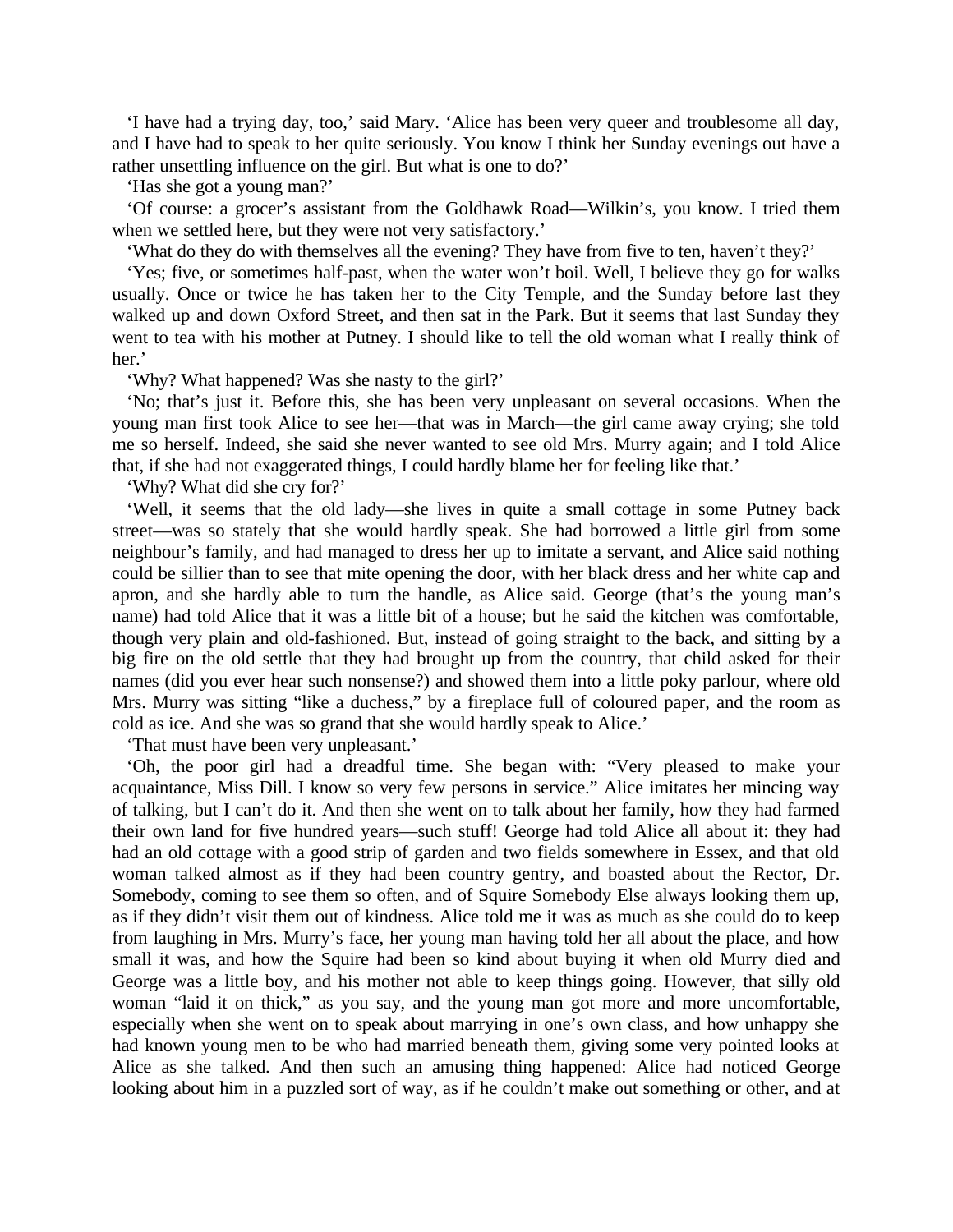last he burst out and asked his mother if she had been buying up the neighbours' ornaments, as he remembered the two green cut-glass vases on the mantelpiece at Mrs. Ellis's, and the wax flowers at Miss Turvey's. He was going on, but his mother scowled at him, and upset some books, which he had to pick up; but Alice quite understood she had been borrowing things from her neighbours, just as she had borrowed the little girl, so as to look grander. And then they had tea—water bewitched, Alice calls it—and very thin bread and butter, and rubbishy foreign pastry from the Swiss shop in the High Street—all sour froth and rancid fat, Alice declares. And then Mrs. Murry began boasting again about her family, and snubbing Alice and talking at her, till the girl came away quite furious, and very unhappy, too. I don't wonder at it, do you?'

'It doesn't sound very enjoyable, certainly,' said Darnell, looking dreamily at his wife. He had not been attending very carefully to the subject-matter of her story, but he loved to hear a voice that was incantation in his ears, tones that summoned before him the vision of a magic world.

'And has the young man's mother always been like this?' he said after a long pause, desiring that the musk should continue.

'Always, till quite lately, till last Sunday in fact. Of course Alice spoke to George Murry at once, and said, like a sensible girl, that she didn't think it ever answered for a married couple to live with the man's mother, "especially," she went on, "as I can see your mother hasn't taken much of a fancy to me." He told her, in the usual style, it was only his mother's way, that she didn't really mean anything, and so on; but Alice kept away for a long time, and rather hinted, I think, that it might come to having to choose between her and his mother. And so affairs went on all through the spring and summer, and then, just before the August Bank Holiday, George spoke to Alice again about it, and told her how sorry the thought of any unpleasantness made him, and how he wanted his mother and her to get on with each other, and how she was only a bit oldfashioned and queer in her ways, and had spoken very nicely to him about her when there was nobody by. So the long and the short of it was that Alice said she might come with them on the Monday, when they had settled to go to Hampton Court—the girl was always talking about Hampton Court, and wanting to see it. You remember what a beautiful day it was, don't you?'

'Let me see,' said Darnell dreamily. 'Oh yes, of course—I sat out under the mulberry tree all day, and we had our meals there: it was quite a picnic. The caterpillars were a nuisance, but I enjoyed the day very much.' His ears were charmed, ravished with the grave, supernal melody, as of antique song, rather of the first made world in which all speech was descant, and all words were sacraments of might, speaking not to the mind but to the soul. He lay back in his chair, and said—'Well, what happened to them?'

'My dear, would you believe it; but that wretched old woman behaved worse than ever. They met as had been arranged, at Kew Bridge, and got places, with a good deal of difficulty, in one of those char-à-bane things, and Alice thought she was going to enjoy herself tremendously. Nothing of the kind. They had hardly said "Good morning," when old Mrs. Murry began to talk about Kew Gardens, and how beautiful it must be there, and how much more convenient it was than Hampton, and no expense at all; just the trouble of walking over the bridge. Then she went on to say, as they were waiting for the char-à-bane, that she had always heard there was nothing to see at Hampton, except a lot of nasty, grimy old pictures, and some of them not fit for any decent woman, let alone girl, to look at, and she wondered why the Queen allowed such things to be shown, putting all kinds of notions into girls' heads that were light enough already; and as she said that she looked at Alice so nastily—horrid old thing—that, as she told me afterwards, Alice would have slapped her face if she hadn't been an elderly woman, and George's mother. Then she talked about Kew again, saying how wonderful the hot-houses were, with palms and all sorts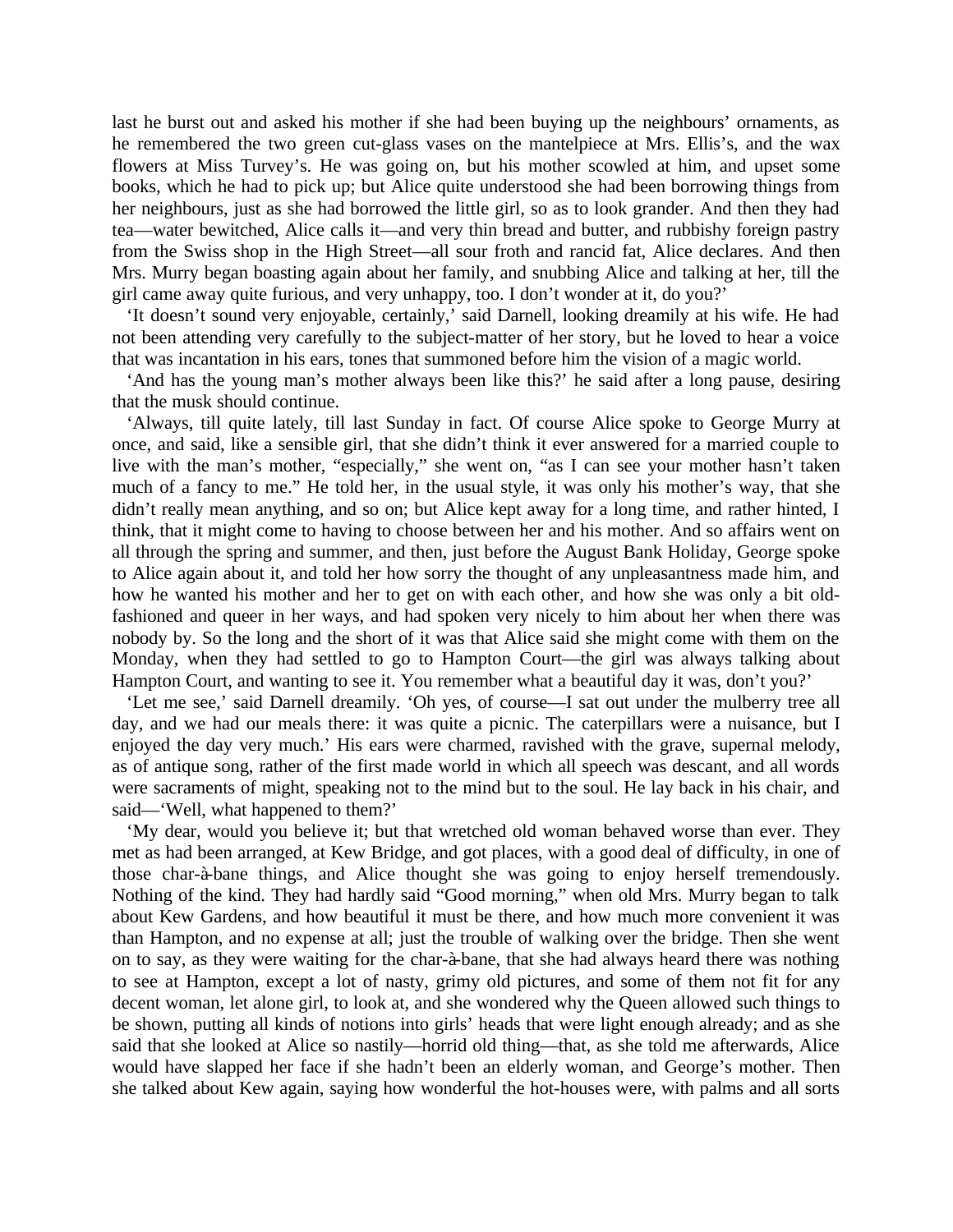of wonderful things, and a lily as big as a parlour table, and the view over the river. George was very good, Alice told me. He was quite taken aback at first, as the old woman had promised faithfully to be as nice as ever she could be; but then he said, gently but firmly, "Well, mother, we must go to Kew some other day, as Alice has set her heart on Hampton for to-day, and I want to see it myself!" All Mrs. Murry did was to snort, and look at the girl like vinegar, and just then the char-a-bane came up, and they had to scramble for their seats. Mrs. Mummy grumbled to herself in an indistinct sort of voice all the way to Hampton Court. Alice couldn't very well make out what she said, but now and then she seemed to hear bits of sentences, like: *Pity to grow old, if Sons grow bold;* and *Honour thy father and mother;* and *Lie on the shelf, said the housewife to the old shoe, and the wicked son to his mother;* and *I gave you milk and you give me the go-by.*  Alice thought they must be proverbs (except the Commandment, of course), as George was always saying how old-fashioned his mother is; but she says there were so many of them, and all pointed at her and George, that she thinks now Mrs. Murry must have made them up as they drove along. She says it would be just like her to do it, being old-fashioned, and ill-natured too, and fuller of talk than a butcher on Saturday night. Well, they got to Hampton at last, and Alice thought the place would please her, perhaps, and they might have some enjoyment. But she did nothing but grumble, and out loud too, so that people looked at them, and a woman said, so that they could hear, "Ah well, they'll be old themselves some day," which made Alice very angry, for, as she said, they weren't doing anything. When they showed her the chestnut avenue in Bushey Park, she said it was so long and straight that it made her quite dull to look at it, and she thought the deer (you know how pretty they are, really) looked thin and miserable, as if they would be all the better for a good feed of hog-wash, with plenty of meal in it. She said she knew they weren't happy by the look in their eyes, which seemed to tell hem that their keepers beat them. It was the same with everything; she said she remembered market-gardens in Hammersmith and Gunnersbury that had a better show of flowers, and when they took her to the place where the water is, under the trees, she burst out with its being rather hard to tramp her off her legs to show her a common canal, with not so much as a barge on it to liven it up a bit. She went on like that the whole day, and Alice told me she was only too thankful to get home and get rid of her. Wasn't it wretched for the girl?'

'It must have been, indeed. But what happened last Sunday?'

'That's the most extraordinary thing of all. I noticed that Alice was rather queer in her manner this morning; she was a longer time washing up the breakfast things, and she answered me quite sharply when I called to her to ask when she would be ready to help me with the wash; and when I went into the kitchen to see about something, I noticed that she was going about her work in a sulky sort of way. So I asked her what was the matter, and then it all came out. I could scarcely believe my own ears when she mumbled out something about Mrs. Murry thinking she could do very much better for herself; but I asked her one question after another till I had it all out of her. It just shows one how foolish and empty-headed these girls are. I told her she was no better than a weather-cock. If you will believe me, that horrid old woman was quite another person when Alice went to see her the other night. Why, I can't think, but so she was. She told the girl how pretty she was; what a neat figure she had; how well she walked; and how she'd known many a girl not half so clever or well-looking earning her twenty-five or thirty pounds a year, and with good families. She seems to have gone into all sorts of details, and made elaborate calculations as to what she would be able to save, "with decent folks, who don't screw, and pinch, and lock up everything in the house," and then she went off into a lot of hypocritical nonsense about how fond she was of Alice, and how she could go to her grave in peace, knowing how happy her dear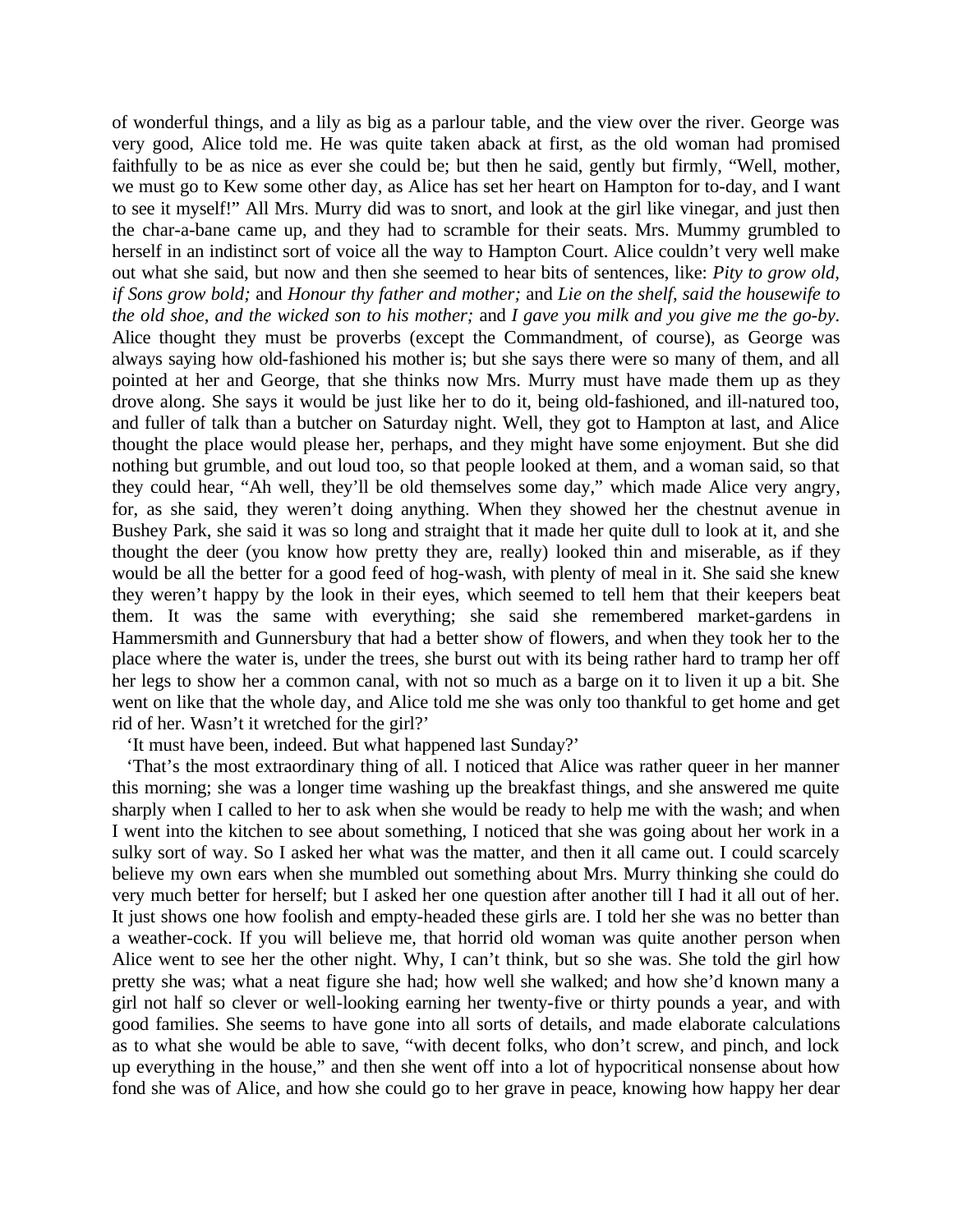George would be with such a good wife, and about her savings from good wages helping to set up a little home, ending up with "And, if you take an old woman's advice, deary, it won't be long before you hear the marriage bells."

'I see,' said Darnell; 'and the upshot of it all is, I suppose, that the girl is thoroughly dissatisfied?'

'Yes, she is so young and silly. I talked to her, and reminded her of how nasty old Mrs. Murry had been, and told her that she might change her place and change for the worse. I think I have persuaded her to think it over quietly, at all events. Do you know what it is, Edward? I have an idea. I believe that wicked old woman is trying to get Alice to leave us, that she may tell her son how changeable she is; and I suppose she would make up some of her stupid old proverbs:

"A changeable wife, a troublesome life," or some nonsense of the kind. Horrid old thing!'

'Well, well,' said Darnell, 'I hope she won't go, for your sake. It would be such a bother for you, hunting for a fresh servant.'

He refilled his pipe and smoked placidly, refreshed somewhat after the emptiness and the burden of the day. The French window was wide open, and now at last there came a breath of quickening air, distilled by the night from such trees as still wore green in that arid valley. The song to which Darnell had listened in rapture, and now the breeze, which even in that dry, grim suburb still bore the word of the woodland, had summoned the dream to his eyes, and he meditated over matters that his lips could not express.

'She must, indeed, be a villainous old woman,' he said at length.

'Old Mrs. Murry? Of course she is; the mischievous old thing! Trying to take the girl from a comfortable place where she is happy.'

'Yes; and not to like Hampton Court! That shows bow bad she must be, more than anything.'

'It is beautiful, isn't it?'

'I shall never forget the first time I saw it. It was soon after I went into the City; the first year. I had my holidays in July, and I was getting such a small salary that I couldn't think of going away to the seaside, or anything like that. I remember one of the other men wanted me to come with him on a walking tour in Kent. I should have liked that, but the money wouldn't run to it. And do you know what I did? I lived in Great College Street then, and the first day I was off, I stayed in bed till past dinner-time, and lounged about in an arm-chair with a pipe all the afternoon. I had got a new kind of tobacco—one and four for the two-ounce packet—much dearer than I could afford to smoke, and I was enjoying it immensely. It was awfully hot, and when I shut the window and drew down the red blind it grew hotter; at five o'clock the room was like an oven. But I was so pleased at not having to go into the City, that I didn't mind anything, and now and again I read bits from a queer old book that had belonged to my poor dad. I couldn't make out what a lot of it meant, but it fitted in somehow, and I read and smoked till tea-time. Then I went out for a walk, thinking I should be better for a little fresh air before I went to bed; and I went wandering away, not much noticing where I was going, turning here and theme as the fancy took me. I must have gone miles and miles, and a good many of them mound and round, as they say they do in Australia if they lose their way in the bush; and I am sure I couldn't have gone exactly the same way all over again for any money. Anyhow, I was still in the streets when the twilight came on, and the lamp-lighters were trotting round from one lamp to another. It was a wonderful night: I wish you had been theme, my dear.'

'I was quite a little girl then.'

'Yes, I suppose you were. Well, it was a wonderful night. I remember, I was walking in a little street of little grey houses all alike, with stucco copings and stucco door-posts; there were brass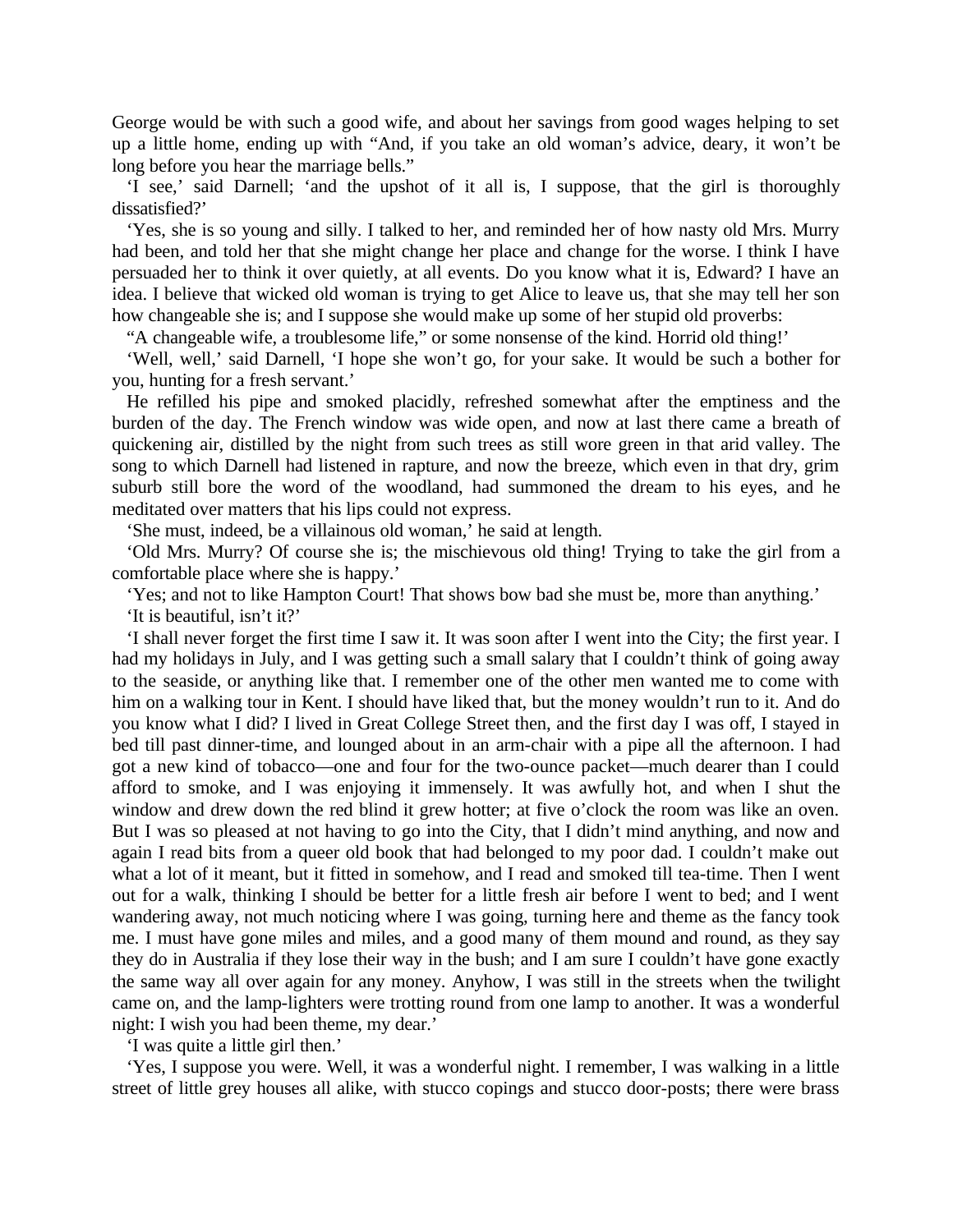plates on a lot of the doors, and one had "Maker of Shell Boxes" on it, and I was quite pleased, as I had often wondered where those boxes and things that you buy at the seaside came from. A few children were playing about in the road with some rubbish or other, and men were singing in a small public-house at the corner, and I happened to look up, and I noticed what a wonderful colour the sky had turned. I have seen it since, but I don't think it has ever been quite what it was that night, a dark blue, glowing like a violet, just as they say the sky looks in foreign countries. I don't know why, but the sky or something made me feel quite queer; everything seemed changed in a way I couldn't understand. I remember, I told an old gentleman I knew then—a friend of my poor father's, he's been dead for five years, if not more—about how I felt, and he looked at me and said something about fairyland; I don't know what he meant, and I dare say I didn't explain myself properly. But, do you know, for a moment or two I felt as if that little back street was beautiful, and the noise of the children and the men in the public-house seemed to fit in with the sky and become part of it. You know that old saying about "treading on air" when one is glad! Well, I really felt like that as I walked, not exactly like air, you know, but as if the pavement was velvet or some very soft carpet. And then—I suppose it was all my fancy—the air seemed to smell sweet, like the incense in Catholic churches, and my breath came queer and catchy, as it does when one gets very excited about anything. I felt altogether stranger than I've ever felt before or since.'

Darnell stopped suddenly and looked up at his wife. She was watching him with parted lips, with eager, wondering eyes.

'I hope I'm not tiring you, dear, with all this story about nothing. You have had a worrying day with that stupid girl; hadn't you better go to bed?'

'Oh, no, please, Edward. I'm not a bit timed now. I love to hear you talk like that. Please go on.'

'Well, after I had walked a bit further, that queer sort of feeling seemed to fade away. I said a bit further, and I really thought I had been walking about five minutes, but I had looked at my watch just before I got into that little street, and when I looked at it again it was eleven o'clock. I must have done about eight miles. I could scarcely believe my own eyes, and I thought my watch must have gone mad; but I found out afterwards it was perfectly right. I couldn't make it out, and I can't now; I assure you the time passed as if I walked up one side of Edna Road and down the other. But there I was, right in the open country, with a cool wind blowing on me from a wood, and the air full of soft rustling sounds, and notes of birds from the bushes, and the singing noise of a little brook that ran under the road. I was standing on the bridge when I took out my watch and struck a wax light to see the time; and it came upon me suddenly what a strange evening it had been. It was all so different, you see, to what I had been doing all my life, particularly for the year before, and it almost seemed as if I couldn't be the man who had been going into the City every day in the morning and coming back from it every evening after writing a lot of uninteresting letters. It was like being pitched all of a sudden from one world into another. Well, I found my way back somehow or other, and as I went along I made up my mind how I'd spend my holiday. I said to myself, "I'll have a walking tour as well as Ferrars, only mine is to be a tour of London and its environs," and I had got it all settled when I let myself into the house about four o'clock in the morning, and the sun was shining, and the street almost as still as the wood at midnight!'

'I think that was a capital idea of yours. Did you have your tour? Did you buy a map of London?'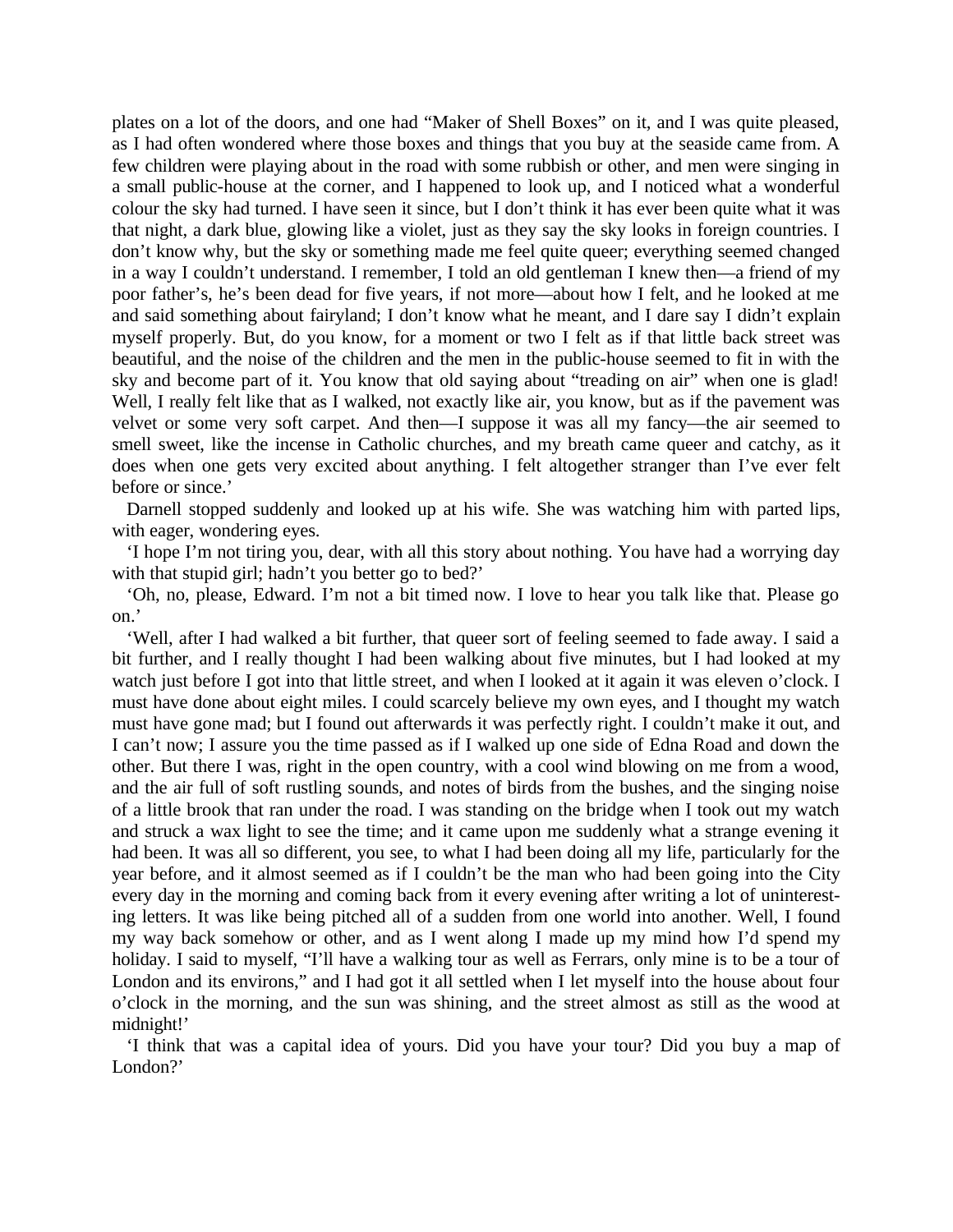'I had the tour all right. I didn't buy a map; that would have spoilt it, somehow; to see everything plotted out, and named, and measured. What I wanted was to feel that I was going where nobody had been before. That's nonsense, isn't it? as if there could be any such places in London, or England either, for the matter of that.'

'I know what you mean; you wanted to feel as if you were going on a sort of voyage of discovery. Isn't that it?'

'Exactly, that's what I was trying to tell you. Besides, I didn't want to buy a map. I made a map.'

'How do you mean? Did you make a map out of your head?'

'I'll tell you about it afterwards. But do you really want to hear' about my grand tour?'

'Of course I do; it must have been delightful. I call it a most original idea.'

'Well, I was quite full of it, and what you said just now about a voyage of discovery reminds me of how I felt then. When I was a boy I was awfully fond of reading of great travellers—I suppose all boys are—and of sailors who were driven out of their tourse and found themselves in latitudes where no ship had ever sailed before, and of people. who discovered wonderful cities in strange countries; and all the second day of my holidays I was feeling just as I used to when I read these books. I didn't get up till pretty late. I was tired to death after all those miles I had walked; but when I had finished my breakfast and filled my pipe, I had a grand time of it. It was such nonsense, you know; as if there could be anything strange or wonderful in London.'

'Why shouldn't there be?'

'Well, I don't know; but I have thought afterwards what a silly lad I must have been. Anyhow, I had a great day of it, planning what I would do, half making-believe—just like a kid—that I didn't know where I might find myself, or what might happen to me. And I was enormously pleased to think it was all my secret, that nobody else knew anything about it, and that, whatever I might see, I would keep to myself. I had always felt like that about the books. Of course, I loved reading them, but it seemed to me that, if I had been a discoverer, I would have kept my discoveries a secret. If I had been Columbus, and, if it could possibly have been managed, I would have found America all by myself, and never have said a word about it to anybody. Fancy! how beautiful it would be to be walking about in one's own town, and talking to people, and all the while to have the thought that one knew of a great world beyond the seas, that nobody else dreamed of. I should have loved that!

'And that is exactly what I felt about the tour I was going to make. I made up my mind that nobody should know; and so, from that day to this, nobody has heard a word of it.'

'But you are going to tell me?'

'You are different. Rut I don't think even you will hear everything; not because I won't, but because I can't tell many of the things I saw.'

'Things you saw? Then you really did see wonderful, strange things in London?'

'Well, I did and I didn't. Everything, or pretty nearly everything, that I saw is standing still, and hundreds of thousands of people have looked at the same sights—there were many places that the fellows in the office knew quite well, I found out afterwards. And then I read a book called "London and its Surroundings." But (I don't know how it is) neither the men at the office nor the writers of the book seem to have seen the things that I did. That's why I stopped reading the book; it seemed to take the life, the real heart, out of everything, making it as dry and stupid as the stuffed birds in a museum.

'I thought about what I was going to do all that day, and went to bed early, so as to be fresh. I knew wonderfully little about London, really; though, except for an odd week now and then, I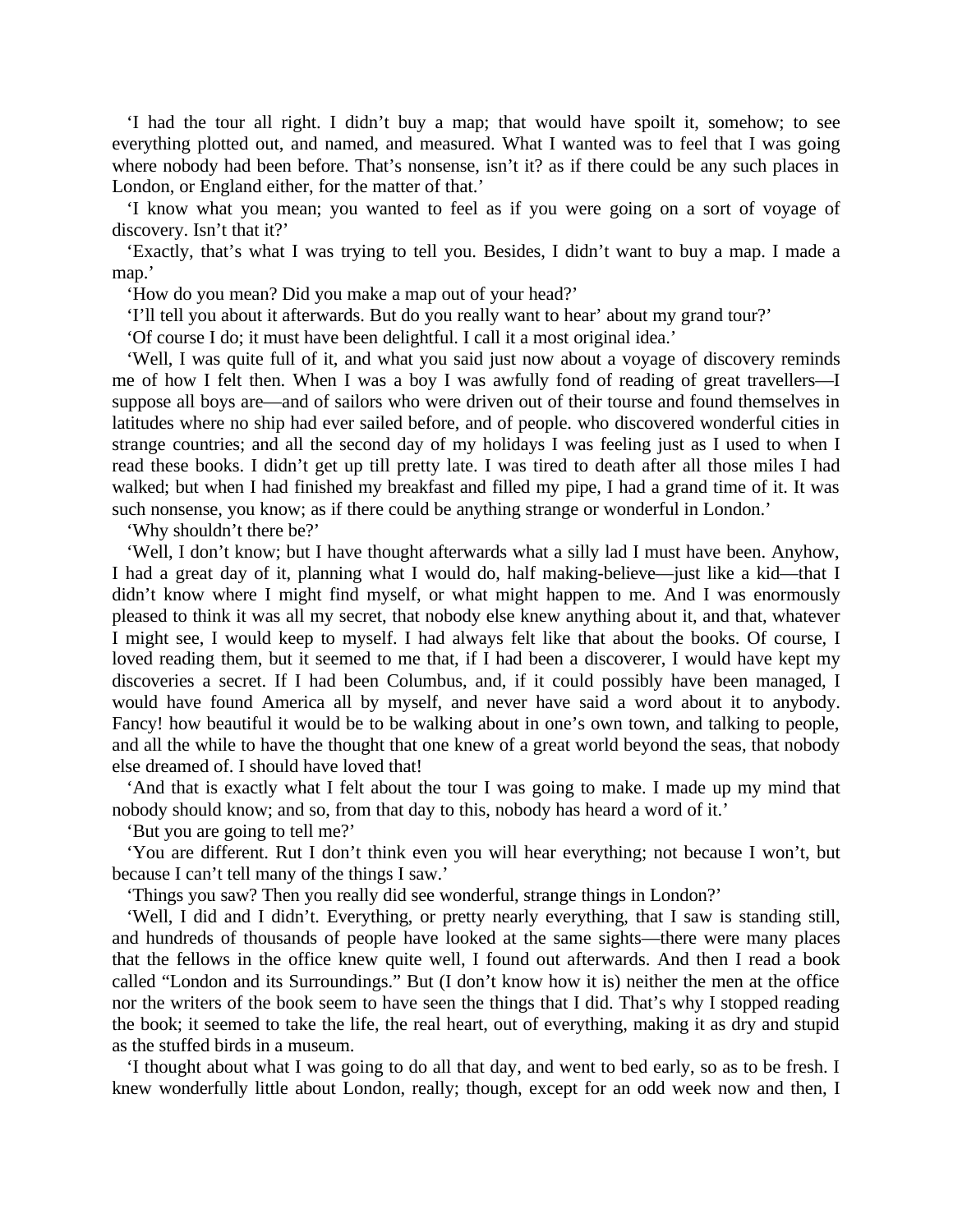had spent all my life in town. Of course I knew the main streets—the Strand, Regent Street, Oxford Street, and so on—and I knew the way to the school I used to go to when I was a boy, and the way into the City. But I had just kept to a few tracks, as they say the sheep do on the mountains; and that made it all the easier for me to imagine that I was going to discover a new world.'

Darnell paused in the stream of his talk. He looked keenly at his wife to see if he were wearying her, but her eyes gazed at him with unabated interest—one would have almost said that they were the eyes of one who longed and half expected to be initiated into the mysteries, who knew not what great wonder was to be revealed. She sat with her back to the open window, framed in the sweet dusk of the night, as if a painter had made a curtain of heavy velvet behind her; and the work that she had been doing had fallen to the floor. She supported her head with her two hands placed on each side of her brow, and her eyes were as the wells in the wood of which Darnell dreamed in the night-time and in the day.

'And all the strange tales I had ever heard were in my head that morning,' he went on, as if continuing the thoughts that had filled his mind while his lips were silent. 'I had gone to bed early, as I told you, to get a thorough rest, and I had set my alarum clock to wake me at three, so that I might set out at an hour that was quite strange for the beginning of a journey. There was a hush in the world when I awoke, before the clock had rung to arouse me, and then a bird began to sing and twitter in the elm tree that grew in the next garden, and I looked out of the window, and everything was still, and the morning air breathed in pure and sweet, as I had never known it before. My room was at the back of the house, and most of the gardens had trees in them, and beyond these trees I could see the backs of the houses of the next street rising like the wall of an old city; and as I looked the sun rose, and the great light came in at my window, and the day began.

'And I found that when I was once out of the streets just about me that I knew, some of the queer feeling that had come to me two days before came back again. It was not nearly so strong, the streets no longer smelt of incense, but still there was enough of it to show me what a strange world I passed by. There were things that one may see again and again in many London streets: a vine or a fig tree on a wall, a lark singing in a cage, a curious shrub blossoming in a garden, an odd shape of a roof, or a balcony with an uncommon-looking trellis-work in iron. There's scarcely a street, perhaps, where you won't see one or other of such things as these; but that morning they rose to my eyes in a new light, as if I had on the magic spectacles in the fairy tale, and just like the man in the fairy tale, I went on and on in the new light. I remember going through wild land on a high place; there were pools of water shining in the sun, and great white houses in the middle of dark, rocking pines, and then on the turn of the height I came to a little lane that went aside from the main road, a lane that led to a wood, and in the lane was a little old shadowed house, with a bell turret in the roof, and a porch of trellis-work all dim and faded into the colour of the sea; and in the garden there were growing tall, white lilies, just as we saw them that day we went to look at the old pictures; they were shining like silver, and they filled the air with their sweet scent. It was from near that house I saw the valley and high places far away in the sun. So, as I say, I went "on and on," by woods and fields, till I came to a little town on the top of a hill, a town full of old houses bowing to the ground beneath their years, and the morning was so still that the blue smoke rose up straight into the sky from all the roof-tops, so still that I heard far down in the valley the song of a boy who was singing an old song through the streets as he went to school, and as I passed through the awakening town, beneath the old, grave houses, the church bells began to ring.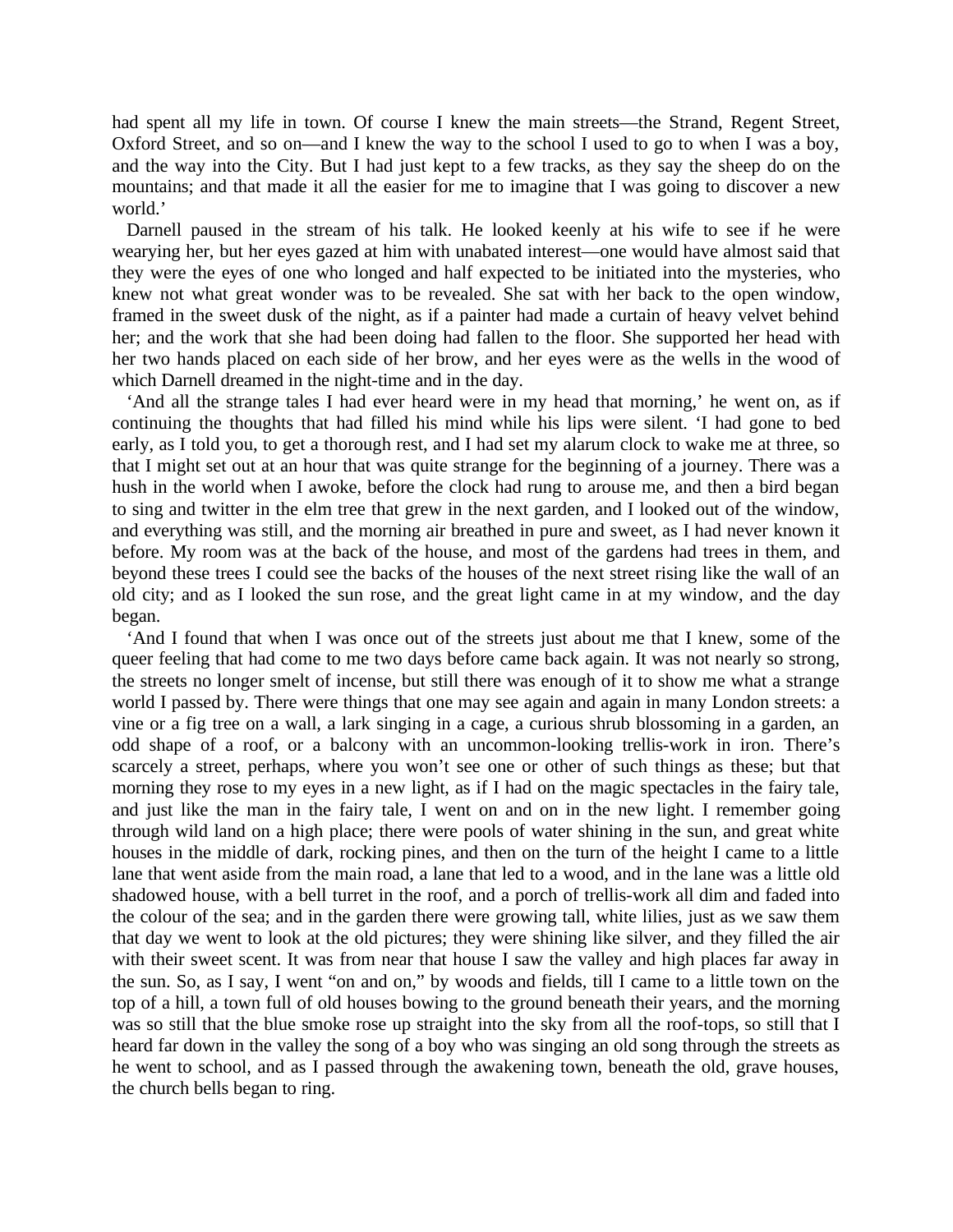'It was soon after I had left this town behind me that I found the Strange Road. I saw it branching off from the dusty high road, and it looked so green that I turned aside into it, and soon I felt as if I had really come into a new country. I don't know whether it was one of the roads the old Romans made that my father used to tell me about; but it was covered with deep, soft turf, and the great tall hedges on each side looked as if they had not been touched for a hundred years; they had grown so broad and high and wild that they met overhead, and I could only get glimpses here and there of the country through which I was passing, as one passes in a dream. The Strange Road led me on and on, up and down hill; sometimes the rose bushes had grown so thick that I could scarcely make my way between them, and sometimes the road broadened out into a green, and in one valley a brook, spanned by an old wooden bridge, ran across it. I was tired, and I found a soft and shady place beneath an ash tree, where I must have slept for many hours, for when I woke up it was late in the afternoon. So I went on again, and at last the green road came out into the highway, and I looked up and saw another town on a high place with a great church in the middle of it, and when I went up to it there was a great organ sounding from within, and the choir was singing.'

There was a rapture in Darnell's voice as he spoke, that made his story well-nigh swell into a song, and he drew a long breath as the words ended, filled with the thought of that far-off summer day, when some enchantment had informed all common things, transmuting them into a great sacrament, causing earthly works to glow with the fire and the glory of the everlasting light.

And some splendour of that light shone on the face of Mary as she sat still against the sweet gloom of the night, her dark hair making her face more radiant. She was silent for a little while, and then she spoke—'Oh, my dear, why have you waited so long to tell me these wonderful things? I think it is beautiful. Please go on.'

'I have always been afraid it was all nonsense,' said Darnell. 'And I don't know how to explain what I feel. I didn't think I could say so much as I have to-night.'

'And did you find it the same day after day?'

'All through the tour? Yes, I think every journey was a success. Of course, I didn't go so far afield every day; I was too tired. Often I rested all day long, and went out in the evening, after the lamps were lit, and then only for a mile or two. I would roam about old, dim squares, and hear the wind from the bills whispering in the trees; and when I knew I was within call of some great glittering street, I was sunk in the silence of ways where I was almost the only passenger, and the lamps were so few and faint that they seemed to give out shadows instead of light. And I would walk slowly, to and fro, perhaps for an hour at a time, in such dark streets, and all the time I felt what I told you about its being my secret—that the shadow, and the dim lights, and the cool of the evening, and trees that were like dark low clouds were all mine, and mine alone, that I was living in a world that nobody else knew of, into which no one could enter.

'I remembered one night I had gone farther. It was somewhere in the far west, where there are orchards and gardens, and great broad lawns that slope down to trees by the river. A great red moon rose that night through mists of sunset, and thin, filmy clouds, and I wandered by a road that passed through the orchards, till I came to a little hill, with the moon showing above it glowing like a great rose. Then I saw figures pass between me and the moon, one by one, in a long line, each bent double, with great packs upon their shoulders. One of them was singing, and then in the middle of the song I heard a horrible shrill laugh, in the thin cracked voice of a very old woman, and they disappeared into the shadow of the trees. I suppose they were people going to work, or coming from work in the gardens; but how like it was to a nightmare!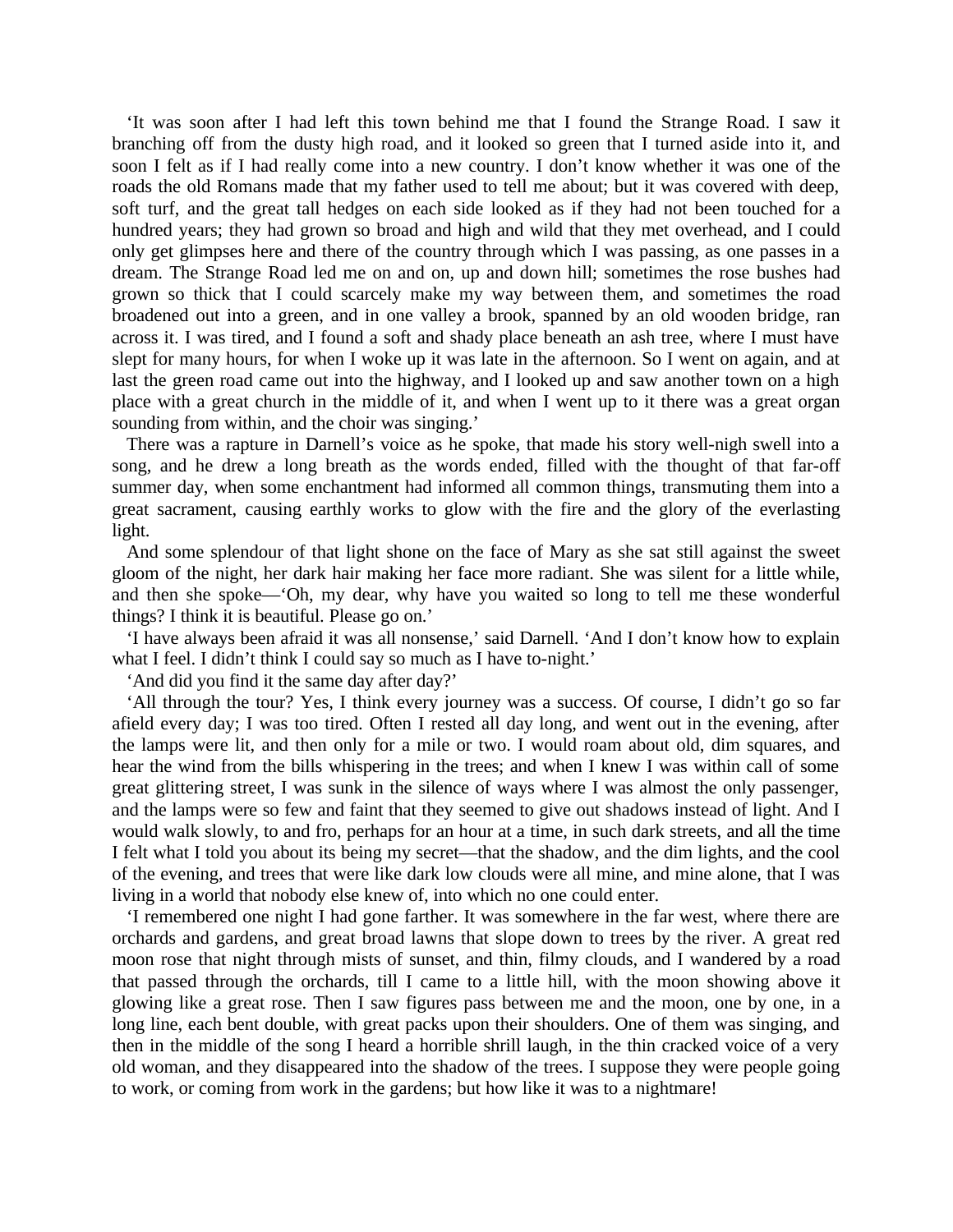'I can't tell you about Hampton; I should never finish talking. I was there one evening, not long before they closed the gates, and there were very few people about. But the grey-red, silent, echoing courts, and the flowers falling into dreamland as the night came on, and the dark yews and shadowy-looking statues, and the far, still stretches of water beneath the avenues; and all melting into a blue mist, all being hidden from one s eyes, slowly, surely, as if veils were dropped, one by one, on a great ceremony! Oh! my dear, what could it mean? Far away, across the river, I heard a soft bell ring three times, and three times, and again three times, and I turned away, and my eyes were full of tears.

'I didn't know what it was when I came to it; I only found out afterwards that it must have been Hampton Court. One of the men in the office told me he had taken an A. B. C. girl there, and they had great fun. They got into the maze and couldn't get out again, and then they went on the river and were nearly drowned. He told me there were some spicy pictures in the galleries; his girl shrieked with laughter, so he said.'

Mary quite disregarded this interlude.

'But you told me you had made a map. What was it like?'

'I'll show it you some day, if you want to see it. I marked down all the places I had gone to, and made signs—things like queer letters—to remind me of what I had seen. Nobody but myself could understand it. I wanted to draw pictures, but I never learnt how to draw, so when I tried nothing was like what I wanted it to be. I tried to draw a picture of that town on the bill that I came to on the evening of the first day; I wanted to make a steep hill with houses on top, and in the middle, but high above them, the great church, all spires and pinnacles, and above it, in the air, a cup with rays coming from it. But it wasn't a success. I made a very strange sign for Hampton Court, and gave it a name that I made up out of my head.'

The Darnells avoided one another's eyes as they sat at breakfast the next morning. The air had lightened in the night, for rain had fallen at dawn; and there was a bright blue sky, with vast white clouds rolling across it from the south-west, and a fresh and joyous wind blew in at the open window; the mists had vanished. And with the mists there seemed to have vanished also the sense of strange things that had possessed Mary and her husband the night before; and as they looked out into the clear light they could scarcely believe that the one had spoken and the other had listened a few hours before to histories very far removed from the usual current of their thoughts and of their lives. They glanced shyly at one another, and spoke of common things, of the question whether Alice would be corrupted by the insidious Mrs. Murry, or whether Mrs. Darnell would be able to persuade the girl that the old woman must be actuated by the worst motives.

'And I think, if I were you,' said Darnell, as he went out, 'I should step over to the stores and complain of their meat. That last piece of beef was very far from being up to the mark—full of sinew.'

#### III

It might have been different in the evening, and Darnell had matured a plan by which he hoped to gain much. He intended to ask his wife if she would mind having only one gas, and that a good deal lowered, on the pretext that his eyes were tired with work; he thought many things might happen if the room were dimly lit, and the window opened, so that they could sit and watch the night, and listen to the rustling murmur of the tree on the lawn. But his plans were made in vain, for when he got to the garden gate his wife, in tears, came forth to meet him.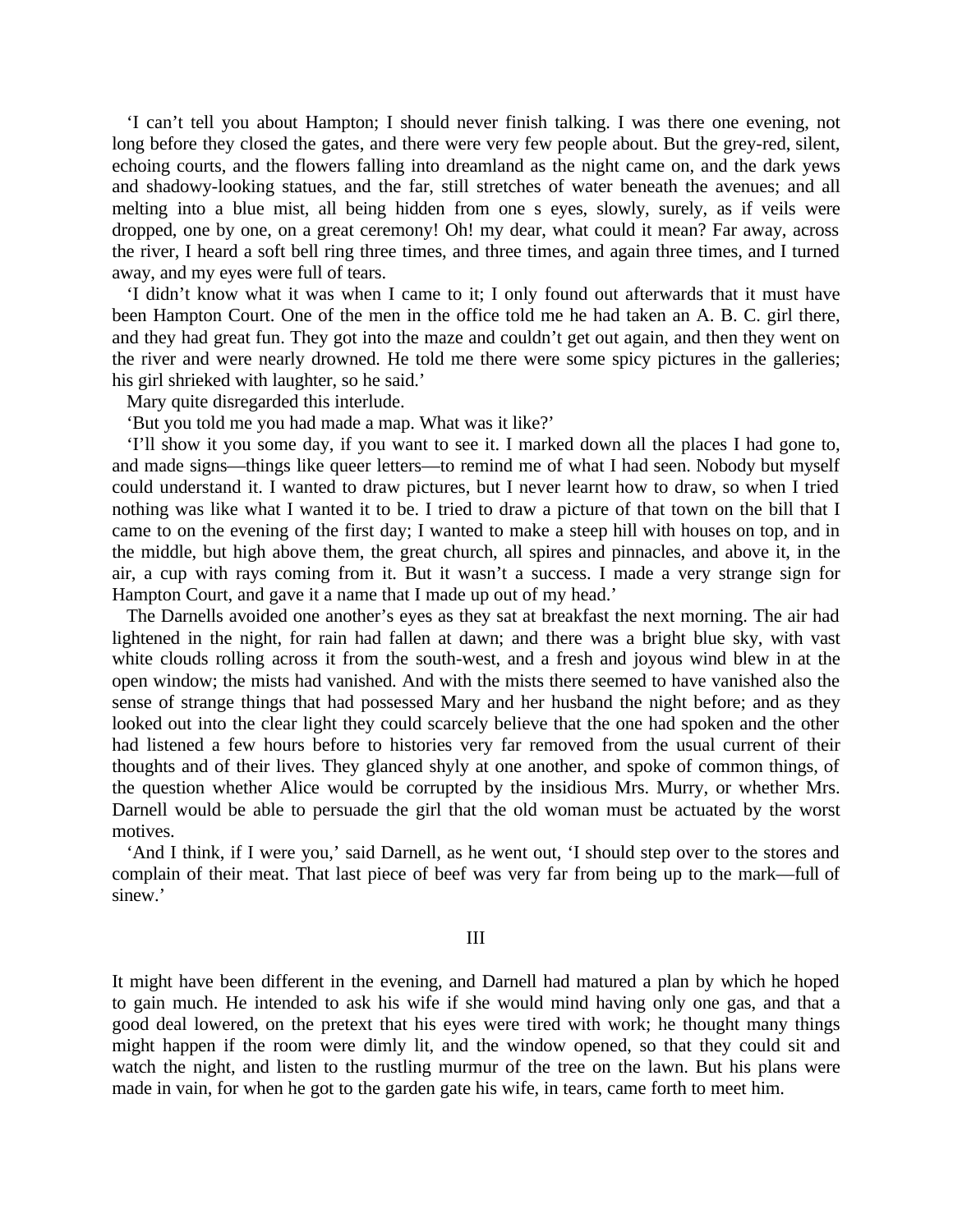'Oh, Edward,' she began, 'such a dreadful thing has happened! I never liked him much, but I didn't think he would ever do such awful things.'

'What do you mean? Who are you talking about? What has happened? Is it Alice's young man?'

'No, no. But come in, dear. I can see that woman opposite watching us: she's always on the look out.'

'Now, what is it?' said Darnell, as they sat down to tea. 'Tell me, quick! you've quite frightened me.'

'I don't know how to begin, or where to start. Aunt Marian has thought that there was something queer for weeks. And then she found—oh, well, the long and short of it is that Uncle Robert has been carrying on dreadfully with some horrid girl, and aunt has found out everything!'

'Lord! you don't say so! The old rascal! Why, he must be nearer seventy than sixty!'

'He's just sixty-five; and the money he has given her—'

The first shock of surprise over, Darnell turned resolutely to his mince.

'We'll have it all out after tea,' he said; 'I am not going to have my meals spoilt by that old fool of a Nixon. Fill up my cup, will you, dear?'

'Excellent mince this,' he went on, calmly. 'A little lemon juice and a bit of ham in it? I thought there was something extra. Alice all right to-day? That's good. I expect she's getting over all that nonsense.'

He went on calmly chattering in a manner that astonished Mrs. Darnell, who felt that by the fall of Uncle Robert the natural order had been inverted, and had scarcely touched food since the intelligence had arrived by the second post. She had started out to keep the appointment her aunt had made early in the morning, and had spent most of the day in a first-class waiting-room at Victoria Station, where she had heard all the story.

'Now,' said Darnell, when the table had been cleared, 'tell us all about it. How long has it been going on?'

'Aunt thinks now, from little things she remembers, that it must have been going on for a year at least. She says there has been a horrid kind of mystery about uncle's behaviour for a long time, and her nerves were quite shaken, as she thought he must be involved with Anarchists, or something dreadful of the sort.'

'What on earth made her think that?'

"Well, you see, once or twice when she was out walking with her husband, she has been startled by whistles, which seemed to follow them everywhere. You know there are some nice country walks at Barnet, and one in particular, in the fields near Totteridge, that uncle and aunt rather made a point of going to on fine Sunday evenings. Of course, this was not the first thing she noticed, but, at the time, it made a great impression on her mind; she could hardly get a wink of sleep for weeks and weeks.'

'Whistling?' said Darnell. 'I don't quite understand. Why should she be frightened by whistling?'

'I'll tell you. The first time it happened was one Sunday in last May. Aunt had a fancy they were being followed a Sunday or two before, but she didn't see or hear anything, except a sort of crackling noise in the hedge. But this particular Sunday they had hardly got through the stile into the fields, when she heard a peculiar kind of low whistle. She took no notice, thinking it was no concern of hers or her husband's, but as they went on she heard it again, and then again, and it followed them the whole walk, and it made her so uncomfortable, because she didn't know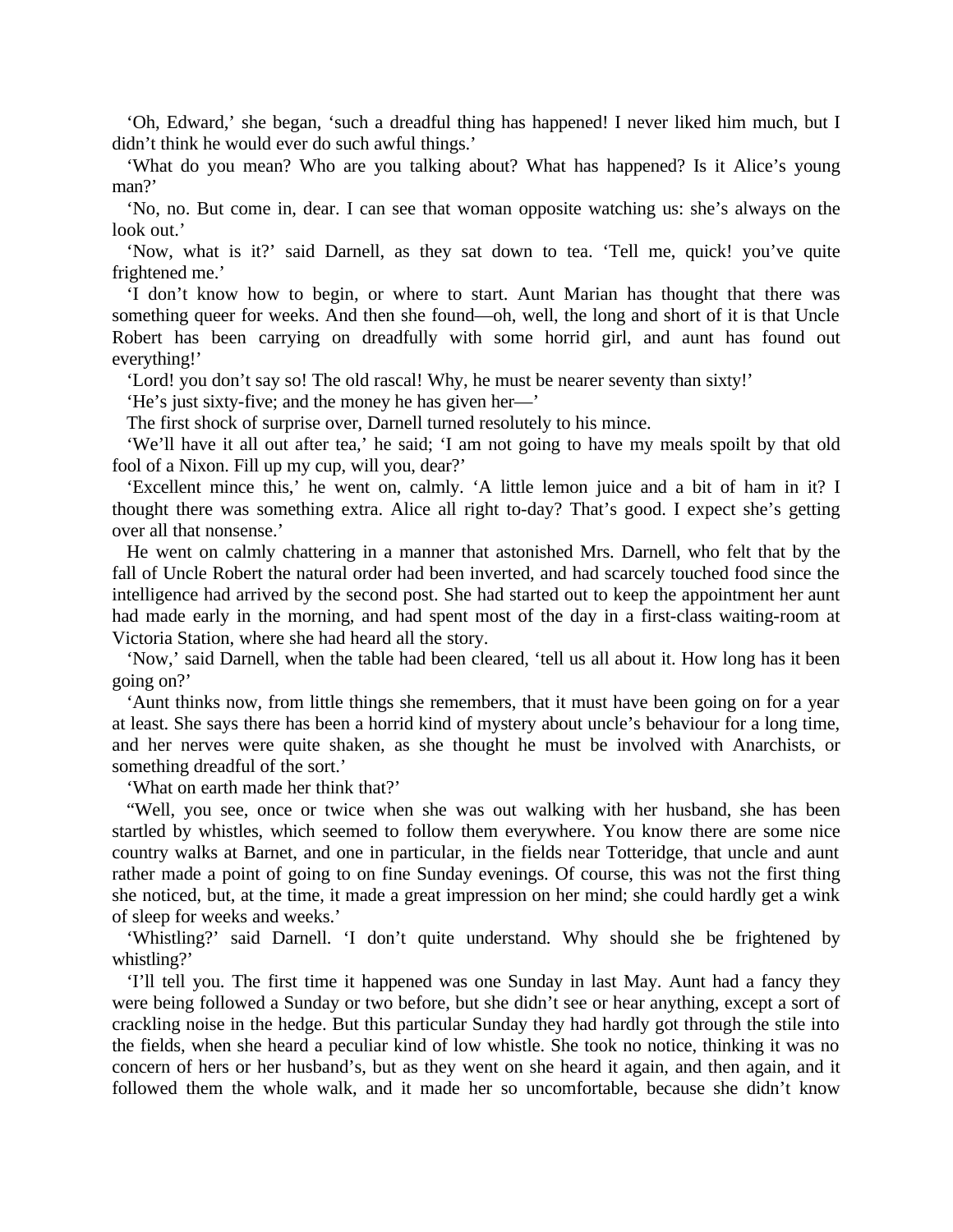where it was coming from or who was doing it, or why. Then, just as they got out of the fields into the lane, uncle said he felt quite faint, and he thought he would try a little brandy at the "Turpin's Head," a small public-house there is there. And she looked at him and saw his face was quite purple—more like apoplexy, as she says, than fainting fits, which make people look a sort of greenish-white. But she said nothing, and thought perhaps uncle had a peculiar way of fainting of his own, as he always was a man to have his own way of doing everything. So she just waited in the road, and he went ahead and slipped into the public, and aunt says she thought she saw a little figure rise out of the dusk and slip in after him, but she couldn't be sure. And when uncle came out he looked red instead of purple, and said he felt much better; and so they went borne quietly together, and nothing more was said. You see, uncle had said nothing about the whistling, and aunt had been so frightened that she didn't dare speak, for fear they might be both shot.

'She wasn't thinking anything more about it, when two Sundays afterwards the very same thing happened just as it had before. This time aunt plucked up a spirit, and asked uncle what it could be. And what do you think he said? "Birds, my dear, birds." Of course aunt said to him that no bird that ever flew with wings made a noise like that: sly, and low, with pauses in between; and then he said that many rare sorts of birds lived in North Middlesex and Hertfordshire. "Nonsense, Robert," said aunt, "how can you talk so, considering it has followed us all the way, for a mile or more?" And then uncle told her that some birds were so attached to man that 'they would follow one about for miles sometimes; he said he had just been reading about a bird like that in a book of travels. And do you know that when they got home he actually showed her a piece in the "Hertfordshire Naturalist" which they took in to oblige a friend of theirs, all about rare birds found in the neighbourhood, all the most outlandish names, aunt says, that she had never heard or thought of, and uncle had the impudence to say that it must have been a Purple Sandpiper, which, the paper said, had "a low shrill note, constantly repeated." And then he took down a book of Siberian Travels from the bookcase and showed her a page which told how a man was followed by a bird all day long through a forest. And that's what Aunt Marian says vexes her more than anything almost; to think that he should be so artful and ready with those books, twisting them to his own wicked ends. But, at the time, when she was out walking, she simply couldn't make out what he meant by talking about birds in that random, silly sort of way, so unlike him, and they went on, that horrible whistling following them, she looking straight ahead and walking fast, really feeling more huffy and put out than' frightened. And when they got to the next stile, she got over and turned round, and "lo and behold," as she says, there was no Uncle Robert to be seen! She felt herself go quite white with alarm, thinking of that whistle, and making sure he'd been spirited away or snatched in some way or another, and she had just screamed out "Robert" like a mad woman, when he came quite slowly round the corner, as cool as a cucumber, holding something in his hand. He said there were some flowers he could never pass, and when aunt saw that he had got a dandelion torn up by the roots, she felt as if her head were going round.'

Mary's story was suddenly interrupted. For ten minutes Darnell had been writhing in his chair, suffering tortures in his anxiety to avoid wounding his wife's feelings, but the episode of the dandelion was too much for him, and he burst into a long, wild shriek of laughter, aggravated by suppression into the semblance of a Red Indian' s war-whoop. Alice, who was washing-up n the scullery, dropped some three shillings' worth of china, and the neighbours ran out into their gardens wondering if it were murder. Mary gazed reproachfully at her husband.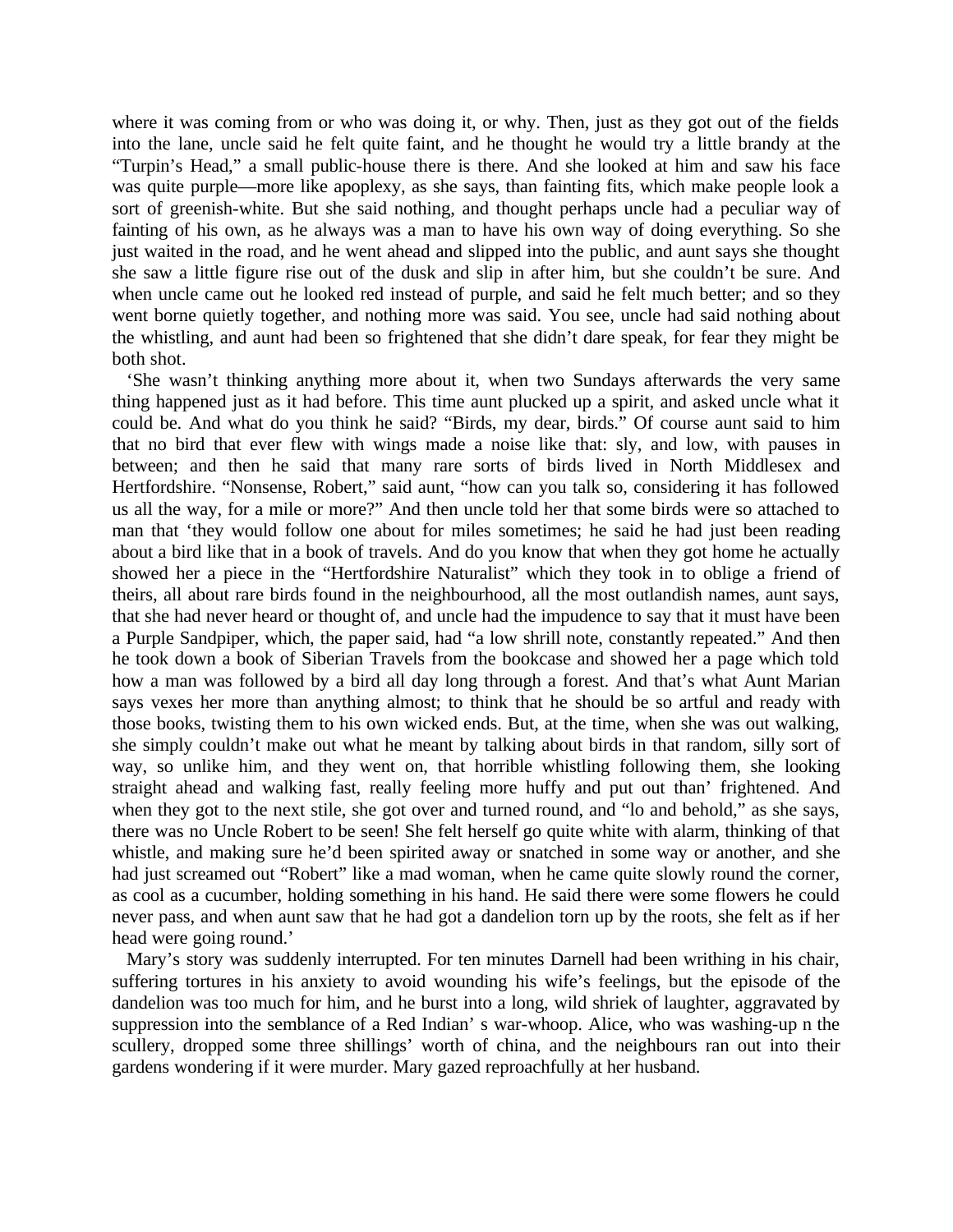'How can you be so unfeeling, Edward?' she said, at length, when Darnell had passed into the feebleness of exhaustion. 'If you had seen the tears rolling down poor Aunt Marian's cheeks as she told me, I don't think you would have laughed. I didn't think you were so hard-hearted.'

'My dear Mary,' said Darnell, faintly, through sobs and catching of the breath, 'I am awfully sorry. I know it's very sad, really, and I'm not unfeeling; but it is such an odd tale, now, isn't it? The Sandpiper, you know, and then the dandelion!'

His face twitched and he ground his teeth together. Mary looked gravely at him for a moment, and then she put her hands to her face, and Darnell could see that she also shook with merriment.

'I am as bad as you,' she said, at last. 'I never thought of it in that way. I'm glad I didn't, or I should have laughed in Aunt Marian's face, and I wouldn't have done that for the world. Poor old thing; she cried as if her heart would break. I met her at Victoria, as she asked me, and we had some soup at a confectioner's. I could scarcely touch it; her tears kept dropping into the plate all the time; and then we went to the waiting-room at the station, and she cried there terribly.'

'Well,' said Darnell, 'what happened next? I won't laugh any more.

'No, we mustn't; it's much too horrible for a joke. Well, of course aunt went home and wondered and wondered what could be the matter, and tried to think it out, but, as she says, she could make nothing of it. She began to be afraid that uncle's brain was giving way through overwork, as he had stopped in the City (as he said) up to all hours lately, and he had to go to Yorkshire (wicked old story-teller!), about some very tiresome business connected with his leases. But then she reflected that however queer he might be getting, even his queerness couldn't make whistles in the air, though, as she said, he was always a wonderful man. So she had to give that up; and then she wondered if there were anything the matter with her, as she had read about people who heard noises when there was really nothing at all. But that wouldn't do either, because though it might account for the whistling, it wouldn't account for the dandelion or the Sandpiper, or for fainting fits that turned purple, or any of uncle's queerness. So aunt said she could think of nothing but to read the Bible every day from the beginning, and by the time she got into Chronicles she felt rather better, especially as nothing had happened for three or four Sundays. She noticed uncle seemed absent-minded, and not as nice to her as he might be, but she put that down to too much work, as he never came home before the last train, and had a hansom twice all the way, getting there between three and four in the morning. Still, she felt it was no good bothering her head over what couldn't be made out or explained anyway, and she was just settling down, when one Sunday evening it began all over again, and worse things happened. The whistling followed them just as it did before, and poor aunt set her teeth and said nothing to uncle, as she knew he would only tell her stories, and they were walking on, not saying a word, when something made her look back, and there was a horrible boy with red hair, peeping through the hedge just behind, and grinning. She said it was a dreadful face, with something unnatural about it, as if it had been a dwarf, and before she had time to have a good look, it popped back like lightning, and aunt all but fainted away.'

'A red-headed *boy?'* said Darnell. 'I thought—What an extraordinary story this is. I've never heard of anything so queer. Who was the boy?'

'You will know in good time,' said Mrs. Darnell. 'It *is* very strange, isn't it?'

'Strange!' Darnell ruminated for a while.

'I know what I think, Mary,' he said at length. 'I don't believe a word of it. I believe your aunt is going mad, or has gone mad, and that she has delusions. The whole thing sounds to me like the invention of a lunatic.'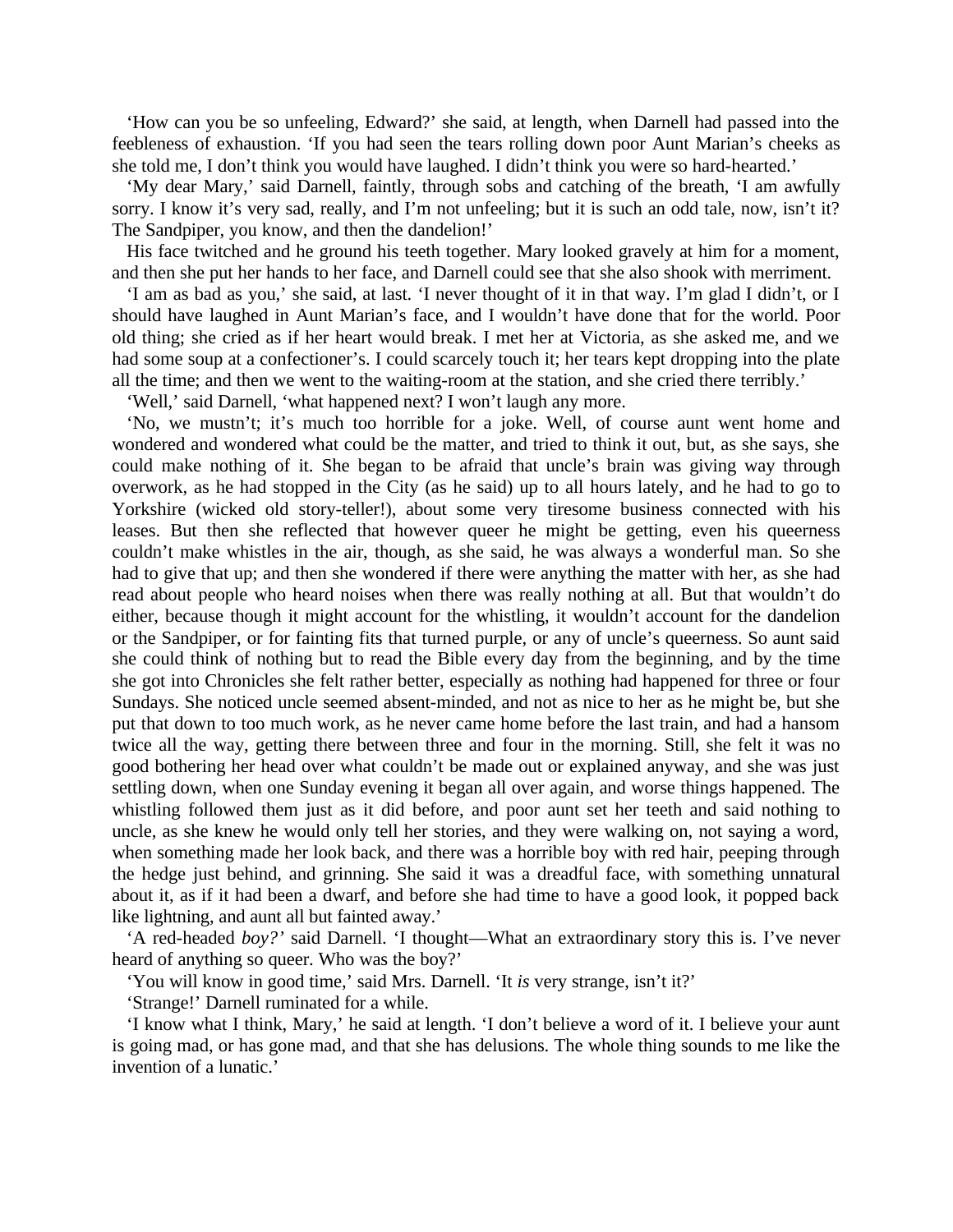'You are quite wrong. Every word is true, and if you will let me go on, you will understand how it all happened.'

'Very good, go ahead.'

'Let me see, where was I? Oh, I know, aunt saw the boy grinning in the hedge. Yes, well, she was dreadfully frightened for a minute or two; there was something so queer about the face, but then she plucked up a spirit and said to herself, "After all, better a boy with red hair than a big man with a gun," and she made up her mind to watch Uncle Robert closely, as she could see by his look he knew all about it; he seemed as if he were thinking hard and puzzling over something, as if he didn't know what to do next, and his mouth kept opening and shutting, like a fish's. So she kept her face straight, and didn't say a word, and when he said something to her about the fine sunset, she took no notice. "Don't you hear what I say, Marian?" he said, speaking quite crossly, and bellowing as if it were to somebody in the next field. So aunt said she was very sorry, but her cold made her so deaf, she couldn't hear much. She noticed uncle looked quite pleased, and relieved too, and she knew he thought she hadn't heard the whistling. Suddenly uncle pretended to see a beautiful spray of honeysuckle high up in the hedge, and he said he must get it for aunt, only she must go on ahead, as it made him nervous to be watched. She said she would, but she Just stepped aside behind a bush where there was a sort of cover in the hedge, and found she could see him quite well, though she scratched her face terribly with poking it into a rose bush. And in a minute or two out came the boy from behind the hedge, and she saw uncle and him talking, and she knew it was the same boy, as it wasn't dark enough to hide his flaming red head. And uncle put out his hand as if to catch him, but he just darted into the bushes and vanished. Aunt never said a word at the time, but that night when they got home she charged uncle with what she'd seen and asked him what it all meant. He was quite taken aback at first, and stammered and stuttered and said a spy wasn't his notion of a good wife, but at last he made her swear secrecy, and told her that he was a very high Freemason, and that the boy was an emissary of the order who brought him messages of the greatest importance. But aunt didn't believe a word of it, as an uncle of hers was a mason, and he never behaved like that. It was then she began to be afraid that it was really Anarchists, or something of the kind, and every time the bell rang she thought that uncle had been found out, and the police had come for him.'

'What nonsense! As if a man with house property would be an Anarchist.'

'Well, she could see there must be some horrible secret, and she didn't know what else to think. And then she began to have the things through the post.'

'Things through the post! What do you mean by that?'

'All sorts of things; bits of broken bottle-glass, packed carefully as if it were jewellery; parcels that unrolled and unrolled worse than Chinese boxes, and then had "cat" in large letters when you came to the middle; old artificial teeth, a cake of red paint, and at last cockroaches.'

'Cockroaches by post! Stuff and nonsense; your aunt's mad.'

'Edward, she showed me the box; it was made to hold cigarettes, and there were three dead cockroaches inside. And when she found a box of exactly the same kind, half-full of cigarettes, in uncle's great-coat pocket, then her head began to turn again.'

Darnell groaned, and stirred uneasily in his chair, feeling that the tale of Aunt Marian's domestic troubles was putting on the semblance of an evil dream.

'Anything else?' he asked.

'My dear, I haven't repeated half the things poor aunt told me this afternoon. There was the night she thought she saw a ghost in the shrubbery. She was anxious about some chickens that were just due to hatch out, so she went out after dark with some egg and bread-crumbs, in case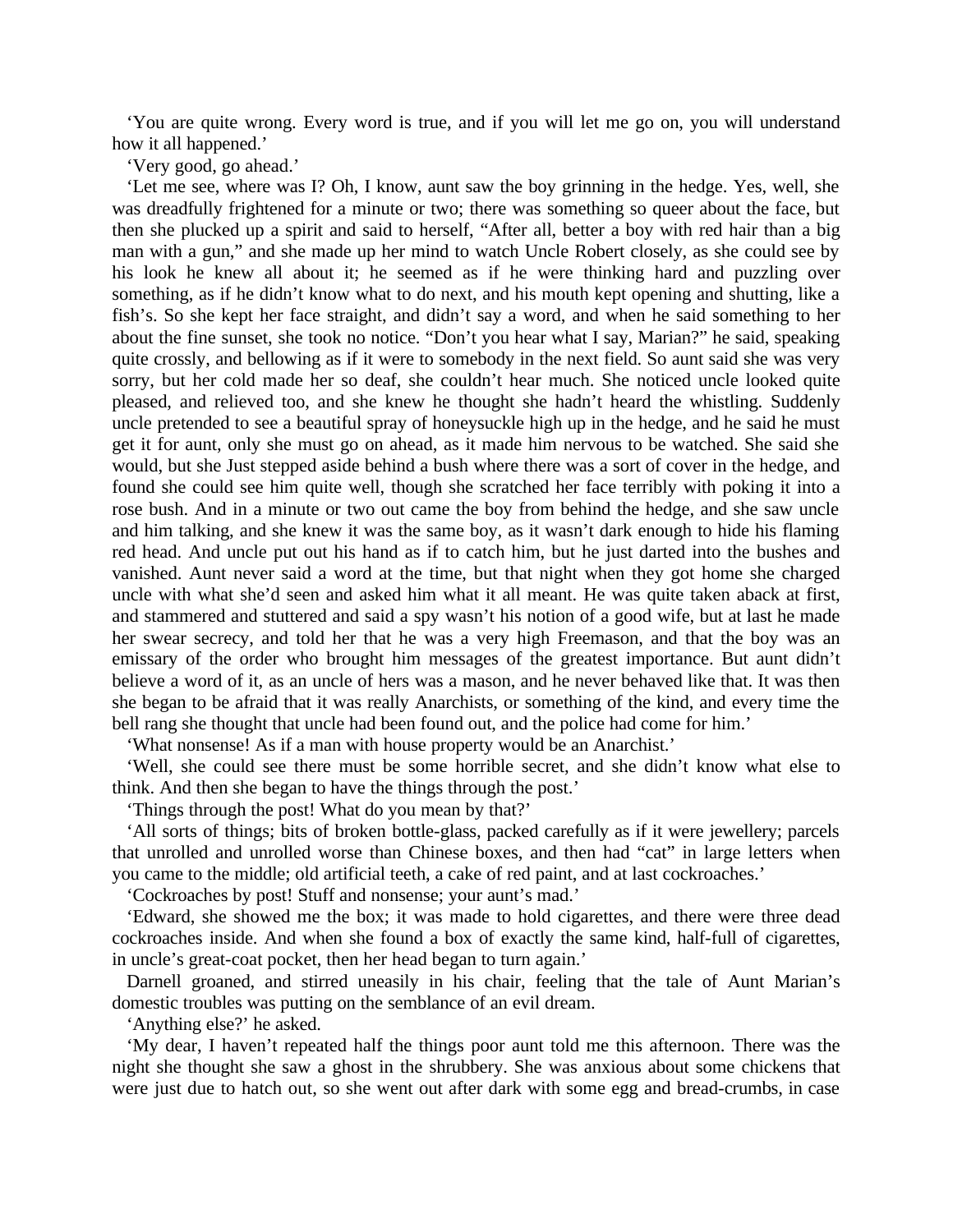they might be out. And just before her she saw a figure gliding by the rhododendrons. It looked like a short, slim man dressed as they used to be hundreds of years ago; she saw the sword by his side, and the feather in his cap. She thought she should have died, she said, and though it was gone in a minute, and she tried to make out it was all her fancy, she fainted when she got into the house. Uncle was at home that night, and when she came to and told him he ran out, and stayed out for half-an-hour or more, and then came in and said he could find nothing; and the next minute aunt heard that low whistle just outside the window, and uncle ran out again.'

'My dear Mary, do let us come to the point. What on earth does it all lead to?'

'Haven't you guessed? Why, of course it was that girl all the time.

'Girl? I thought you said it was a boy with a red head?'

'Don't you see? She's an actress, and she dressed up. She won't leave uncle alone. It wasn't enough that he was with her nearly every evening in the week, but she must be after him on Sundays too. Aunt found a letter the horrid thing had written, and so it has all come out. Enid Vivian she calls herself, though I don't suppose she has any right to one name or the other. And the question is, what is to be done?'

'Let us talk of that again. I'll have a pipe, and then we'll go to bed.'

They were almost asleep when Mary said suddenly—'Doesn't it seem queer, Edward? Last night you were telling me such beautiful things, and to-night I have been talking about that disgraceful old man and his goings on.'

'I don't know,' answered Darnell, dreamily. 'On the walls of that great church upon the hill I saw all kinds of strange grinning monsters, carved in stone.'

The misdemeanours of Mr. Robert Nixon brought in their train consequences strange beyond imagination. It was not that they continued to develop on the somewhat fantastic lines of these first adventures which Mrs. Darnell had related; indeed, when 'Aunt Marian' came over to Shepherd's Bush, one Sunday afternoon, Darnell wondered how he had had the heart to laugh at the misfortunes of a broken-hearted woman.

He had never seen his wife's aunt before, and he was strangely surprised when Alice showed her into the garden where they were sitting on the warm and misty Sunday in September. To him, save during these latter days, she had always been associated with ideas of splendour and success: his wife had always mentioned the Nixons with a tinge of reverence; he had heard, many times, the epic of Mr. Nixon's struggles and of his slow but triumphant rise. Mary had told the story as she had received it from her parents, beginning with the flight to London from some small, dull, and unprosperous town in the flattest of the Midlands, long ago, when a young man from the country had great chances of fortune. Robert Nixon's father had been a grocer in the High Street, and in after days the successful coal merchant and builder loved to tell of that dull provincial life, and while he glorified his own victories, he gave his hearers to understand that he came of a race which had also known how to achieve. That had been long ago, he would explain: in the days when that rare citizen who desired to go to London or to York was forced to rise in the dead of night, and make his way, somehow or other, by ten miles of quagmirish, wandering lanes to the Great North Road, there to meet the 'Lightning' coach, a vehicle which stood to all the countryside as the visible and tangible embodiment of tremendous speed—'and indeed,' as Nixon would add, 'it was always up to time, which is more than can be said of the Dunham Branch Line nowadays!' It was in this ancient Dunham that the Nixons had waged successful trade for perhaps a hundred years, in a shop with bulging bay windows looking on the marketplace. There was no competition, and the townsfolk, and well-to-do farmers, the clergy and the country families, looked upon the house of Nixon as an institution fixed as the town hall (which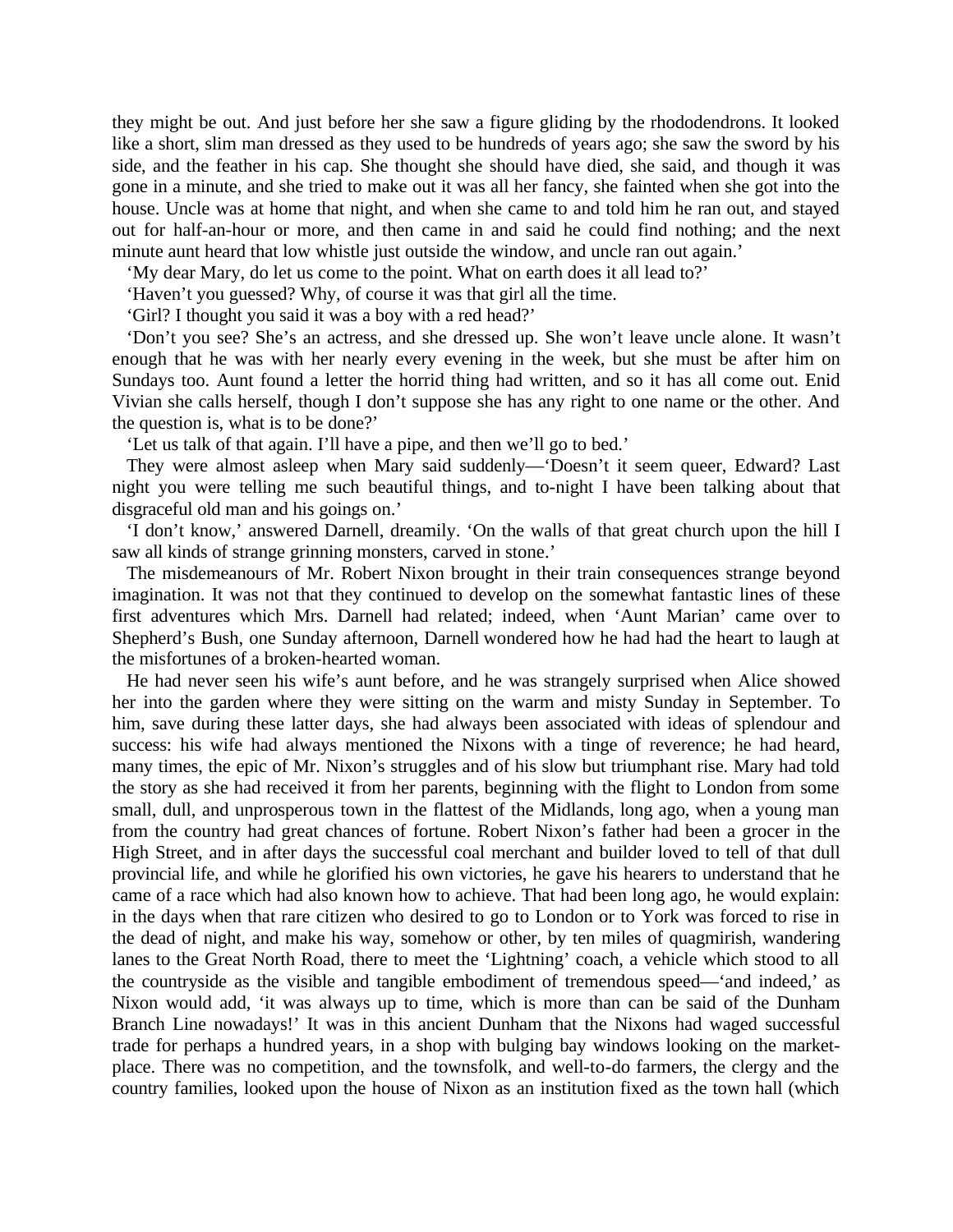stood on Roman pillars) and the parish church. But the change came: the railway crept nearer and nearer, the farmers and the country gentry became less well-to-do; the tanning, which was the local industry, suffered from a great business which had been established in a larger town, some twenty miles away, and the profits of the Nixons grew less and less. Hence the hegira of Robert, and he would dilate on the poorness of his beginnings, how he saved, by little and little, from his sorry wage of City clerk, and how he and a fellow clerk, 'who had come into a hundred pounds,' saw an opening in the coal trade—and filled it. It was at this stage of Robert's fortunes, still far from magnificent, that Miss Marian Reynolds had encountered him, she being on a visit to friends in Gunnersbury. Afterwards, victory followed victory; Nixon's wharf became a landmark to bargemen; his power stretched abroad, his dusky fleets went outwards to the sea, and inward by all the far reaches of canals. Lime, cement, and bricks were added to his merchandise, and at last be hit upon the great stroke—that extensive taking up of land in the north of London. Nixon himself ascribed this *coup* to native sagacity, and the possession of capital; and there were also obscure rumours to the effect that some one or other had been 'done' in the course of the transaction. However that might be, the Nixons grew wealthy to excess, and Mary had often told her husband of the state in which they dwelt, of their livened servants, of the glories of their drawing-room, of their broad lawn, shadowed by a splendid and ancient cedar. And so Darnell had somehow been led into conceiving the lady of this demesne as a personage of no small pomp. He saw her, tall, of dignified port and presence, inclining, it might be, to some measure of obesity, such a measure as was not unbefitting in an elderly lady of position, who lived well and lived at ease. He even imagined a slight ruddiness of complexion, which went very well with hair that was beginning to turn grey, and when he heard the door-bell ring, as he sat under the mulberry on the Sunday afternoon, he bent forward to catch sight of this stately figure, clad, of course, in the richest, blackest silk, girt about with heavy chains of gold.

He started with amazement when he saw the strange presence that followed the servant into the garden. Mrs. Nixon was a little, thin old woman, who bent as she feebly trotted after Alice; her eyes were on the ground, and she did not lift them when the Darnells rose to greet her. She glanced to the right, uneasily, as she shook hands with Darnell, to the left when Mary kissed her, and when she was placed on the garden seat with a cushion at her back, she looked away at the back of the houses in the next street. She was dressed in black, it was true, but even Darnell could see that her gown was old and shabby, that the fur trimming of her cape and the fur boa which was twisted about her neck were dingy and disconsolate, and had all the melancholy air which fur wears when it is seen in a second-hand clothes-shop in a back street. And her gloves they were black kid, wrinkled with much wean, faded to a bluish hue at the finger-tips, which showed signs of painful mending. Her hair, plastered over her forehead, looked dull and colourless, though some greasy matter had evidently been used with a view of producing a becoming gloss, and on it perched an antique bonnet, adorned with black pendants that rattled paralytically one against the other.

And there was nothing in Mrs. Nixon's face to correspond with the imaginary picture that Darnell had made of her. She was sallow, wrinkled, pinched; her nose ran to a sharp point, and her red-rimmed eyes were a queer water-grey, that seemed to shrink alike from the light and from encounter with the eyes of others. As she sat beside his wife on the green garden-seat, Darnell, who occupied a wicker-chair brought out from the drawing-room, could not help feeling that this shadowy and evasive figure, muttering replies to Mary's polite questions, was almost impossibly remote from his conceptions of the rich and powerful aunt, who could give away a hundred pounds as a mere birthday gift. She would say little at first; yes, she was feeling rather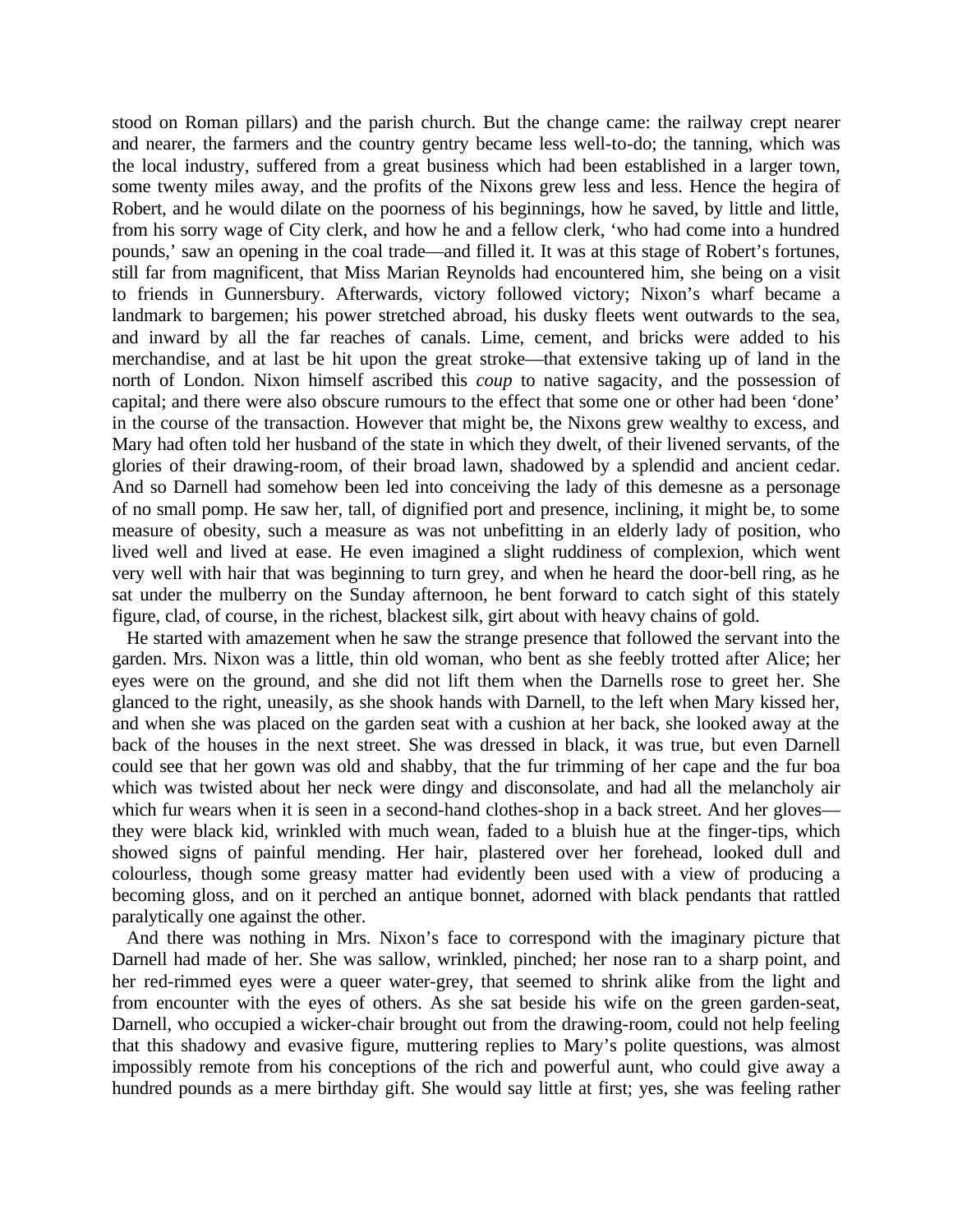tired, it had been so hot all the way, and she had been afraid to put on lighter things as one never knew at this time of year what it might be like in the evenings; there were apt to be cold mists when the sun went down, and she didn't care to risk bronchitis.

'I thought I should never get here,' she went on, raising her voice to an odd querulous pipe. 'I'd no notion it was such an out-of-the-way place, it's so many years since I was in this neighbourhood.'

She wiped her eyes, no doubt thinking of the early days at Turnham Green, when she married Nixon; and when the pocket-handkerchief had done its office she replaced it in a shabby black bag which she clutched rather than carried. Darnell noticed, as he watched her, that the bag seemed full, almost to bursting, and he speculated idly as to the nature of its contents: correspondence, perhaps, he thought, further proofs of Uncle Robert's treacherous and wicked dealings. He grew quite uncomfortable, as he sat and saw her glancing all the while furtively away from his wife and himself, and presently he got up and strolled away to the other end of the garden, where he lit his pipe and walked to and fro on the gravel walk, still astounded at the gulf between the real and the imagined woman.

Presently he heard a hissing whisper, and he saw Mrs. Nixon's head inclining to his wife's. Mary rose and came towards him.

'Would you mind sitting in the drawing-room, Edward?' she murmured. 'Aunt says she can't bring herself to discuss such a delicate matter before you. I dare say it's quite natural.'

'Very well, but I don't thing I'll go into the drawing-room. I feel as if a walk would do me good. You mustn't be frightened if I am a little late,' he said; 'if I don't get back before your aunt goes, say good-bye to her for me.'

He strolled into the main road, where the trains were humming to and fro. He was still confused and perplexed, and he tried to account for a certain relief he felt in removing himself from the presence of Mrs. Nixon. He told himself that her grief at her husband's ruffianly conduct was worthy of all pitiful respect, but at the same time, to his shame, he had felt a certain physical aversion from her as she sat in his garden in her dingy black, dabbing her red-rimmed eyes with a damp pocket-handkerchief. He had been to the Zoo when he was a lad, and he still remembered how he had shrunk with horror at the sight of certain reptiles slowly crawling over one another in their slimy pond. But he was enraged at the similarity between the two sensations, and he walked briskly on that level and monotonous road, looking about him at the unhandsome spectacle of suburban London keeping Sunday.

There was something in the tinge of antiquity which still exists in Acton that soothed his mind and drew it away from those unpleasant contemplations, and when at last he had penetrated rampant after rampart of brick, and heard no more the harsh shrieks and laughter of the people who were enjoying themselves, he found a way into a little sheltered field, and sat down in peace beneath a tree, whence he could look out on a pleasant valley. The sun sank down beneath the hills, the clouds changed into the likeness of blossoming rose-gardens; and he still sat there in the gathering darkness till a cool breeze blew upon him, and he rose with a sigh, and turned back to the brick ramparts and the glimmering streets, and the noisy idlers sauntering to and fro in the procession of their dismal festival. But he was murmuring to himself some words that seemed a magic song, and it was with uplifted heart that he let himself into his house.

Mrs. Nixon had gone an hour and a half before his return, Mary told him. Darnell sighed with relief, and he and his wife strolled out into the garden and sat down side by side.

They kept silence for a time, and at last Mary spoke, not without a nervous tremor in her voice.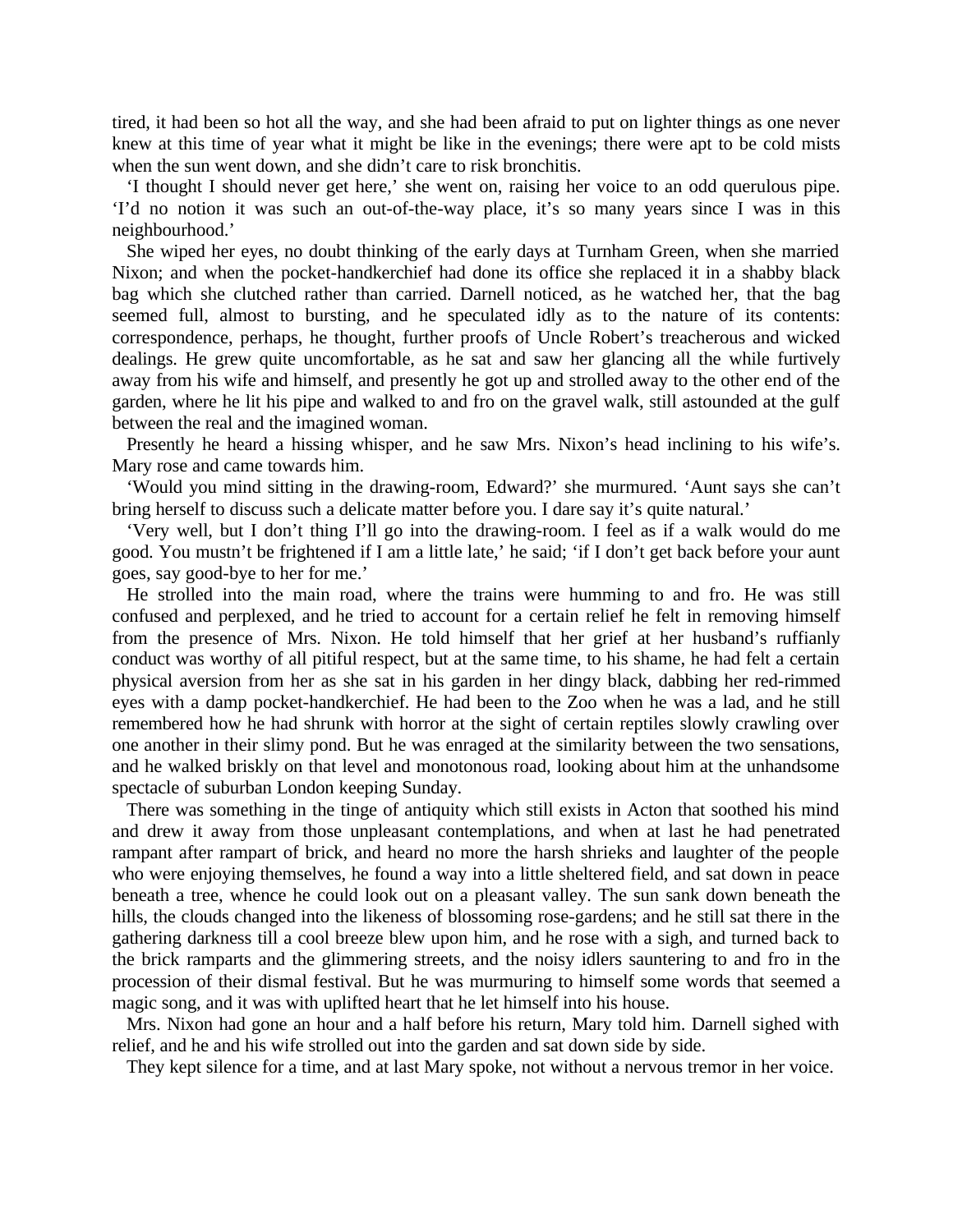'I must tell you, Edward,' she began, 'that aunt has made a proposal which you ought to hear. I think we should consider it.'

'A proposal? But how about the whole affair? Is it still going on?'

'Oh, yes! She told me all about it. Uncle is quite unrepentant. It seems he has taken a flat somewhere in town for that woman, and furnished it in the most costly manner. He simply laughs at aunt's reproaches, and says he means to have some fun at last. You saw how broken she was?'

'Yes; very sad. But won't he give her any money? Wasn't she very badly dressed for a woman in her position?'

'Aunt has no end of beautiful things, but I fancy she likes to hoard them; she has a horror of spoiling her dresses. It isn't for want of money, I assure you, as uncle settled a very large sum on her two years ago, when he was everything that could be desired as a husband. And that brings me to what I want to say. Aunt would like to live with us. She would pay very liberally. What do you say?'

'Would like to live with us?' exclaimed Darnell, and his pipe dropped from his hand on to the grass. He was stupefied by the thought of Aunt Marian as a boarder, and sat staring vacantly before him, wondering what new monster the night would next produce.

'I knew you wouldn't much like the idea,' his wife went on. 'But I do think, dearest, that we ought not to refuse without very serious consideration. I am afraid you did not take to poor aunt very much.'

Darnell shook his head dumbly.

'I thought you didn't; she was so upset, poor thing, and you didn't see her at her best. She is really so good. But listen to me, dear. Do you think we have the right to refuse her offer? I told you she has money of her own, and I am sure she would be dreadfully offended if we said we wouldn't have her. And what would become of me if anything happened to you? You know we have very little saved.'

Darnell groaned.

'It seems to me,' he said, 'that it would spoil everything. We are so happy, Mary dear, by ourselves. Of course I am extremely sorry for your aunt. I think she is very much to be pitied. But when it comes to having her always here—'

'I know, dear. Don't think I am looking forward to the prospect; you know I don't want anybody but you. Still, we ought to think of the future, and besides we shall be able to live so very much better. I shall be able to give you all sorts of nice things that I know you ought to have after all that hard work in the City. Our income would be doubled.'

'Do you mean she would pay us £150 a year?'

'Certainly. And she would pay for the spare room being furnished, and any extra she might want. She told me, specially, that if a friend or two came now and again to see her, she would gladly bear the cost of a fire in the drawing-room, and give something towards the gas bill, with a few shillings for the girl for any additional trouble. We should certainly be more than twice as well off as we are now. You see, Edward, dear, it's not the sort of offer we are likely to have again. Besides, we must think of the future, as I said. Do you know aunt took a great fancy to you?'

He shuddered and said nothing, and his wife went on with her argument.

'And, you see, it isn't as if we should see so very much of her. She will have her breakfast in bed, and she told me she would often go up to her room in the evening directly after dinner. I thought that very nice and considerate. She quite understands that we shouldn't like to have a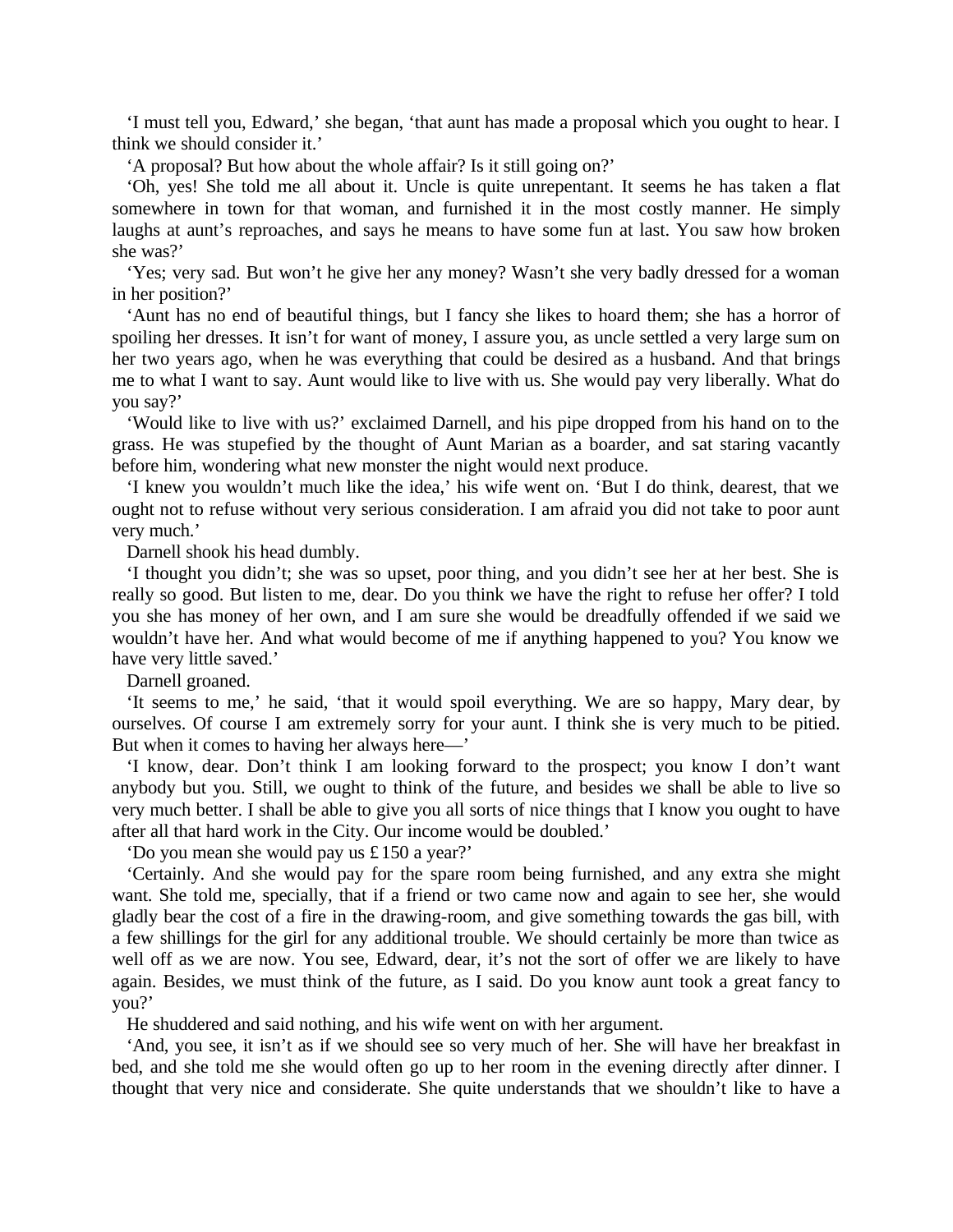third person always with us. Don't you think, Edward, that, considering everything, we ought to say we will have her?'

'Oh, I suppose so,' he groaned. 'As you say, it's a very good offer, financially, and I am afraid it would be very imprudent to refuse. But I don't like the notion, I confess.'

'I am so glad you agree with me, dear. Depend upon it, it won't be half so bad as you think. And putting our own advantage on one side, we shall really be doing poor aunt a very great kindness. Poor old dear, she cried bitterly after you were gone; she said she had made up her mind not to stay any longer in Uncle Robert's house, and she didn't know where to go, or what would become of her, if we refused to take her in. She quite broke down.'

'Well, well; we will try it for a year, anyhow. It may be as you say; we shan't find it quite so bad as it seems now. Shall we go in?'

He stooped for his pipe, which lay as it had fallen, on the grass. He could not find it, and lit a wax match which showed him the pipe, and close beside it, under the seat, something that looked like a page torn from a book. He wondered what it could be, and picked it up.

The gas was lit in the drawing-room, and Mrs. Darnell, who was arranging some notepaper, wished to write at once to Mrs. Nixon, cordially accepting her proposal, when she was startled by an exclamation from her husband.

'What is the matter?' she said, startled by the tone of his voice. 'You haven't hurt yourself?'

'Look at this,' he replied, handing her a small leaflet; 'I found it under the garden seat just now.'

Mary glanced with bewilderment at her husband and read as follows

## **THE NEW AND CHOSEN SEED OF ABRAHAM**

### PROPHECIES TO BE FULFILLED IN

### THE PRESENT YEAR

1. The Sailing of a Fleet of One hundred and Forty and Four Vessels for Tarshish and the Isles.

2. Destruction of the Power of the Dog, including all the instruments of anti-Abrahamic legislation.

3. Return of the Fleet from Tarshish, bearing with it the gold of Arabia, destined to be the Foundation of the New City of Abraham.

4. The Search for the Bride, and the bestowing of the Seals on the Seventy and Seven.

5. The Countenance of FATHER to become luminous, but with a greater glory than the face of Moses.

6. The Pope of Rome to be stoned with stones in the valley called Berek-Zittor.

7. FATHER to be acknowledged by Three Great Rulers. Two Great Rulers will deny FATHER, and will immediately perish in the Effluvia of FATHER'S Indignation.

8. Binding of the Beast with the Little Horn, and all Judges cast down.

9. Finding of the Bride in the Land of Egypt, which has been revealed to FATHER as now existing in the western part of London.

10. Bestowal of the New Tongue on the Seventy and Seven, and on the One Hundred and Forty and Four. FATHER proceeds to the Bridal Chamber.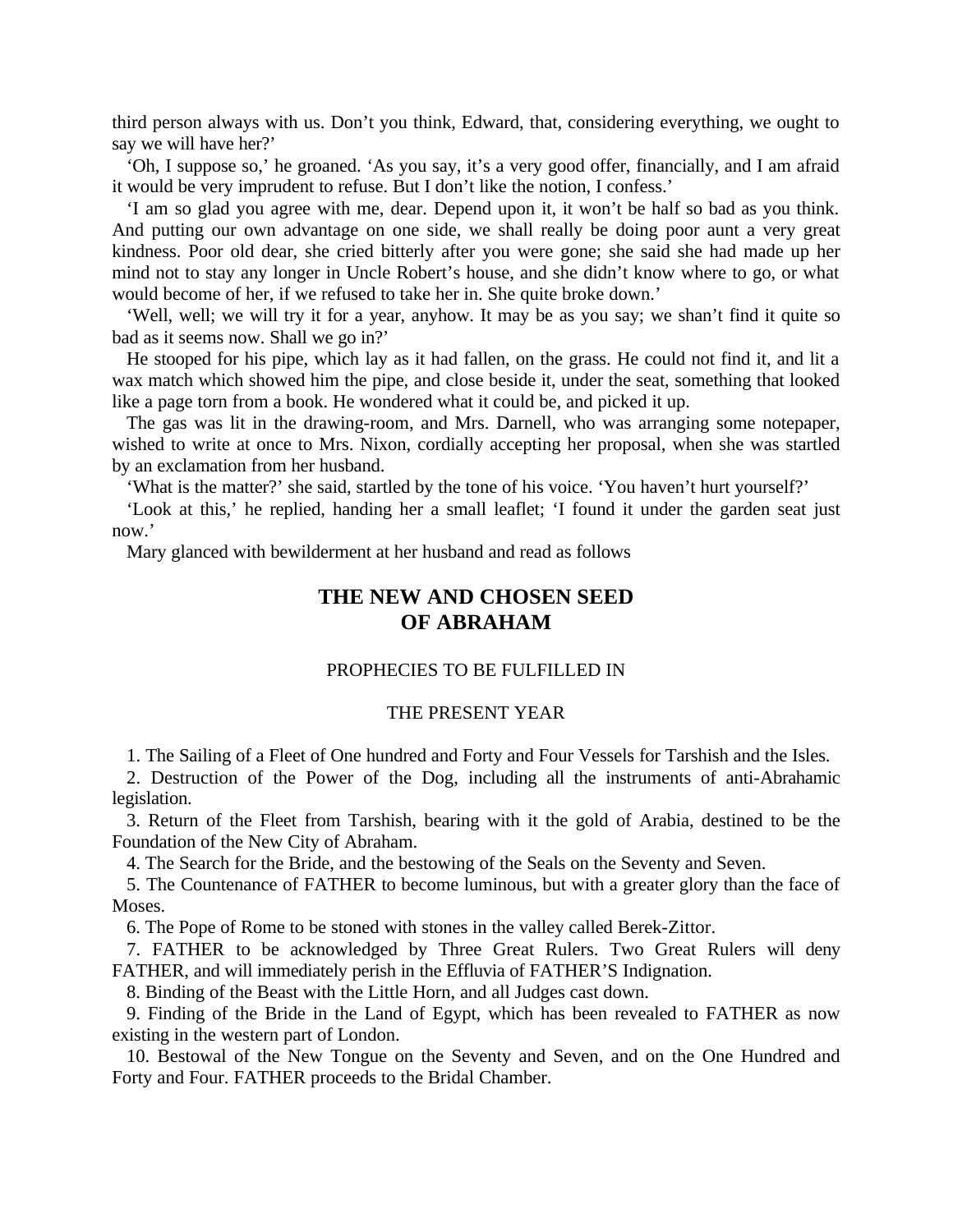11. Destruction of London and rebuilding of the City called No, which is the New City of Abraham.

12. FATHER united to the Bride, and the present Earth removed to the Sun for the space of half an hour.

Mrs. Darnell's brow cleaned as she read matter which seemed to her harmless if incoherent. From her husband's voice she had been led to fear something more tangibly unpleasant than a vague catena of prophecies.

'Well,' she said, 'what about it?'

'What about it? Don't you see that your aunt dropped it, and that she must be a raging lunatic?'

'Oh, Edward! don't say that. In the first place, how do you know that aunt dropped it at all? It might easily have blown over from any of the other gardens.. And, if it were hers, I don't think you should call her a lunatic. I don't believe, myself, that there are any real prophets now; but there are many good people who think quite differently. I knew an old lady once who, I am sure, was very good, and she took in a paper every week that was full of prophecies and things very like this. Nobody called her mad, and I have heard father say that she had one of the sharpest heads for business he had ever come across.'

'Very good; have it as you like. But I believe we shall both be sorry.'

They sat in silence for some time. Alice came in after her 'evening out,' and they sat on, till Mrs. Darnell said she was tired and wanted to go to bed.

Her husband kissed her. 'I don't think I will come up just yet,' he said; 'you go to sleep, dearest. I want to think things over. No, no; I am not going to change my mind: your aunt shall come, as I said. But there are one or two things I should like to get settled in my mind.'

He meditated for a long while, pacing up and down the room. Light after light was extinguished in Edna Road, and the people of the suburb slept all around him, but still the gas was alight in Darnell's drawing-room, and he walked softly up and down the floor. He was thinking that about the life of Mary and himself, which had been so quiet, there seemed to be gathering on all sides grotesque and fantastic shapes, omens of confusion and disorder, threats of madness; a strange company from another world. It was as if into the quiet, sleeping streets of some little ancient town among the hills there had come from afar the sound of drum and pipe, snatches of wild song, and there had burst into the market-place the mad company of the players, strangely bedizened, dancing a furious measure to their hurrying music, drawing forth the citizens from their sheltered homes and peaceful lives, and alluring them to mingle in the significant figures of their dance.

Yet afar and near (for it was hidden in his heart) he beheld the glimmer of a sure and constant star. Beneath, darkness came on, and mists and shadows closed about the town. The red, flickering flame of torches was kindled in the midst of it. The song grew louder, with more insistent, magical tones, surging and falling in unearthly modulations, the very speech of incantation; and the drum beat madly, and the pipe shrilled to a scream, summoning all to issue forth, to leave their peaceful hearths; for a strange rite was preconized in their midst. The streets that Were wont to be so still, so hushed with the cool and tranquil veils of darkness, asleep beneath the patronage of the evening star, now danced with glimmering lanterns, resounded with the cries of those who hurried forth, drawn as by a magistral spell; and the songs swelled and triumphed, the reverberant beating of the drum grew louder, and in the midst of the awakened town the players, fantastically arrayed, performed their interlude under the red blaze of torches. He knew not whether they were players, men that would vanish suddenly as they came,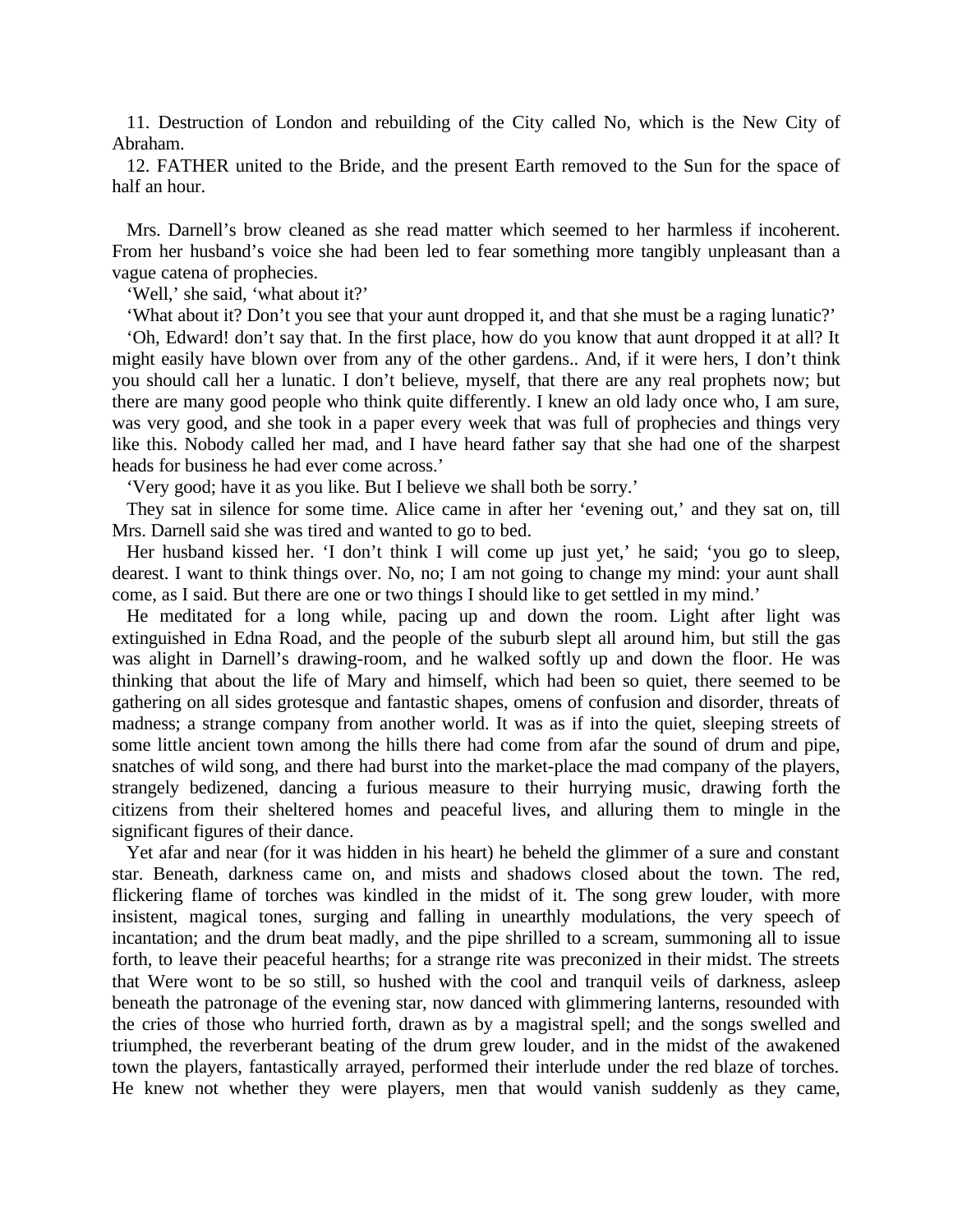disappearing by the track that climbed the hill; or whether they were indeed magicians, workers of great and efficacious spells, who knew the secret word by which the earth may be transformed into the hall of Gehenna, so that they that gazed and listened, as at a passing spectacle, should be entrapped by the sound and the sight presented to them, should be drawn into the elaborated figures of that mystic dance, and so should be whirled away into those unending mazes on the wild hills that were abhorred, there to wander for evermore.

But Darnell was not afraid, because of the Daystar that had risen in his heart. It had dwelt there all his life, and had slowly shone forth with clearer and clearer light, and he began to see that though his earthly steps might be in the ways of the ancient town that was beset by the Enchanters, and resounded with their songs and their processions, yet he dwelt also in that serene and secure world of brightness, and from a great and unutterable height looked on the confusion of the mortal pageant, beholding mysteries in which he was no true actor, hearing magic songs that could by no means draw him down from the battlements of the high and holy city.

His heart was filled with a great joy and a great peace as he lay down beside his wife and fell asleep, and in the morning, when he woke up, he was glad.

IV

In a haze as of a dream Darnell's thoughts seemed to move through the opening days of the next week. Perhaps nature had not intended that he should be practical or much given to that which is usually called 'sound common sense,' but his training had made him desirous of good, plain qualities of the mind, and he uneasily strove to account to himself for his strange mood of the Sunday night, as he had often endeavoured to interpret the fancies of his boyhood and early manhood. At first he was annoyed by his want of success; the morning paper, which he always secured as the 'bus delayed at Uxbnidge Road Station, fell from his hands unread, while he vainly reasoned, assuring him-self that the threatened incursion of a whimsical old woman, though tiresome enough, was no rational excuse for those curious hours of meditation in which his thoughts seemed to have dressed themselves in unfamiliar, fantastic habits, and to parley with him in a strange speech, and yet a speech that he had understood.

With such arguments he perplexed his mind on the long, accustomed ride up the steep ascent of Holland Park, past the incongruous hustle of Notting Hill Gate, where in one direction a road shows the way to the snug, somewhat faded bowers and retreats of Bayswater, and in another one sees the portal of the murky region of the slums. The customary companions of his morning's journey were in the seats about him; he heard the hum of their talk, as they disputed concerning politics, and the man next to him, who came from Acton, asked him what he thought of the Government now. There was a discussion, and a loud and excited one, just in front, as to whether rhubarb was a fruit or vegetable, and in his ear he heard Redman, who was a near neighbour, praising the economy of 'the wife.'

'I don't know how she does it. Look here; what do you think we had yesterday? Breakfast: fish-cakes, beautifully fried—rich, you know, lots of herbs, it's a receipt of her aunt's; you should just taste 'em. Coffee, bread, butter, marmalade, and, of course, all the usual etceteras. Dinner: roast beef, Yorkshire, potatoes, greens, and horse-radish sauce, plum tart, cheese. And where will you get a better dinner than that? Well, I call it wonderful, I really do.'

But in spite of these distractions he fell into a dream as the 'bus rolled and tossed on its way Citywards, and still he strove to solve the enigma of his vigil of the night before, and as the shapes of trees and green lawns and houses passed before his eyes, and as he saw the procession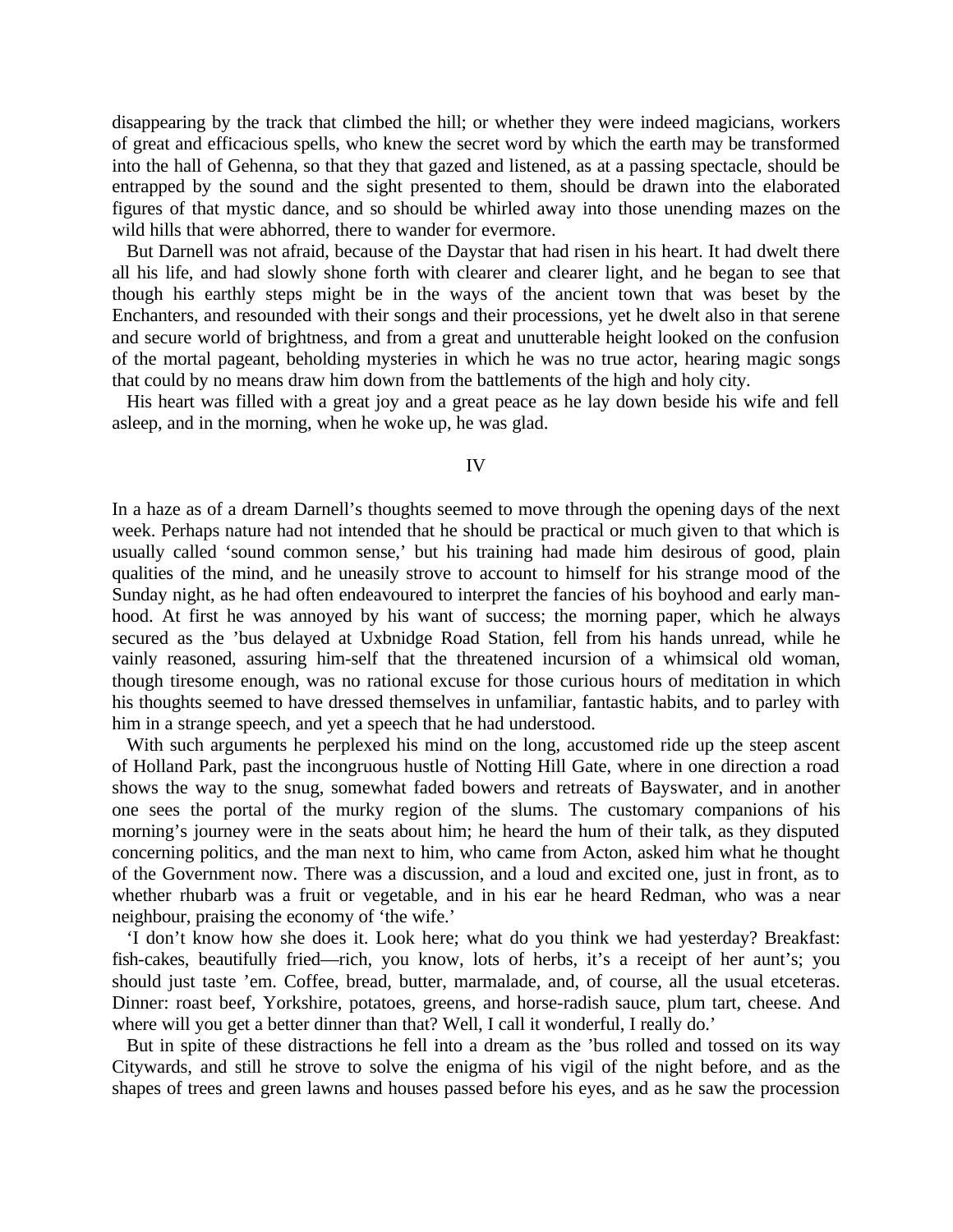moving on the pavement, and while the murmur of the streets sounded in his ears, all was to him strange and unaccustomed, as if he moved through the avenues of some city in a foreign land. It was, perhaps, on these mornings, as he rode to his mechanical work, that vague and floating fancies that must have long haunted his brain began to shape themselves, and to put on the form of definite conclusions, from which he could no longer escape, even if he had wished it. Darnell had received what is called a sound commercial education, and would therefore have found very great difficulty in putting into articulate speech any thought that was worth thinking; but he grew certain on these mornings that the 'common sense' which he had always heard exalted as man's supremest faculty was, in all probability, the smallest and least-considered item in the equipment of an ant of average intelligence. And with this, as an almost necessary corollary, came a firm belief that the whole fabric of life in which he moved was sunken, past all thinking, in the grossest absurdity; that he and all his friends and acquaintances and fellow-workers were interested in matters in which men were never meant to be interested, were pursuing aims which they were never meant to pursue, were, indeed, much like fair stones of an altar serving as a pigsty wall. Life, it seemed to him, was a great search for—he knew not what; and in the process of the ages one by one the true marks upon the ways had been shattered, on buried, or the meaning of the words had been slowly forgotten; one by one the signs had been turned awry, the true entrances had been thickly overgrown, the very way itself had been diverted from the heights to the depths, till at last the race of pilgrims had become hereditary stone-breakers and ditch-scourers on a track that led to destruction—if it led anywhere at all. Darnell's heart thrilled with a strange and trembling joy, with a sense that was all new, when it came to his mind that this great loss might not be a hopeless one, that perhaps the difficulties were by no means insuperable. It might be, he considered, that the stonebreaker had merely to throw down his hammer and set out, and the way would be plain before him; and a single step would free the delver in rubbish from the foul slime of the ditch.

It was, of course, with difficulty and slowly that these things became clear to him. He was an English City clerk, 'flourishing' towards the end of the nineteenth century, and the rubbish heap that had been accumulating for some centuries could not be cleared away in an instant. Again and again the spirit of nonsense that had been implanted in him as in his fellows assured him that the true world was the visible and tangible world, the world in which good and faithful lettercopying was exchangeable for a certain quantum of bread, beef, and house-room, and that the man who copied letters well, did not beat his wife, nor lose money foolishly, was a good man, fulfilling the end for which he had been made. But in spite of these arguments, in spite of their acceptance by all who were about him, he had the grace to perceive the utter falsity and absurdity of the whole position. He was fortunate in his entire ignorance of sixpenny 'science,' but if the whole library had been projected into his brain it would not have moved him to 'deny in the darkness that which he had known in the light.' Darnell knew by experience that man is made a mystery for mysteries and visions, for the realization in his consciousness of ineffable bliss, for a great joy that transmutes the whole world, for a joy that surpasses all joys and overcomes all sorrows. He knew this certainly, though he knew it dimly; and he was apart from other men, preparing himself for a great experiment.

With such thoughts as these for his secret and concealed treasure, he was able to bear the threatened invasion of Mrs. Nixon with something approaching indifference. He knew, indeed, that her presence between his wife and himself would be unwelcome to him, and he was not without grave doubts as to the woman's sanity; but after all, what did it matter? Besides, already a faint glimmering light had risen within him that showed the profit of self-negation, and in this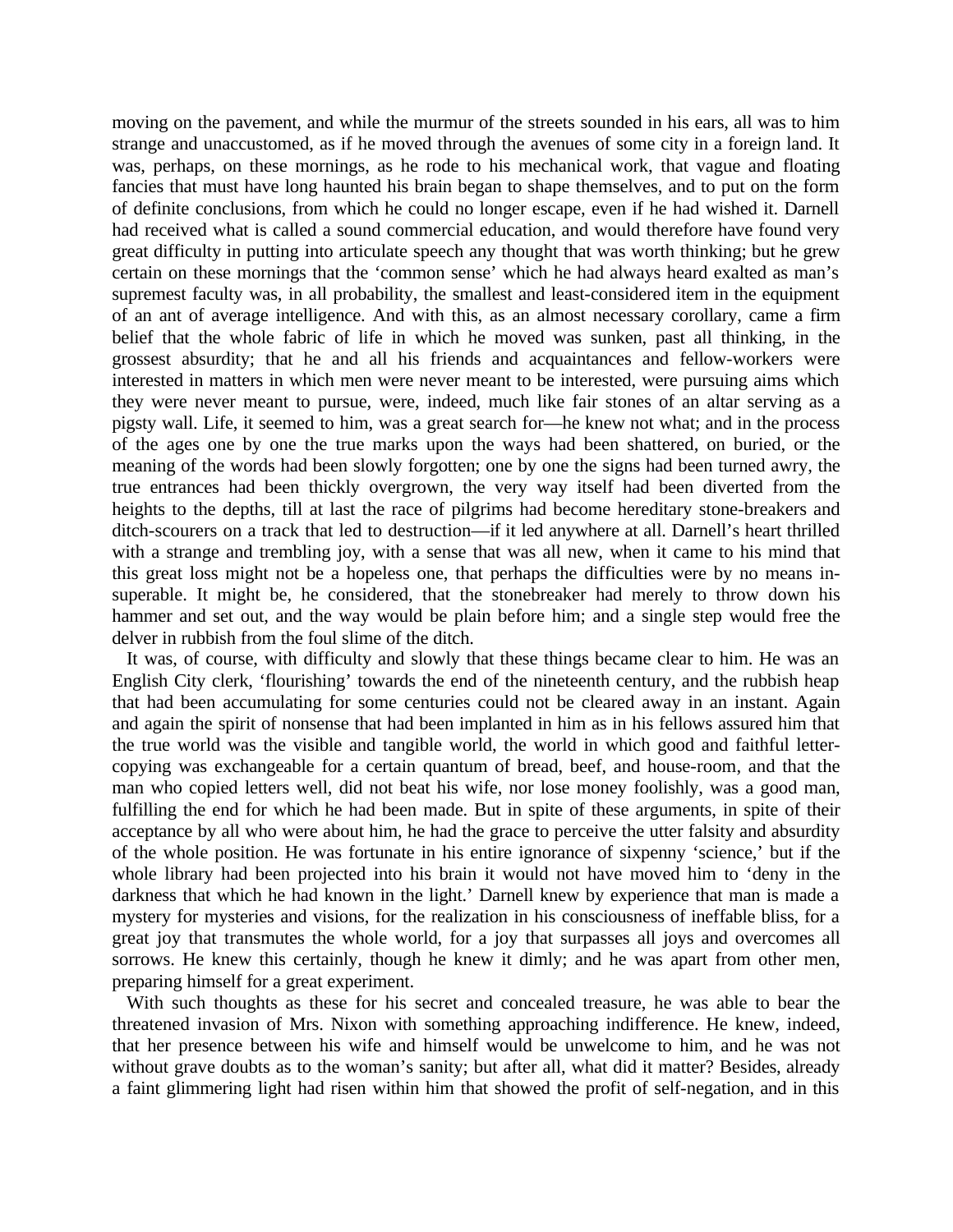matter he had preferred his wife's will to his own. *Et non sua pomo;* to his astonishment he found a delight in denying himself his own wish, a process that he had always regarded as thoroughly detestable. This was a state of things which he could not in the least understand; but, again, though a member of a most hopeless class, living in the most hopeless surroundings that the world has ever seen, though he knew as much of the *askesis* as of Chinese metaphysics; again, he had the grace not to deny the light that had begun to glimmer in his soul.

And he found a present reward in the eyes of Mary, when she welcomed him home after his foolish labours in the cool of the evening. They sat together, hand in hand, under the mulberry tree, at the coming of the dusk, and as the ugly walls about them became obscure and vanished into the formless world of shadows, they seemed to be freed from the bondage of Shepherd's Bush, freed to wander in that undisfigured, undefiled world that lies beyond the walls. Of this region Mary knew little on nothing by experience, since her relations had always been of one mind with the modern world, which has for the true country an instinctive and most significant horror and dread. Mr. Reynolds had also shared in another odd superstition of these later days that it is necessary to leave London at least once a year; consequently Mary had some knowledge of various seaside resorts on the south and east coasts, where Londoners gather in hordes, turn the sands into one vast, bad music-hall, and derive, as they say, enormous benefit from the change. But experiences such as these give but little knowledge of the country in its true and occult sense; and yet Mary, as she sat in the dusk beneath the whispering tree, knew something of the secret of the wood, of the valley shut in by high hills, where the sound of pouring water always echoes from the clear brook. And to Darnell these were nights of great dreams; for it was the hour of the work, the time of transmutation, and he who could not understand the miracle, who could scarcely believe in it, yet knew, secretly and half consciously, that the water was being changed into the wine of a new life. This was ever the inner music of his dreams, and to it he added on these still and sacred nights the far-off memory of that time long ago when, a child, before the world had overwhelmed him, he journeyed down to the old grey house in the west, and for a whole month heard the murmur of the forest through his bedroom window, and when the wind was hushed, the washing of the tides about the needs; and sometimes awaking very early he had heard the strange cry of a bird as it rose from its nest among the needs, and had looked out and had seen the valley whiten to the dawn, and the winding river whiten as it swam down to the sea. The memory of all this had faded and become shadowy as he grew olden and the chains of common life were riveted firmly about his soul; all the atmosphere by which he was surrounded was well-nigh fatal to such thoughts, and only now and again in half-conscious moments or in sleep he had revisited that valley in the far-off west, where the breath of wind was an incantation, and every leaf and stream and hill spoke of great and ineffable mysteries. But now the broken vision was in great part restored to him, and looking with love in his wife's eyes he saw the gleam of water-pools in the still forest, saw the mists rising in the evening, and heard the music of the winding river.

They were sitting thus together on the Friday evening of the week that had begun with that odd and half-forgotten visit of Mrs. Nixon, when, to Darnell's annoyance, the door-bell gave a discordant peal, and Alice with some disturbance of manner came out and announced that a gentleman wished to see the master. Darnell went into the drawing-room, where Alice had lit one gas so that it flared and burnt with a rushing sound, and in this distorting light there waited a stout, elderly gentleman, whose countenance was altogether unknown to him. He stared blankly, and hesitated, about to speak, but the visitor began.

'You don't know who I am, but I expect you'll know my name. It's Nixon.'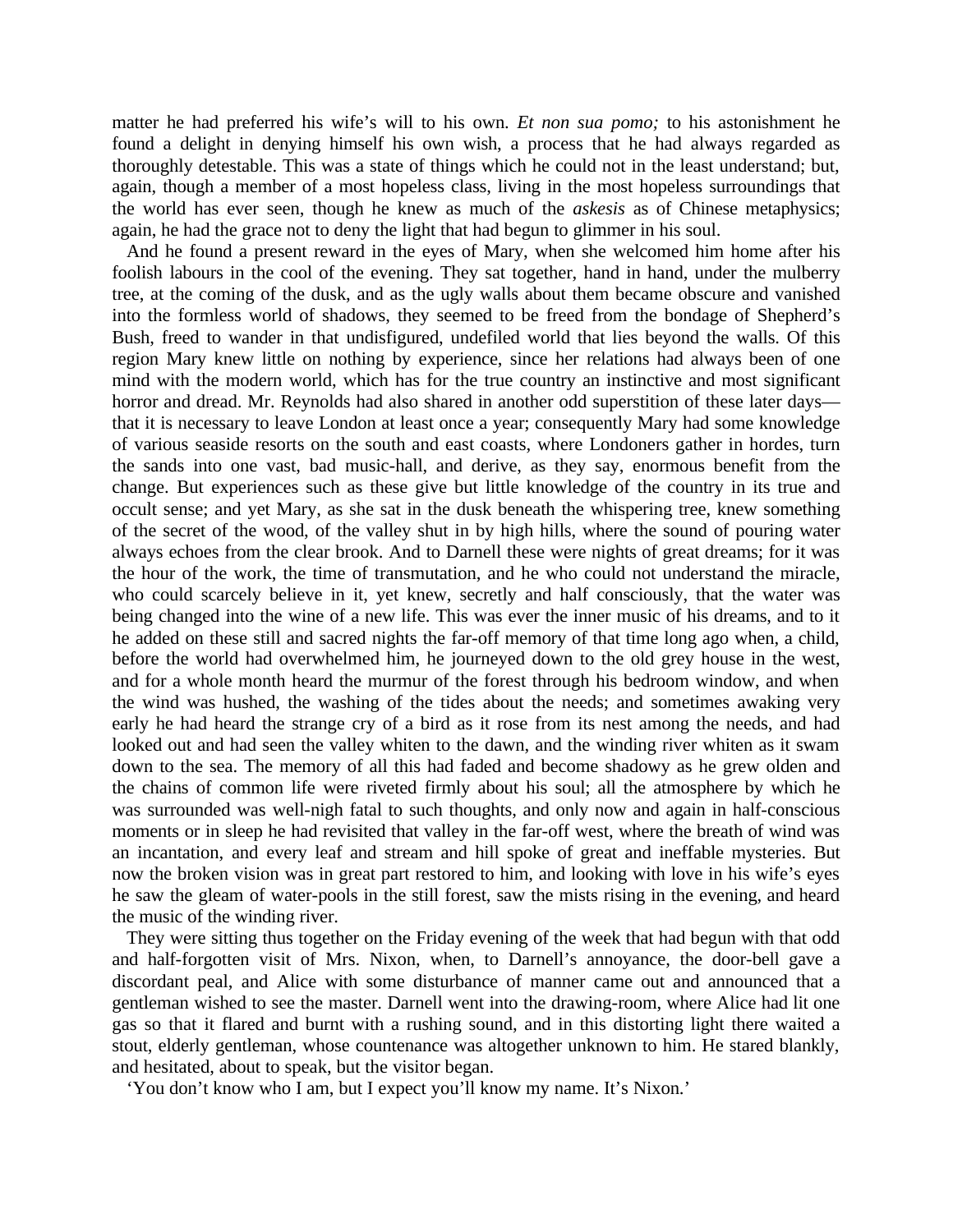He did not wait to be interrupted. He sat down and plunged into narrative, and after the first few words, Darnell, whose mind was not altogether unprepared, listened without much astonishment.

'And the long and the short of it is,' Mr. Nixon said at last, 'she's gone stark, staring mad, and we had to put her away to-day—poor thing.'

His voice broke a little, and he wiped his eyes hastily, for though stout and successful he was not unfeeling, and he was fond of his wife. He had spoken quickly, and had gone lightly over many details which might have interested specialists in certain kinds of mania, and Darnell was sorry for his evident distress. 'I came here,' he went on after a brief pause, 'because I found out she had been to see you last Sunday, and I knew the sort of story she must have told.'

Darnell showed him the prophetic leaflet which Mrs. Nixon had dropped in the garden. 'Did you know about this?' he said.

'Oh, *him,'* said the old man, with some approach to cheerfulness; 'oh yes, I thrashed *him* black and blue the day before yesterday.'

'Isn't he mad? Who is the man?'

'He's not mad, he's bad. He's a little Welsh skunk named Richards. He's been running some sort of chapel over at New Barnet for the last few years, and my poor wife—she never could find the parish church good enough for her—had been going to his damned schism shop for the last twelve-month. It was all that finished her off. Yes; I thrashed *him* the day before yesterday, and I'm not afraid of a summons either. I know him, and he knows I know him.'

Old Nixon whispered something in Darnell's ear, and chuckled faintly as he repeated for the third time his formula—'I thrashed *him* black and blue the day before yesterday.'

Darnell could only murmur condolences and express his hope that Mrs. Nixon might recover.

The old man shook his head.

'I'm afraid there's no hope of that,' he said. 'I've had the best advice, but they couldn't do anything, and told me so.'

Presently he asked to see his niece, and Darnell went out and prepared Mary as well as he could. She could scarcely take in the news that her aunt was a hopeless maniac, for Mrs. Nixon, having been extremely stupid all her days, had naturally succeeded in passing with her relations as typically sensible. With the Reynolds family, as with the great majority of us, want of imagination is always equated with sanity, and though many of us have never heard of Lombroso we are his ready-made converts. We have always believed that poets are mad, and if statistics unfortunately show that few poets have really been inhabitants of lunatic asylums, it is soothing to learn that nearly all poets have had whooping-cough, which is doubtless, like intoxication, a minor madness.

'But is it really true?' she asked at length. 'Are you certain uncle is not deceiving you? Aunt seemed so sensible always.'

She was helped at last by recollecting that Aunt Marian used to get up very early of mornings, and then they went into the drawing-room and talked to the old man. His evident kindliness and honesty grew upon Mary, in spite of a lingering belief in her aunt's fables, and when he left, it was with a promise to come to see them again.

Mrs. Darnell said she felt tired, and went to bed; and Darnell returned to the garden and began to pace to and fro, collecting his thoughts. His immeasurable relief at the intelligence that, after all, Mrs. Nixon was not coming to live with them taught him that, despite his submission, his dread of the event had been very great. The weight was removed, and now he was free to consider his life without reference to the grotesque intrusion that he had feared. He sighed for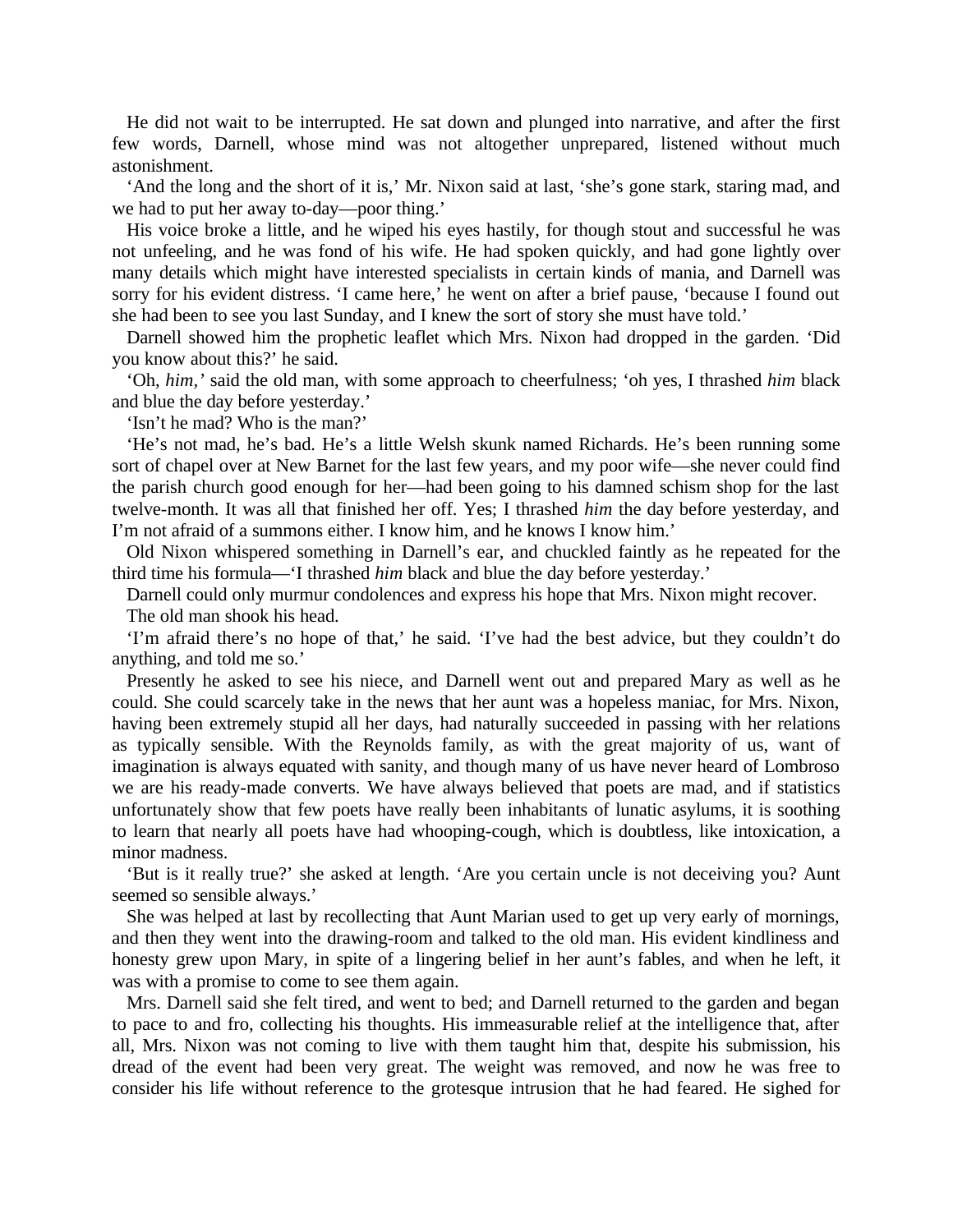joy, and as he paced to and fro he savoured the scent of the night, which, though it came faintly to him in that brick-bound suburb, summoned to his mind across many years the odour of the world at night as he had known it in that short sojourn of his boyhood; the odour that rose from the earth when the flame of the sun had gone down beyond the mountain, and the afterglow had paled in the sky and on the fields. And as he recovered as best he could these lost dreams of an enchanted land, there came to him other images of his childhood, forgotten and yet not forgotten, dwelling unheeded in dark places of the memory, but ready to be summoned forth. He remembered one fantasy that had long haunted him. As he lay half asleep in the forest on one hot afternoon of that memorable visit to the country, he had 'made believe' that a little companion had come to him out of the blue mists and the green light beneath the leaves—a white girl with long black hair, who had played with him and whispered her secrets in his ear, as his father lay sleeping under a tree; and from that summer afternoon, day by day, she had been beside him; she had visited him in the wilderness of London, and even in recent years there had come to him now and again the sense of her presence, in the midst of the heat and turmoil of the City. The last visit he remembered well; it was a few weeks before he married, and from the depths of some futile task he had looked up with puzzled eyes, wondering why the close air suddenly grew scented with green leaves, why the murmur of the trees and the wash of the river on the reeds came to his ears; and then that sudden rapture to which he had given a name and an individuality possessed him utterly. He knew then how the dull flesh of man can be like fire; and now, looking back from a new standpoint on this and other experiences, he realized how all that was real in his life had been unwelcomed, uncherished by him, had come to him, perhaps, in virtue of merely negative qualities on his part. And yet, as he reflected, he saw that there had been a chain of witnesses all through his life: again and again voices had whispered in his ear words in a strange language that he now recognized as his native tongue; the common street had not been lacking in visions of the true land of his birth; and in all the passing and repassing of the world he saw that there had been emissaries ready to guide his feet on the way of the great journey.

A week or two after the visit of Mr. Nixon, Dannell took his annual holiday.

There was no question of Walton-on-the-Naze, or of anything of the kind, as he quite agreed with his wife's longing for some substantial sum put by against the evil day. But the weather was still fine, and he lounged away the time in his garden beneath the tree, or he sauntered out on long aimless walks in the western purlieus of London, not unvisited by that old sense of some great ineffable beauty, concealed by the dim and dingy veils of grey interminable streets. Once, on a day of heavy rain he went to the 'box-room,' and began to turn over the papers in the old hair trunk—scraps and odds and ends of family history, some of them in his father's handwriting, others in faded ink, and there were a few ancient pocket-books, filled with manuscript of a still earlier time, and in these the ink was glossier and blacker than any writing fluids supplied by stationers of later days. Darnell had hung up the portrait of the ancestor in this room, and had bought a solid kitchen table and a chair; so that Mrs. Darnell, seeing him looking over his old documents, half thought of naming the room 'Mr. Darnell's study.' He had not glanced at these relics of his family for many years, but from the hour when the rainy morning sent him to them, he remained constant to research till the end of the holidays. It was a new interest, and he began to fashion in his mind a faint picture of his forefathers, and of their life in that grey old house in the river valley, in the western land of wells and streams and dark and ancient woods. And there were stranger things than mere notes on family history amongst that odd litter of old disregarded papers, and when he went back to his work in the City some of the men fancied that he was in some vague manner changed in appearance; but he only laughed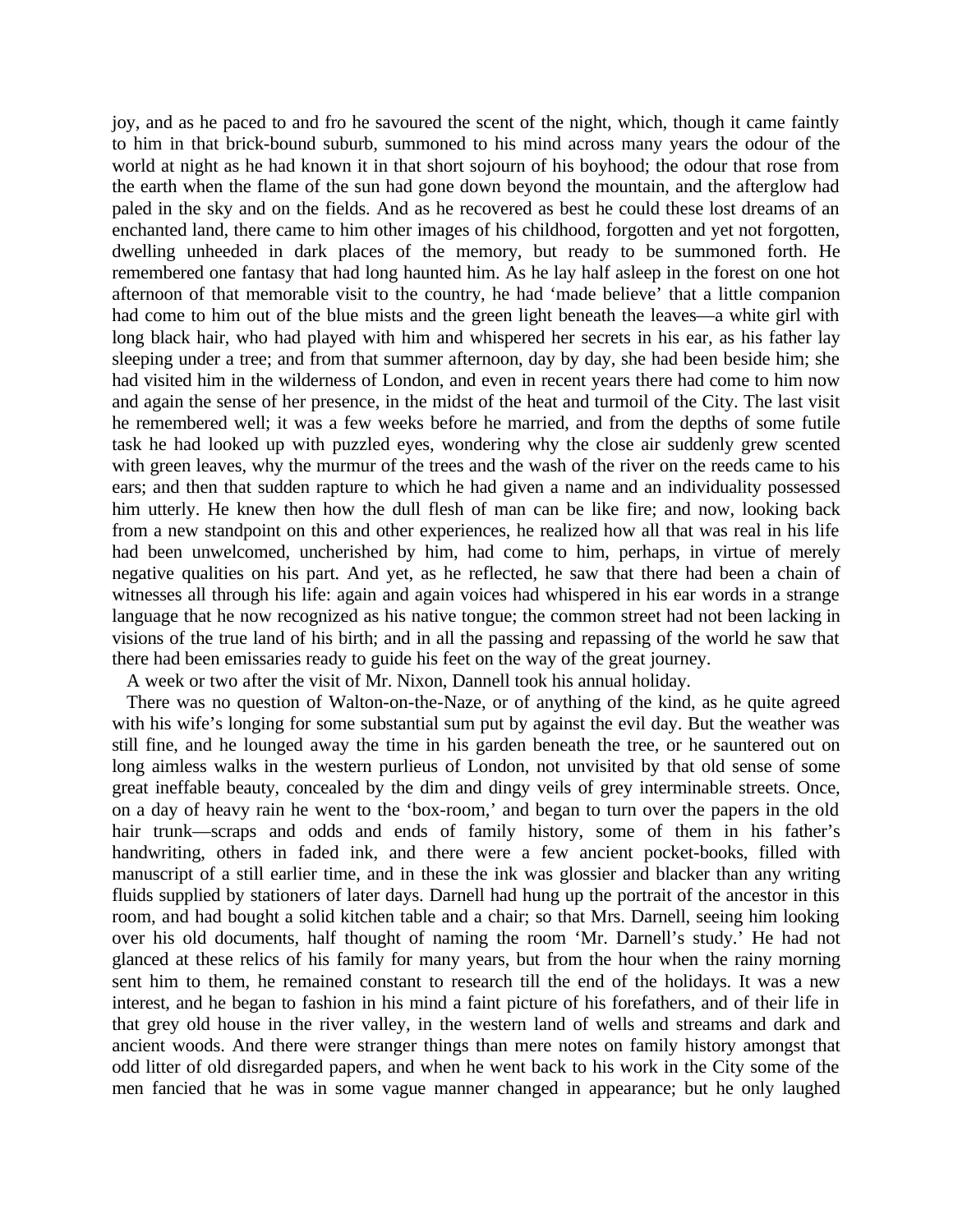when they asked him where he had been and what he had been doing with himself. But Mary noticed that every evening he spent at least an hour in the box-room; she was rather sorry at the waste of time involved in reading old papers about dead people. And one afternoon, as they were out together on a somewhat dreary walk towards Acton, Darnell stopped at a hopeless secondhand bookshop, and after scanning the rows of shabby books in the window, went in and purchased two volumes. They proved to be a Latin dictionary and grammar, and she was surprised to hear her husband declare his intention of acquiring the Latin language.

But, indeed, all his conduct impressed her as indefinably altered; and she began to be a little alarmed, though she could scarcely have formed her fears in words. But she knew that in some way that was all indefined and beyond the grasp of her thought their lives had altered since the summer, and no single thing wore quite the same aspect as before. If she looked out into the dull street with its rare loiterers, it was the same and yet it had altered, and if she opened the window in the early morning the wind that entered came with a changed breath that spoke some message that she could not understand. And day by day passed by in the old course, and not even the four walls were altogether familiar, and the voices of men and women sounded with strange notes, with the echo, rather, of a music that came over unknown hills. And day by day as she went about her household work, passing from shop to shop in those dull streets that were a network, a fatal labyrinth of grey desolation on every side, there came to her sense half-seen images of some other world, as if she walked in a dream, and every moment must bring her to light and to awakening, when the grey should fade, and regions long desired should appear in glory. Again and again it seemed as if that which was hidden would be shown even to the sluggish testimony of sense; and as she went to and fro from street to street of that dim and weary suburb, and looked on those grey material walls, they seemed as if a light glowed behind them, and again and again the mystic fragrance of incense was blown to her nostrils from across the verge of that world which is not so much impenetrable as ineffable, and to her ears came the dream of a chant that spoke of hidden choirs about all her ways. She struggled against these impressions, refusing her assent to the testimony of them, since all the pressure of credited opinion for three hundred years has been directed towards stamping out real knowledge, and so effectually has this been accomplished that we can only recover the truth through much anguish. And so Mary passed the days in a strange perturbation, clinging to common things and common thoughts, as if she feared that one morning she would wake up in an unknown world to a changed life. And Edward Darnell went day by day to his labour and returned in the evening, always with that shining of light within his eyes and upon his face, with the gaze of wonder that was greater day by day, as if for him the veil grew thin and soon would disappear.

From these great matters both in herself and in her husband Mary shrank back, afraid, perhaps, that if she began the question the answer might be too wonderful. She rather taught herself to be troubled over little things; she asked herself what attraction there could be in the old records over which she supposed Edward to be poring night after night in the cold room upstairs. She had glanced over the papers at Darnell's invitation, and could see but little interest in them; there were one or two sketches, roughly done in pen and ink, of the old house in the west: it looked a shapeless and fantastic place, furnished with strange pillars and stranger ornaments on the projecting porch; and on one side a roof dipped down almost to the earth, and in the centre there was something that might almost be a tower rising above the rest of the building. Then there were documents that seemed all names and dates, with here and there a coat of arms done in the margin, and she came upon a string of uncouth Welsh names linked together by the word 'ap' in a chain that looked endless. There was a paper covered with signs and figures that meant nothing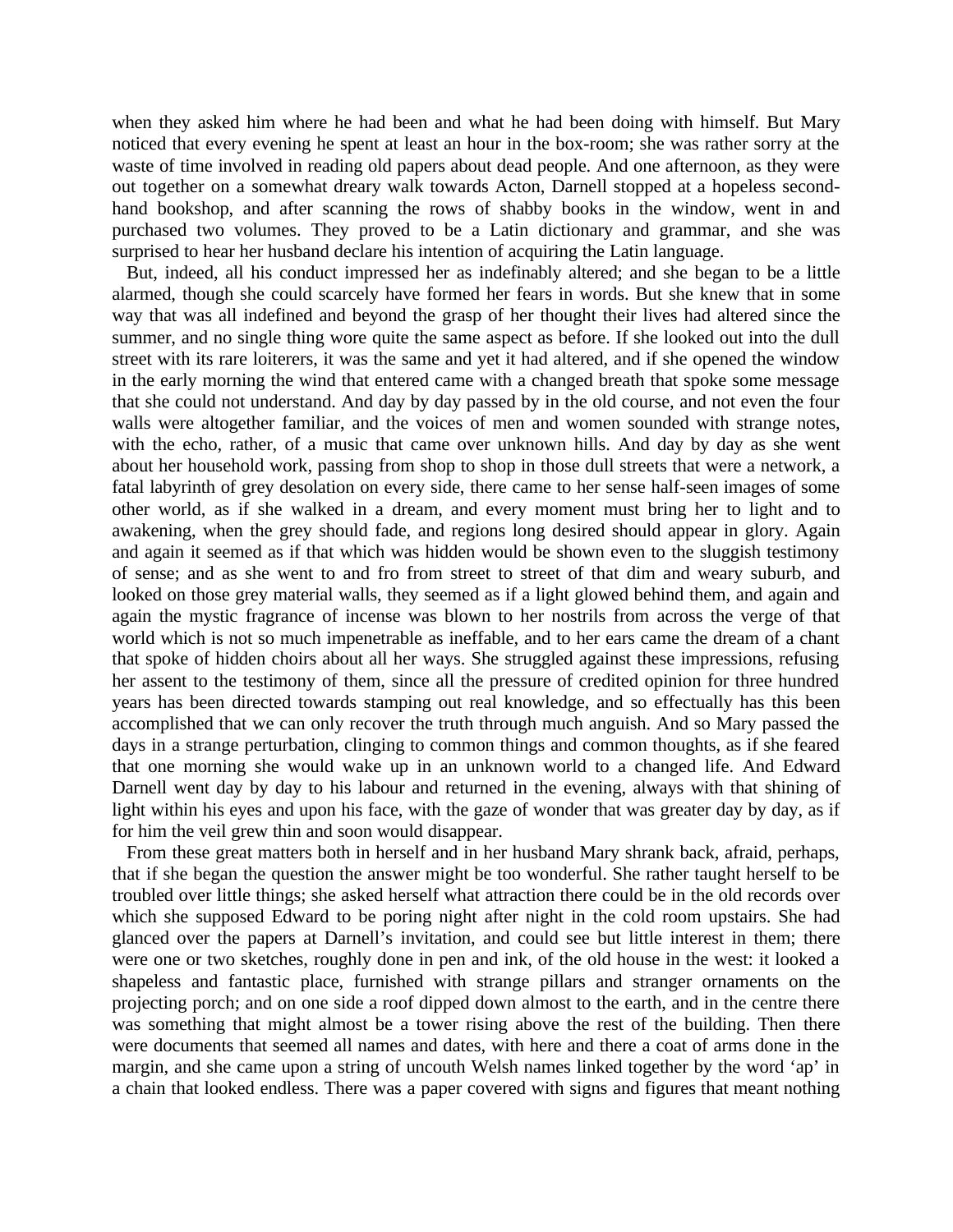to her, and then there were the pocket-books, full of old-fashioned writing, and much of it in Latin, as her husband told her—it was a collection as void of significance as a treatise on conic sections, so far as Mary was concerned. But night after night Darnell shut himself up with the musty rolls, and more than ever when he rejoined her he bore upon his face the blazonry of some great adventure. And one night she asked him what interested him so much in the papers he had shown her.

He was delighted with the question. Somehow they had not talked much together for the last few weeks, and he began to tell her of the records of the old race from which he came, of the old strange house of grey stone between the forest and the river. The family went back and back, he said, far into the dim past, beyond the Normans, beyond the Saxons, far into the Roman days, and for many hundred years they had been petty kings, with a strong fortress high up on the hill, in the heart of the forest; and even now the great mounds remained, whence one could look through the trees towards the mountain on one side and across the yellow sea on the other. The real name of the family was not Darnell; that was assumed by one Iolo ap Taliesin ap Iorwerth in the sixteenth century—why, Darnell did not seem to understand. And then he told her how the race had dwindled in prosperity, century by century, till at last there was nothing left but the grey house and a few acres of land bordering the river.

'And do you know, Mary,' he said, 'I suppose we shall go and live there some day or other. My great-uncle, who has the place now, made money in business when he was a young man, and I believe he will leave it all to me. I know I am the only relation he has. How strange it would be. What a change from the life here.'

'You never told me that. Don't you think your great-uncle might leave his house and his money to somebody he knows really well? You haven't seen him since you were a little boy, have you?'

'No; but we write once a year. And from what I have heard my father say, I am sure the old man would never leave the house out of the family. Do you think you would like it?'

'I don't know. Isn't it very lonely?'

'I suppose it is. I forget whether there are any other houses in sight, but I don't think there are any at all near. But what a change! No City, no streets, no people passing to and fro; only the sound of the wind and the sight of the green leaves and the green hills, and the song of the voices of the earth.' . . . . He checked himself suddenly, as if he feared that he was about to tell some secret that must not yet be uttered; and indeed, as he spoke of the change from the little street in Shepherd's Bush to that ancient house in the woods of the far west, a change seemed already to possess himself, and his voice put on the modulation of an antique chant. Mary looked at him steadily and touched his arm, and he drew a long breath before he spoke again.

'It is the old blood calling to the old land,' he said. 'I was forgetting that I am a clerk in the City.'

It was, doubtless, the old blood that had suddenly stirred in him; the resurrection of the old spirit that for many centuries had been faithful to secrets that are now disregarded by most of us, that now day by day was quickened more and more in his heart, and grew so strong that it was hard to conceal. He was indeed almost in the position of the man in the tale, who, by a sudden electric shock, lost the vision of the things about him in the London streets, and gazed instead upon the sea and shone of an island in the Antipodes; for Darnell only clung with an effort to the interests and the atmosphere which, till lately, had seemed all the world to him; and the grey house and the wood and the river, symbols of the other sphere, intruded as it were into the landscape of the London suburb.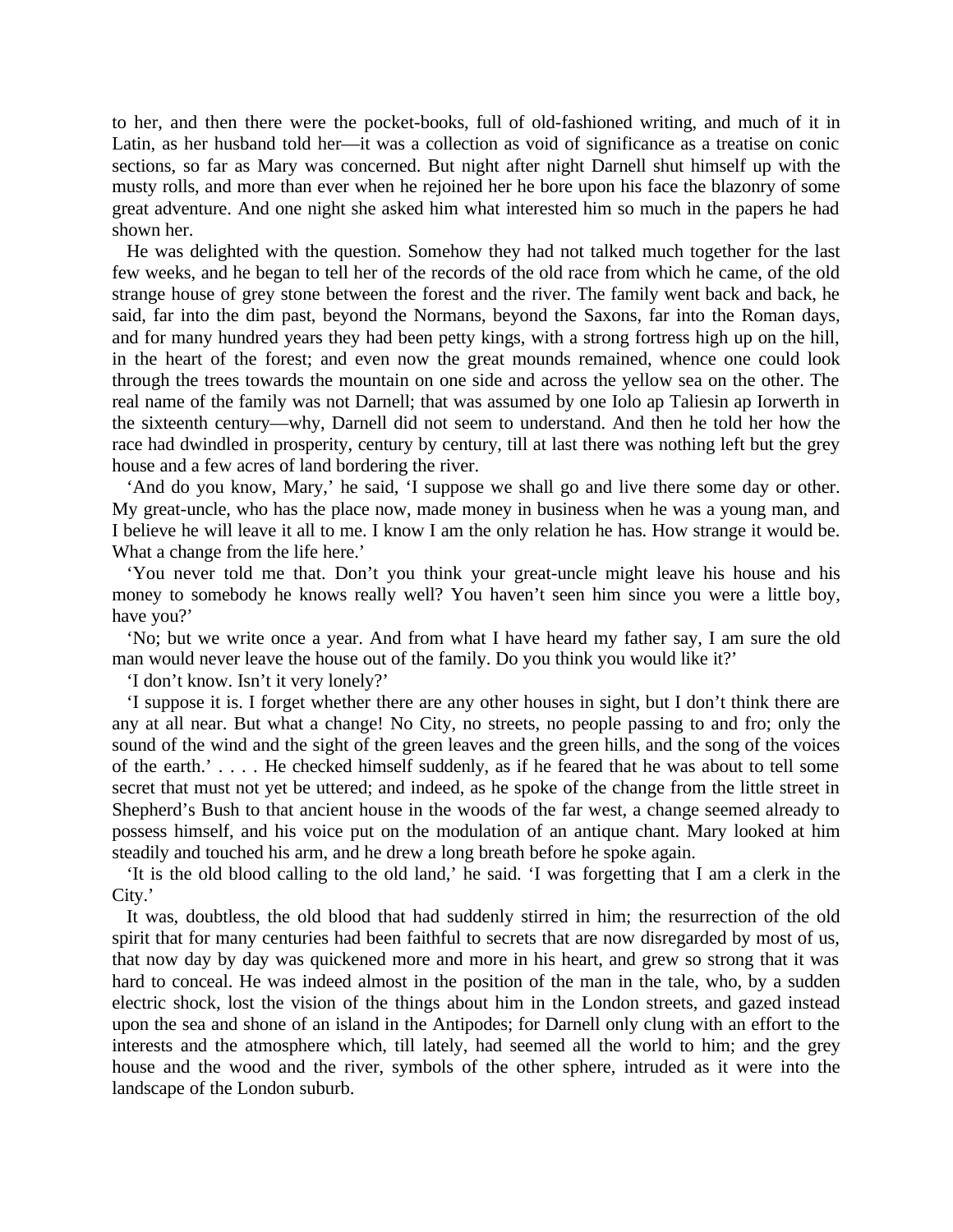But he went on, with more restraint, telling his stories of far-off ancestors, how one of them, the most remote of all, was called a saint, and was supposed to possess certain mysterious secrets often alluded to in the papers as the 'Hidden Songs of Iolo Sant.' And then with an abrupt transition he recalled memories of his father and of the strange, shiftless life in dingy lodgings in the backwaters of London, of the dim stucco streets that were his first recollections, of forgotten squares in North London, and of the figure of his father, a grave bearded man who seemed always in a dream, as if he too sought for the vision of a land beyond the strong walls, a land where there were deep orchards and many shining hills, and fountains and water-pools gleaming under the leaves of the wood.

'I believe my father earned his living,' he went on, 'such a living as he did earn, at the Record Office and the British Museum. He used to hunt up things for lawyers and country parsons who wanted old deeds inspected. He never made much, and we were always moving from one lodging to another—always to out-of-the-way places where everything seemed to have run to seed. We never knew our neighbours—we moved too often for that—but my father had about half a dozen friends, elderly men like himself, who used to come to see us pretty often; and then, if there was any money, the lodging-house servant would go out for beer, and they would sit and smoke far into the night.

'I never knew much about these friends of his, but they all had the same look, the look of longing for something hidden. They talked of mysteries that I never understood, very little of their own lives, and when they did speak of ordinary affairs one could tell that they thought such matters as money and the want of it were unimportant trifles. When I grew up and went into the City, and met other young fellows and heard their way of talking, I wondered whether my father and his friends were not a little queer in their heads; but I know better now.'

So night after night Darnell talked to his wife, seeming to wander aimlessly from the dingy lodging-houses, where he had spent his boyhood in the company of his father and the other seekers, to the old house hidden in that far western valley, and the old race that had so long looked at the setting of the sun over the mountain. But in truth there was one end in all that he spoke, and Mary felt that beneath his words, however indifferent they might seem, there was hidden a purpose, that they were to embank on a great and marvellous adventure.

So day by day the world became more magical; day by day the work of separation was being performed, the gross accidents were being refined away. Darnell neglected no instruments that might be useful in the work; and now he neither lounged at home on Sunday mornings, nor did he accompany his wife to the Gothic blasphemy which pretended to be a church. They had discovered a little church of another fashion in a back street, and Darnell, who had found in one of the old notebooks the maxim *Incredibilia sola Credenda,* soon perceived how high and glorious a thing was that service at which he assisted. Our stupid ancestors taught us that we could become wise by studying books on 'science,' by meddling with test-tubes, geological specimens, microscopic preparations, and the like; but they who have cast off these follies know that they must read not 'science' books, but mass-books, and that the soul is made wise by the contemplation of mystic ceremonies and elaborate and curious rites. In such things Darnell found a wonderful mystery language, which spoke at once more secretly and more directly than the formal creeds; and he saw that, in a sense, the whole world is but a great ceremony or sacrament, which teaches under visible forms a hidden and transcendent doctrine. It was thus that he found in the ritual of the church a perfect image of the world; an image purged, exalted, and illuminate, a holy house built up of shining and translucent stones, in which the burning torches were more significant than the wheeling stars, and the fuming incense was a more certain token than the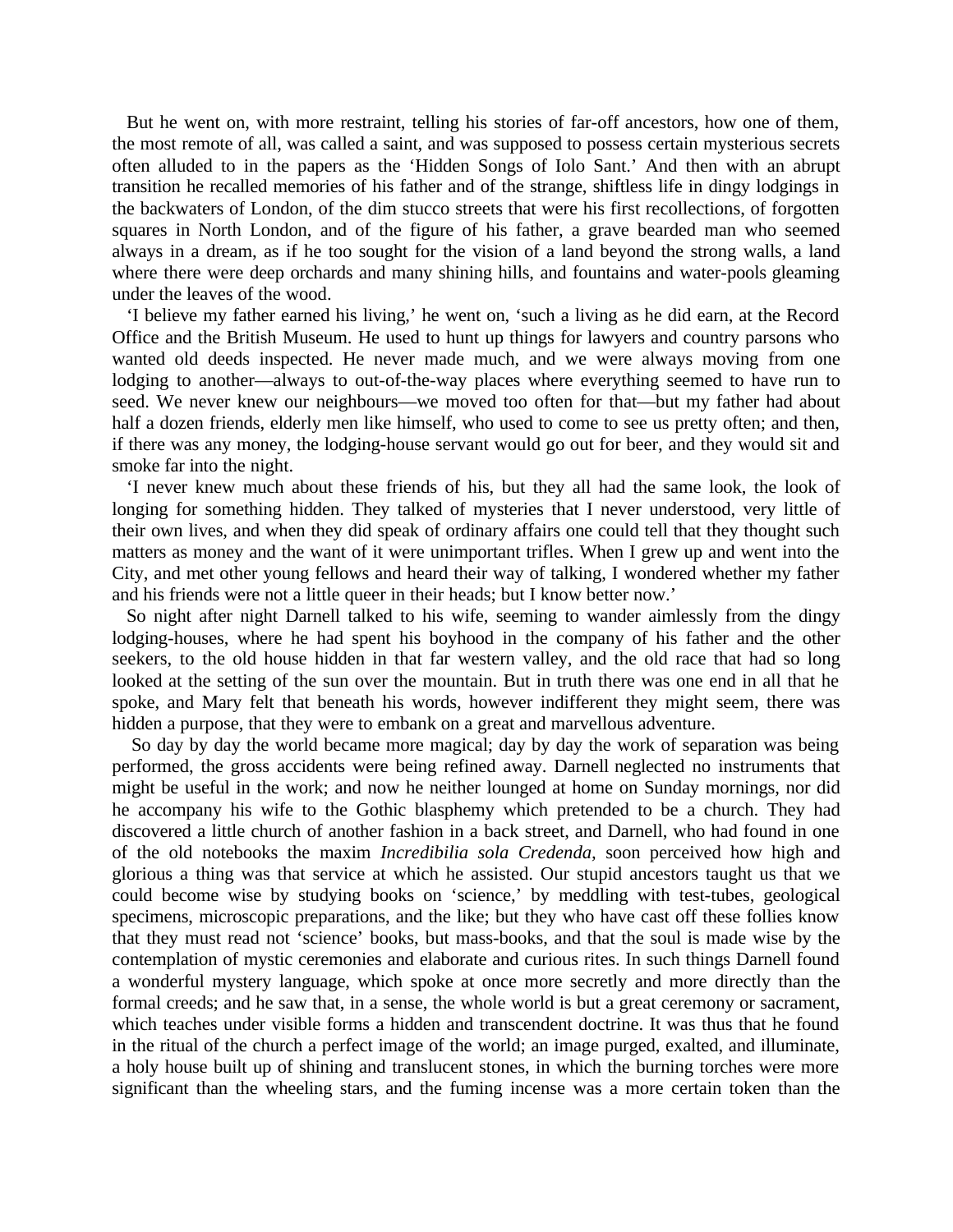rising of the mist. His soul went forth with the albed procession in its white and solemn order, the mystic dance that signifies rapture and a joy above all joys, and when he beheld Love slain and rise again victorious he knew that he witnessed, in a figure, the consummation of all things, the Bridal of all Bridals, the mystery that is beyond all mysteries, accomplished from the foundation of the world. So day by day the house of his life became more magical.

And at the same time he began to guess that if in the New Life there are new and unheard-of joys, there are also new and unheard-of dangers. In his manuscript books which professed to deliver the outer sense of those mysterious 'Hidden Songs of Job Sant' there was a little chapter that bore the heading: *Fons Sacer non in communem Vsum convertendus est,* and by diligence, with much use of the grammar and dictionary, Darnell was able to construe the by no means complex Latin of his ancestor. The special book which contained the chapter in question was one of the most singular in the collection, since it bore the title *Terra de Iolo,* and on the surface, with an ingenious concealment of its real symbolism, it affected to give an account of the orchards, fields, woods, roads, tenements, and waterways in the possession of Darnell's ancestors. Here, then, he read of the Holy Well, hidden in the Wistman's Wood—*Sylva Sapientum—*'a fountain of abundant water, which no heats of summer can ever dry, which no flood can ever defile, which is as a water of life, to them that thirst for life, a stream of cleansing to them that would be pure, and a medicine of such healing virtue that by it, through the might of God and the intercession of His saints, the most grievous wounds are made whole.'

But the water of this well was to be kept sacred perpetually, it was not to be used for any common purpose, nor to satisfy any bodily thirst; but ever to be esteemed as holy, 'even as the water which the priest hath hallowed.' And in the margin a comment in a later hand taught Darnell something of the meaning of these prohibitions. He was warned not to use the Well of Life as a mere luxury of mortal life, as a new sensation, as a means of making the insipid cup of everyday existence more palatable. 'For,' said the commentator, 'we are not called to sit as the spectators in a theatre, there to watch the play performed before us, but we are rather summoned to stand in the very scene itself, and there fervently to enact our parts in a great and wonderful mystery.'

Darnell could quite understand the temptation that was thus indicated. Though he had gone but a little way on the path, and had barely tested the over-runnings of that mystic well, he was already aware of the enchantment that was transmuting all the world about him, informing his life with a strange significance and romance. London seemed a city of the Arabian Nights, and its labyrinths of streets an enchanted maze; its long avenues of lighted lamps were as starry systems, and its immensity became for him an image of the endless universe. He could well imagine how pleasant it might be to linger in such a world as this, to sit apart and dream, beholding the strange pageant played before him; but the Sacred Well was not for common use, it was for the cleansing of the soul, and the healing of the grievous wounds of the spirit. There must be yet another transformation: London had become Bagdad; it must at last be transmuted to Syon, or in the phrase of one of his old documents, the City of the Cup.

And there were yet darker perils which the Iolo MSS. (as his father had named the collection) hinted at more or less obscurely. There were suggestions of an awful region which the soul might enter, of a transmutation that was unto death, of evocations which could summon the utmost forces of evil from their dark places—in a word, of that sphere which is represented to most of us under the crude and somewhat childish symbolism of Black Magic. And here again he was not altogether without a dim comprehension of what was meant. He found himself recalling an odd incident that had happened long ago, which had remained all the years in his mind unheeded,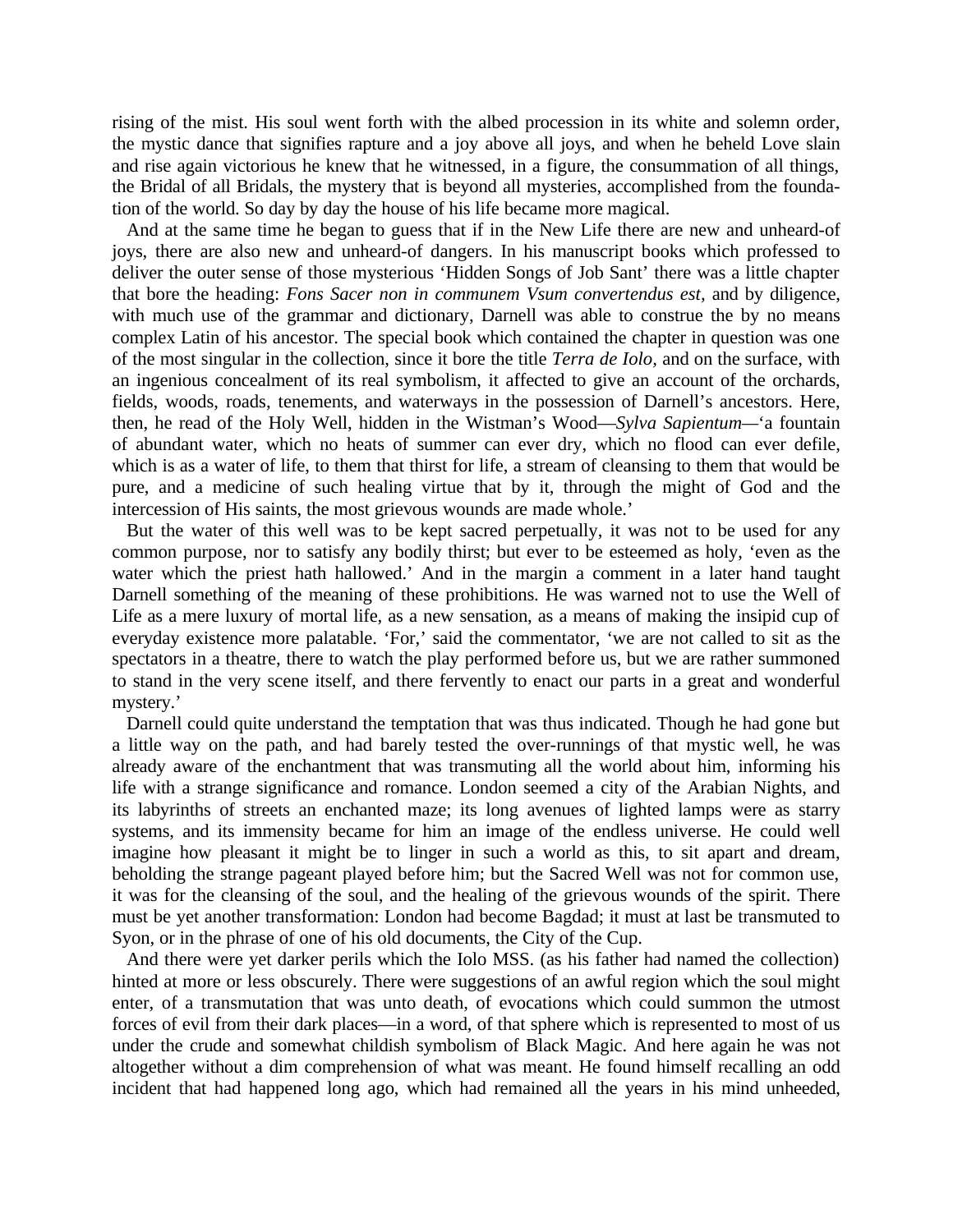amongst the many insignificant recollections of his childhood, and now rose before him, clear and distinct and full of meaning. It was on that memorable visit to the old house in the west, and the whole scene returned, with its smallest events, and the voices seemed to sound in his ears. It was a grey, still day of heavy heat that he remembered: he had stood on the lawn after breakfast, and wondered at the great peace and silence of the world. Not a leaf stirred in the trees on the lawn, not a whisper came from the myriad leaves of the wood; the flowers gave out sweet and heavy odours as if they breathed the dreams of the summer night; and far down the valley, the winding river was like dim silver under that dim and silvery sky, and the far hills and woods and fields vanished in the mist. The stillness of the air held him as with a charm; he leant all the morning against the rails that parted the lawn from the meadow, breathing the mystic breath of summer, and watching the fields brighten as with a sudden blossoming of shining flowers as the high mist grew thin for a moment before the hidden sun. As he watched thus, a man weary with heat, with some glance of horror in his eyes, passed him on his way to the house; but he stayed at his post till the old bell in the turret rang, and they dined all together, masters and servants, in the dark cool room that looked towards the still leaves of the wood. He could see that his uncle was upset about something, and when they had finished dinner he heard him tell his father that there was trouble at a farm; and it was settled that they should all drive oven in the afternoon to some place with a strange name. But when the time came Mr. Darnell was too deep in old books and tobacco smoke to be stirred from his corner, and Edward and his uncle went alone in the dogcart. They drove swiftly down the narrow lane, into the road that followed the winding river, and crossed the bridge at Caermaen by the mouldening Roman walls, and then, skirting the deserted, echoing village, they came out on a broad white turnpike road, and the limestone dust followed them like a cloud. Then, suddenly, they turned to the north by such a road as Edward had never seen before. It was so narrow that there was barely room for the cart to pass, and the footway was of rock, and the banks rose high above them as they slowly climbed the long, steep way, and the untrimmed hedges on either side shut out the light. And the ferns grew thick and green upon the banks, and hidden wells dripped down upon them; and the old man told him how the lane in winter was a torrent of swirling water, so that no one could pass by it. On they went, ascending and then again descending, always in that deep hollow under the wild woven boughs, and the boy wondered vainly what the country was like on either side. And now the air grew darker, and the hedge on one bank was but the verge of a dark and rustling wood, and the grey limestone rocks had changed to dark-red earth flecked with green patches and veins of marl, and suddenly in the stillness from the depths of the wood a bind began to sing a melody that charmed the heart into another world, that sang to the child's soul of the blessed faery realm beyond the woods of the earth, where the wounds of man are healed. And so at last, after many turnings and windings, they came to a high bare land where the lane broadened out into a kind of common, and along the edge of this place there were scattered three or four old cottages, and one of them was a little tavern. Here they stopped, and a man came out and tethered the tired horse to a post and gave him water; and old Mr. Darnell took the child's hand and led him by a path across the fields. The boy could see the country now, but it was all a strange, undiscovered land; they were in the heart of a wilderness of hills and valleys that he had never looked upon, and they were going down a wild, steep hillside, where the narrow path wound in and out amidst gorse and towering bracken, and the sun gleaming out for a moment, there was a gleam of white water far below in a narrow valley, where a little brook poured and rippled from stone to stone. They went down the hill, and through a brake, and then, hidden in dark-green orchards, they came upon a long, low whitewashed house, with a stone roof strangely coloured by the growth of moss and lichens. Mr.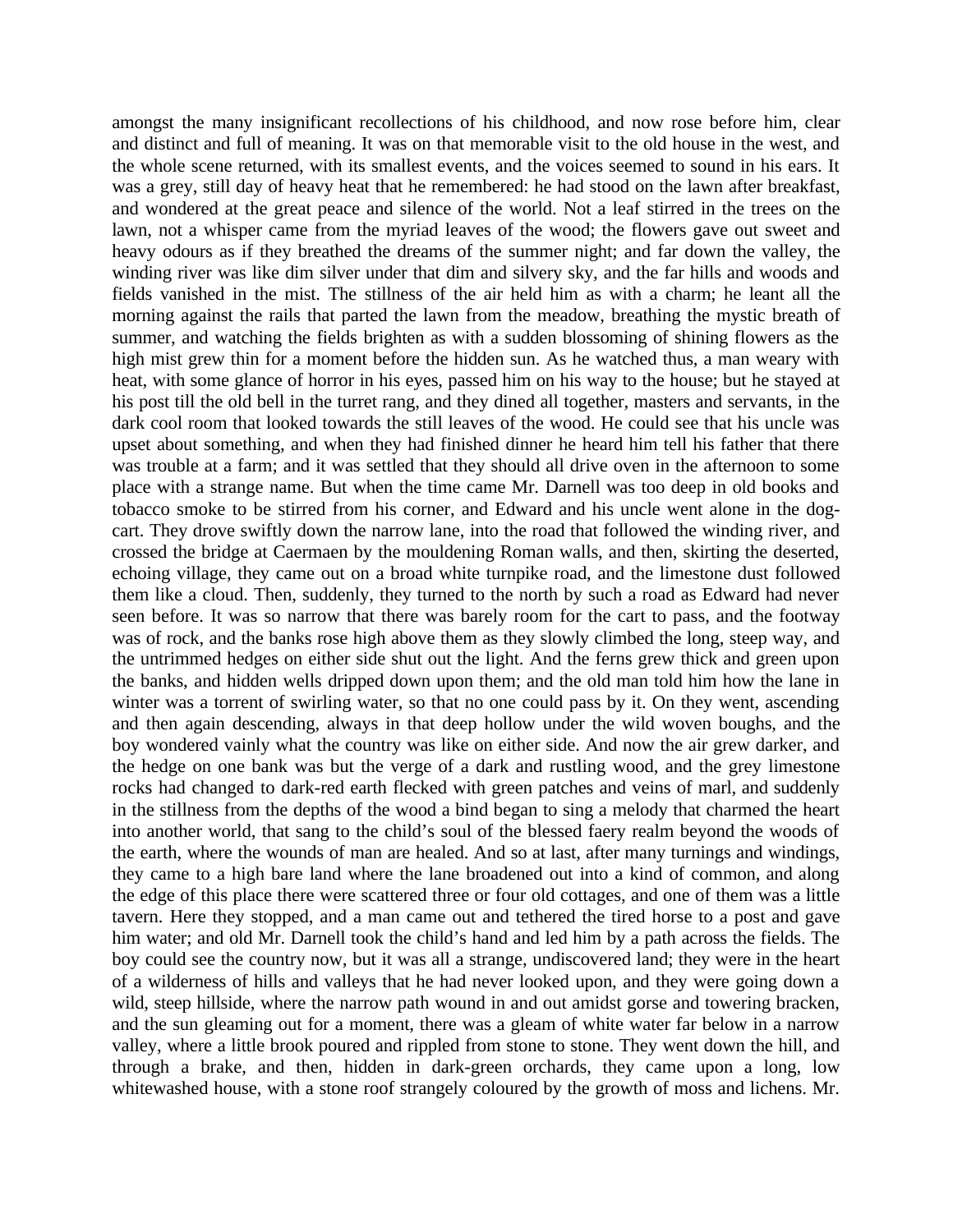Darnell knocked at a heavy oaken door, and they came into a dim room where but little light entered through the thick glass in the deep-set window. There were heavy beams in the ceiling, and a great fire-place sent out an odour of burning wood that Darnell never forgot, and the room seemed to him full of women who talked all together in frightened tones. Mr. Darnell beckoned to a tall, grey old man, who wore corduroy knee-breeches, and the boy, sitting on a high straightbacked chair, could see the old man and his uncle passing to and fro across the window-panes, as they walked together on the garden path. The women stopped their talk for a moment, and one of them brought him a glass of milk and an apple from some cold inner chamber; and then, suddenly, from a room above there rang out a shrill and terrible shriek, and then, in a young girl's voice, a more terrible song. It was not like anything the child had ever heard, but as the man recalled it to his memory, he knew to what song it might be compared—to a certain chant indeed that summons the angels and archangels to assist in the great Sacrifice. But as this song chants of the heavenly army, so did that seem to summon all the hierarchy of evil, the hosts of Lilith and Samael; and the words that rang out with such awful modulations*—neumata inferorum*—were in some unknown tongue that few men have even heard on earth.

The women glared at one another with horror in their eyes, and he saw one or two of the oldest of them clumsily making an old sign upon their breasts. Then they began to speak again, and he remembered fragments of their talk.

'She has been up there,' said one, pointing vaguely oven her shoulder.

'She'd never know the way,' answered another. 'They be all gone that went there.'

'There be nought there in these days.'

'How can you tell that, Gwenllian? 'Tis not for us to say that.'

'My great-grandmother did know some that had been there,' said a very old woman. 'She told me how they was taken afterwards.'

And then his uncle appeared at the door, and they went their way as they had come. Edward Darnell never heard any more of it, non whether the girl died or recovered from her strange attack; but the scene had haunted his mind in boyhood, and now the recollection of it came to him with a certain note of warning, as a symbol of dangers that might be in the way.

It would be impossible to carry on the history of Edward Darnell and of Mary his wife to a greater length, since from this point their legend is full of impossible events, and seems to put on the semblance of the stories of the Graal. It is certain, indeed, that in this world they changed their lives, like King Arthur, but this is a work which no chronicler has cared to describe with any amplitude of detail. Darnell, it is true, made a little book, partly consisting of queer verse which might have been written by an inspired infant, and partly made up of 'notes and exclamations' in an odd dog-Latin which he had picked up from the 'Iolo MSS.', but it is to be feared that this work, even if published in its entirety, would cast but little light on a perplexing story. He called this piece of literature 'In Exitu Israel,' and wrote on the title page the motto, doubtless of his own composition, *'Nunc certe scio quod omnia legenda; omnes historiæ, omnes fabulæ, omnis Scriptura sint de ME narrata.'* It is only too evident that his Latin was not learnt at the feet of Cicero; but in this dialect he relates the great history of the 'New Life' as it was manifested to him. The 'poems' are even stranger. One, headed (with an odd reminiscence of old-fashioned books) 'Lines written on looking down from a Height in London on a Board School suddenly lit up by the Sun' begins thus:—